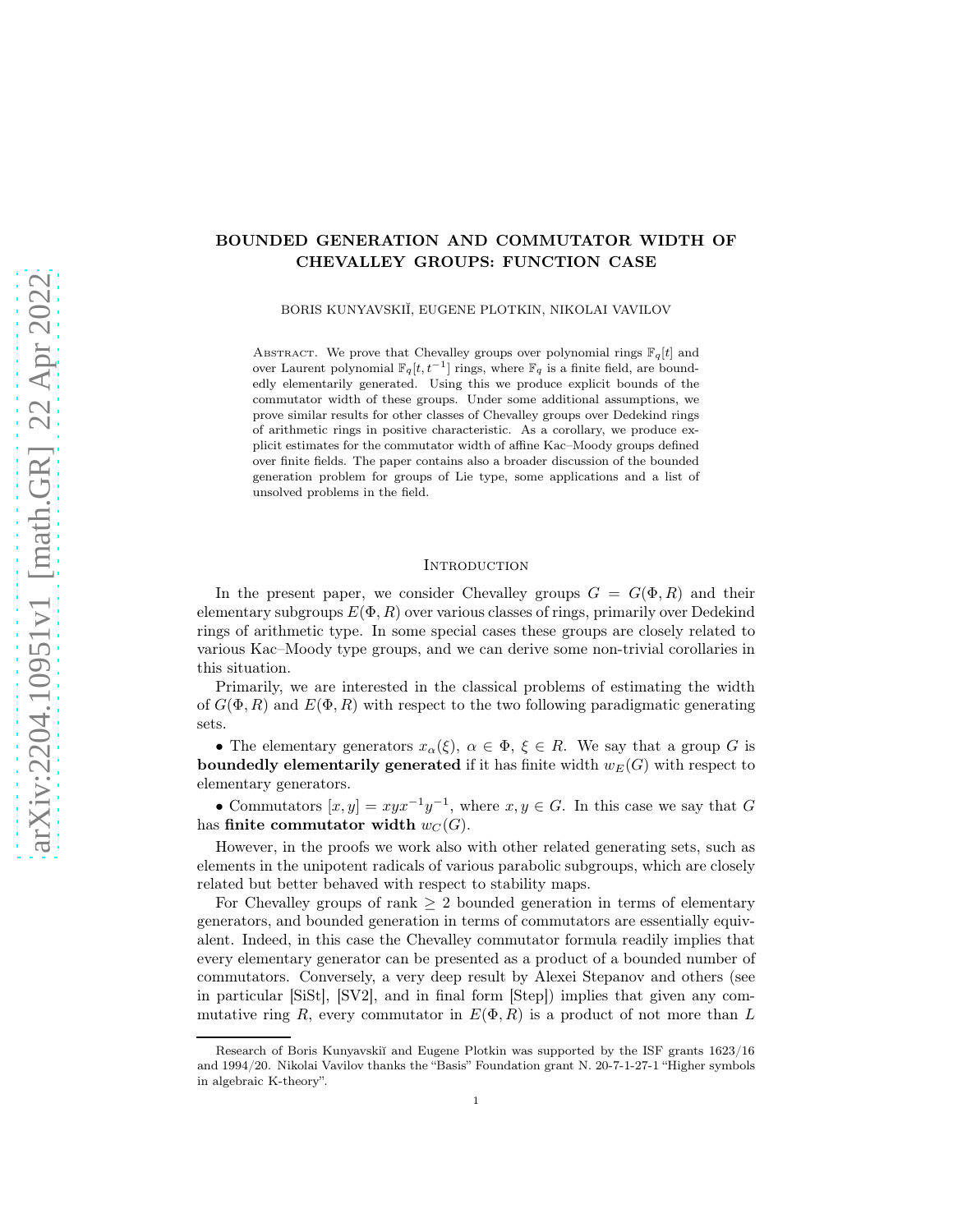elementary generators, with the bound  $L = L(\Phi)$  depending on  $\Phi$  alone. But of course the actual estimates of  $w_E(G)$  and  $w_C(G)$  can be very different.

Both problems have attracted considerable attention over the last 40 years or so. Roughly, the situation is as follows. Bounded elementary generation always holds with obvious bounds for 0-dimensional rings and usually fails for rings of dimension  $\geq$  2. But for 1-dimensional rings it is problematic.

Thus, from the existence of arbitrary long division chains in Euclidean algorithm it follows that  $SL(2, \mathbb{Z})$  and  $SL(2, \mathbb{F}_q[t])$  are not boundedly elementarily generated. But this could be attributed to the exceptional behaviour of rank 1 groups. Much more surprisingly, Wilberd van der Kallen [vdK] established that bounded generation fails even for  $SL(3,\mathbb{C}[t])$ , a group of Lie rank 2 over a Euclidean ring!

An emblematic example of 1-dimensional rings are Dedekind rings of arithmetic type  $R = \mathcal{O}_S$ , for which bounded elementary generation of  $G(\Phi, R)$  is intrinsically related to the positive solution of the congruence subgroup problem in that group. This connection was first noted by Vladimir Platonov and Andrei Rapinchuk, see [PR], [Ra1], [Ra2].

For the number case the situation is well understood, even for rank 1 groups. After the initial breakthrough by Douglas Carter and Gordon Keller [CaKe1], [CaKe2], later expanded by Oleg Tavgen [Ta] and many others, we now know bounded generation with excellent bounds depending on the type of  $\Phi$  and the class number of R for all Chevalley groups of rank  $\geq 2$ . Apart from the rings  $R = \mathcal{O}_S$ ,  $|S| = 1$ , with finite multiplicative group, similar results are even available for  $SL(2, R)$ , see a detailed survey in Section 2.

However, the function case turned out to be much more recalcitrant, and is up to now not solved, apart from some important but isolated results, such as the works by Clifford Queen [Qu] and Bogdan Nica [Nic], which treat the group  $SL(2, R)$  over *some* arithmetic function rings with infinite multiplicative groups, and the groups  $SL(n, \mathbb{F}_q[t])$ ,  $n \geq 3$ , respectively<sup>1</sup>.

Here we expand these results to all Chevalley groups, obtaining explicit bounds. The first major new result of the present paper establishes bounded elementary generation for all Chevalley groups of rank at least 2 over the most classical, and in a sense the most difficult example, polynomial rings  $\mathbb{F}_q[t]$  with coefficients in finite fields<sup>2</sup>.

**Theorem A.** Let  $G(\Phi, R)$  be a simply connected Chevalley group of type  $\Phi$ ,  $\text{rk}(\Phi) \geq$ 2 over  $R = \mathbb{F}_q[t]$ . Then the width of  $G(\Phi, R)$  with respect to elementary generators is bounded by a constant not depending on q.

The proof of this result constitutes about half of the paper. Some bound in the bounded generation for all Chevalley groups can be easily derived from the

 $\rm ^1The$  difference between the number and function cases is subtle enough and may be overlooked when approaching from outside. We quote from page 2 of the memoir  $[EJZK]$ : '... G is known to be boundedly generated by X only in a few cases, namely, when R is a finite extension of  $\mathbb Z$  or  $F[t]$ , with F a finite field.' In a sense, the present paper, along with [Nic], can be viewed as a first step along the long and painful road to justification of this brave claim.

<sup>&</sup>lt;sup>2</sup>After the preliminary version of the present paper has been finished, there appeared a preprint of Alexander Trost [Tr] where the statement of our Theorem A was established for the ring of integers R of an arbitrary global function field K, with a bound of the form  $L(d, q) \cdot |\Phi|$ , where the factor  $L$  depends on  $q$  and of the degree  $d$  of  $K$ . His method is similar to Morris' approach in [Mor].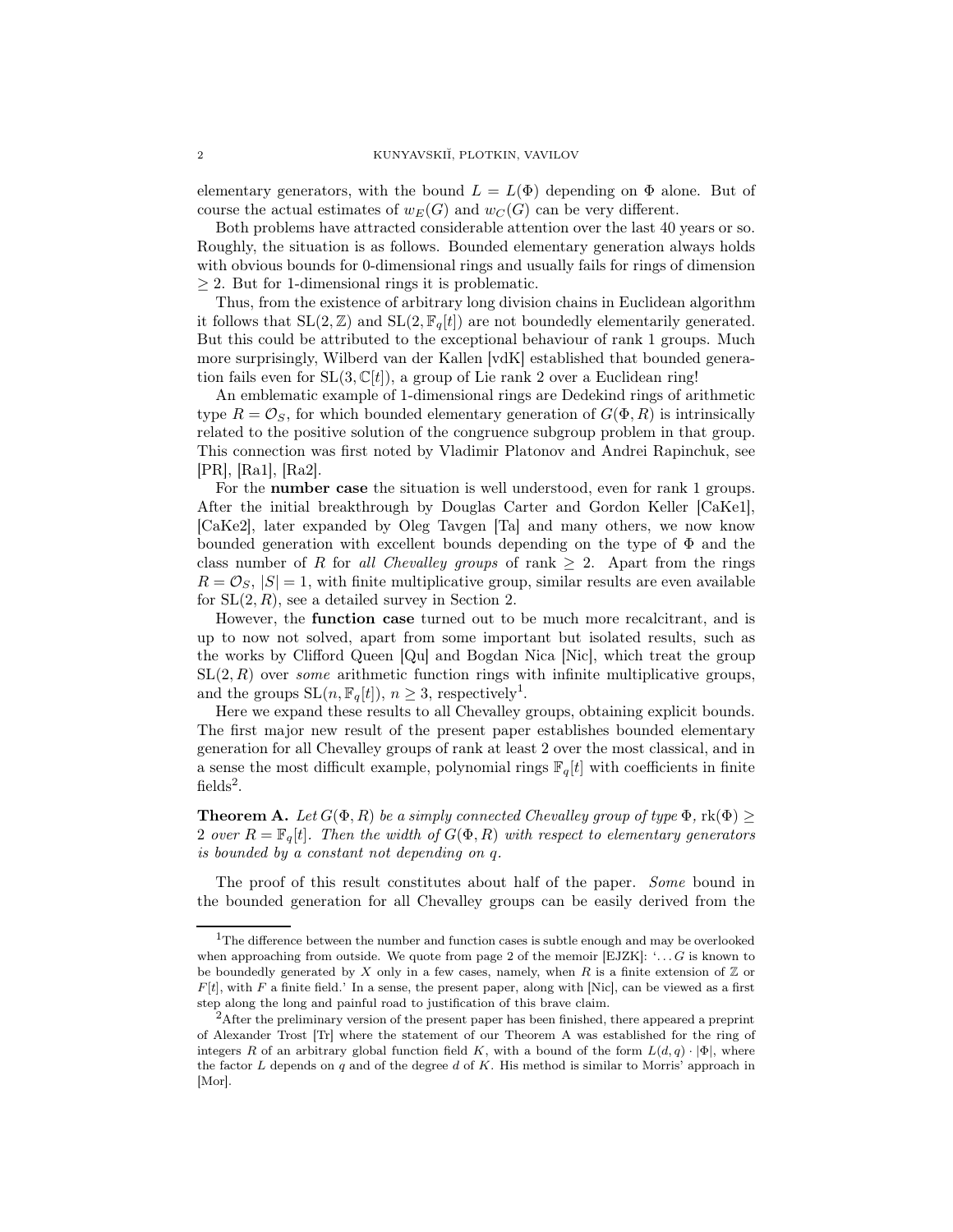case of rank two systems by a version of the usual Tavgen's trick [Ta, Theorem 1], described in [VSS] and [SSV].

• For A<sub>2</sub> bounded generation of  $SL(3, \mathbb{F}_q[t])$  is precisely the main result of Nica [Nic].

• A large part of the present paper is the analysis of the most difficult case of  $Sp(4, \mathbb{F}_q[t])$ , which is the Chevalley group of type C<sub>2</sub>. Again, we take the proof in Tavgen's paper [Ta, Section 4], as a prototype. But there is a substantial difference, since now we have to verify some arithmetic properties that are well known in the number case, but for which we could not find any reference in the function case.

• Luckily, we do not have to imitate Tavgen's proof [Ta, Section 5], for the remaining case of the Chevalley group of type  $G_2$ . Instead of a difficult direct calculation, we show that this case can be derived from the case of  $A_2$  by the usual stability arguments.

For  $SL(n, R)$  there is a realistic bound of the width in elementary generators, in terms of stability conditions, taking into account the fact that for Dedekind rings  $sr(R) = 1.5$ . The aforementioned proof of Theorem A gives us occasion to return to the stability arguments for all Chevalley groups, and obtain bounds which are substantially better than the ones that could be obtained via Tavgen's trick.

Alternatively, Theorem A can be restated in the following equivalent form. The difference is that in this case the computations of many authors, subsumed and expanded by Andrei Smolensky [Sm], allow one to produce very reasonable bounds, usually at most 6, 7 or 8 commutators.

**Theorem B.** Let  $G(\Phi, R)$  be a simply connected Chevalley group of type  $\Phi$ , rk $(\Phi)$  > 2 over  $R = \mathbb{F}_q[t]$ , Then  $G(\Phi, R)$  is of finite commutator width.

Remark 0.1. The commutator width of a Chevalley group depends on a representation. For example,  $w_C(PSL(2, \mathbb{F}_q)) = 1$  while  $w_C(SL(2, \mathbb{F}_2)) = w_C(SL(2, \mathbb{F}_3)) = 2$ , see [Thomp]. So, if the representation is not stated explicitly, under  $w_C(G(\Phi, R))$ we always mean maximum, i.e., the commutator width of the simply connected group.

In fact, for applications to Kac–Moody groups we do not need the full force of Theorem A. We only need a similar result for the equally classical but much easier example of Laurent polynomial rings  $\mathbb{F}_q[t, t^{-1}]$  with coefficients in finite fields.

For Chevalley groups over such rings bounded generation can be derived from Theorem A. Yet, the bounds thus obtained will not be the best possible ones. However, the multiplicative group of the ring  $R = \mathbb{F}_q[t, t^{-1}]$  is *infinite*. This means that alternatively bounded generation can be derived  $-$  with much better bounds!  $$ from the result by Clifford Queen [Qu]. Let us state the most spectacular finiteness result in terms of unitriangular factors obtained along this route.

**Theorem C.** Let  $R = \mathcal{O}_S$  be the ring of S-integers of K, a function field of one variable over  $\mathbb{F}_q$  with S containing at least two places. Assume that at least one of the following holds:

- either at least one of these places has degree one,
- or the class number of R, as a Dedekind domain, is prime to  $q-1$ .

Then any simply connected Chevalley group  $G = G(\Phi, R)$  admits the following decompositions

$$
G=UU^-UU^-U=U^-UU^-UU^-.
$$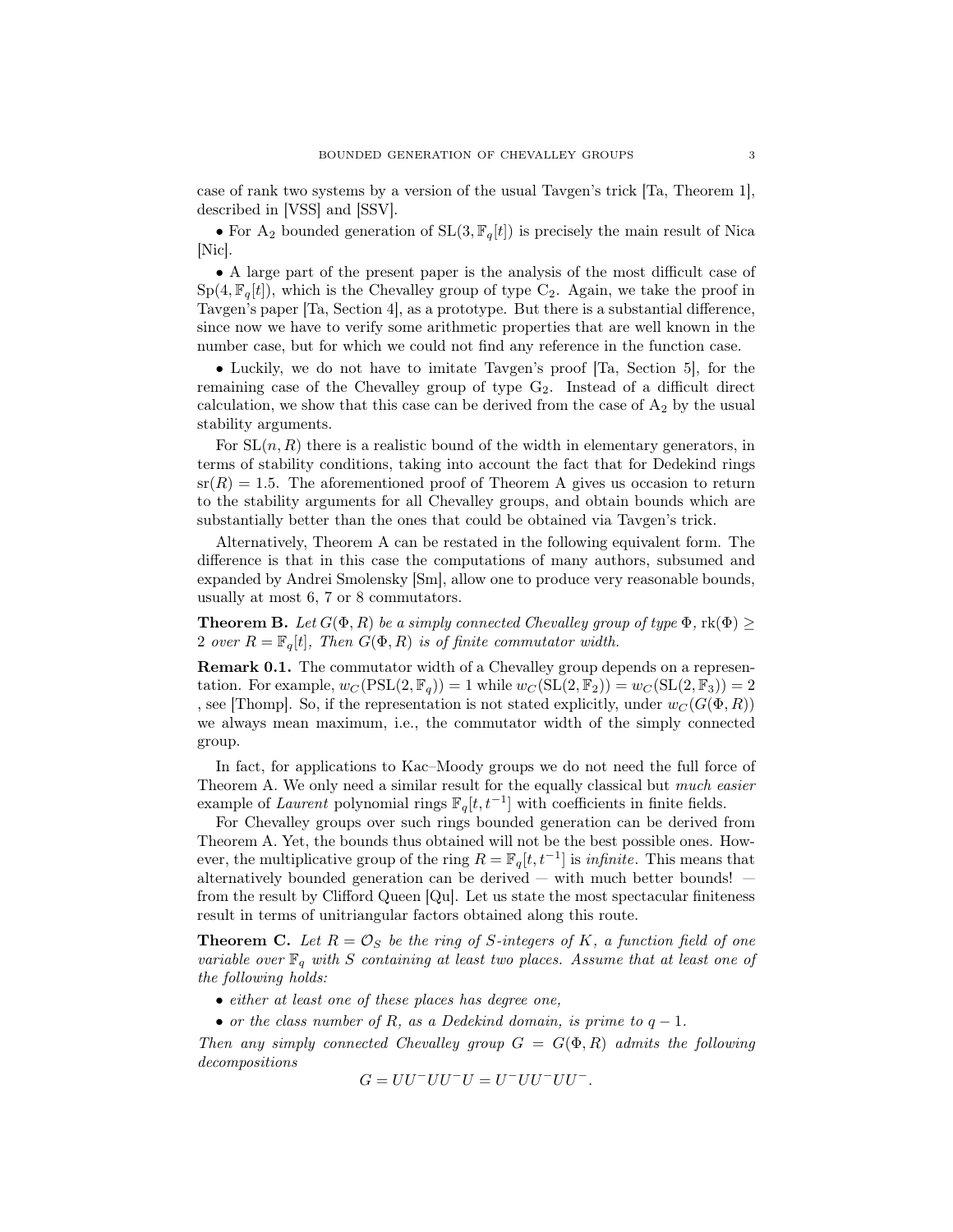Such a sharp bound was quite unexpected for us. In particular, Chevalley groups over such arithmetic rings have the same commutator width as Chevalley groups over rings of stable rank 1, see [Sm].

In particular, we can now give the same bounds for affine Kac–Moody groups.

**Theorem D.** Let  $\widetilde{E}(A, \mathbb{F}_q)$  be an affine elementary untwisted Kac–Moody group over a finite field  $\mathbb{F}_q$ . Then the commutator width of  $\widetilde{E}(A, \mathbb{F}_q)$  is  $\leq L$ , where

•  $L = 5$  for  $\Phi = F_4$  and  $\Phi = A_l$ ,  $l = 2k + 1$ ,  $k = 0, 1, ...;$ 

•  $L = 6$  for  $\Phi = A_l$ ,  $l = 2k$ ,  $k = 1, 2..., \Phi = B_l, C_l, D_l$ , for  $l \geq 3$  or  $\Phi = E_7, E_8$ , or, finally,  $\Phi = C_2, G_2$  under the additional assumption that 1 is the sum of two units in R (which is automatically the case, provided  $q \neq 2$ );

•  $L = 7$  for  $\Phi = \mathrm{E}_6$ .

The paper is organised as follows. In Section 1 we recall the necessary notation and preliminaries and in Section 2 provide background and historical survey. The next four sections constitute the technical core of the paper. Namely, in Section 3 we sketch the scheme of the proof of Theorem A, of which Theorem B is an immediate corollary, and reduce its proof to the rank 2 groups. This reduction is a variation of Tavgen's rank reduction trick, a further slight improvement of the rank reduction results in [VSS], [SSV]. In Section 4 we revisit surjective stability for  $K_1$  modeled on Chevalley groups, with explicit bounds, and, in particular, reduce the case of the group  $G_2(R)$  to the known case of  $SL(3, R)$ . In Section 5 we prove Theorem A for the group  $Sp(4, R)$ , which is the most exciting case of all, and requires rather difficult algebraic and arithmetic considerations. Section 6 contains an alternative argument based on reducing to rank 3 groups and separate consideration of the types  $B_3$ and C3. Incidentally, this gives estimates with better constants. After that, in Section 7 we develop an alternative approach to bounded elementary generation, based on Queen's result, that gives sharper bounds for some classes of rings  $R$  with infinite multiplicative groups, including Laurent polynomial rings, thus proving Theorem C. The next section is devoted to applications. In Subsection 8.1 we discuss applications to Kac–Moody groups over finite fields and prove Theorem D, and in Subsection 8.2 we obtain some applications of bounded generation in model theory. Finally, in Section 9 we present some relevant concluding remarks and open problems.

#### 1. Notation and preliminaries

In this section we briefly recall the notation that will be used throughout the paper. For more details on Chevalley groups over rings see [Vav] or [VP], where one can find many further references.

1.1. Chevalley groups. Let  $\Phi$  be a reduced irreducible root system of rank  $\geq 2$ , and  $W = W(\Phi)$  be its Weyl group. Choose an order on  $\Phi$  and let  $\Phi^+$ ,  $\Phi^-$  and  $\Pi = \{\alpha_1, \ldots, \alpha_l\}$  be the corresponding sets of positive, negative and fundamental roots, respectively. Further, we consider a lattice  $P$  intermediate between the root lattice  $\mathcal{Q}(\Phi)$  and the weight lattice  $\mathcal{P}(\Phi)$ . Finally, let R be a commutative ring with 1, with the multiplicative group  $R^*$ .

These data determine the Chevalley group  $G = G_{\mathcal{P}}(\Phi, R)$ , of type  $(\Phi, \mathcal{P})$  over R. It is usually constructed as the group of R-points of the Chevalley–Demazure group scheme  $G_{\mathcal{P}}(\Phi, -)$  of type  $(\Phi, \mathcal{P})$ . In the case  $\mathcal{P} = \mathcal{P}(\Phi)$  the group G is called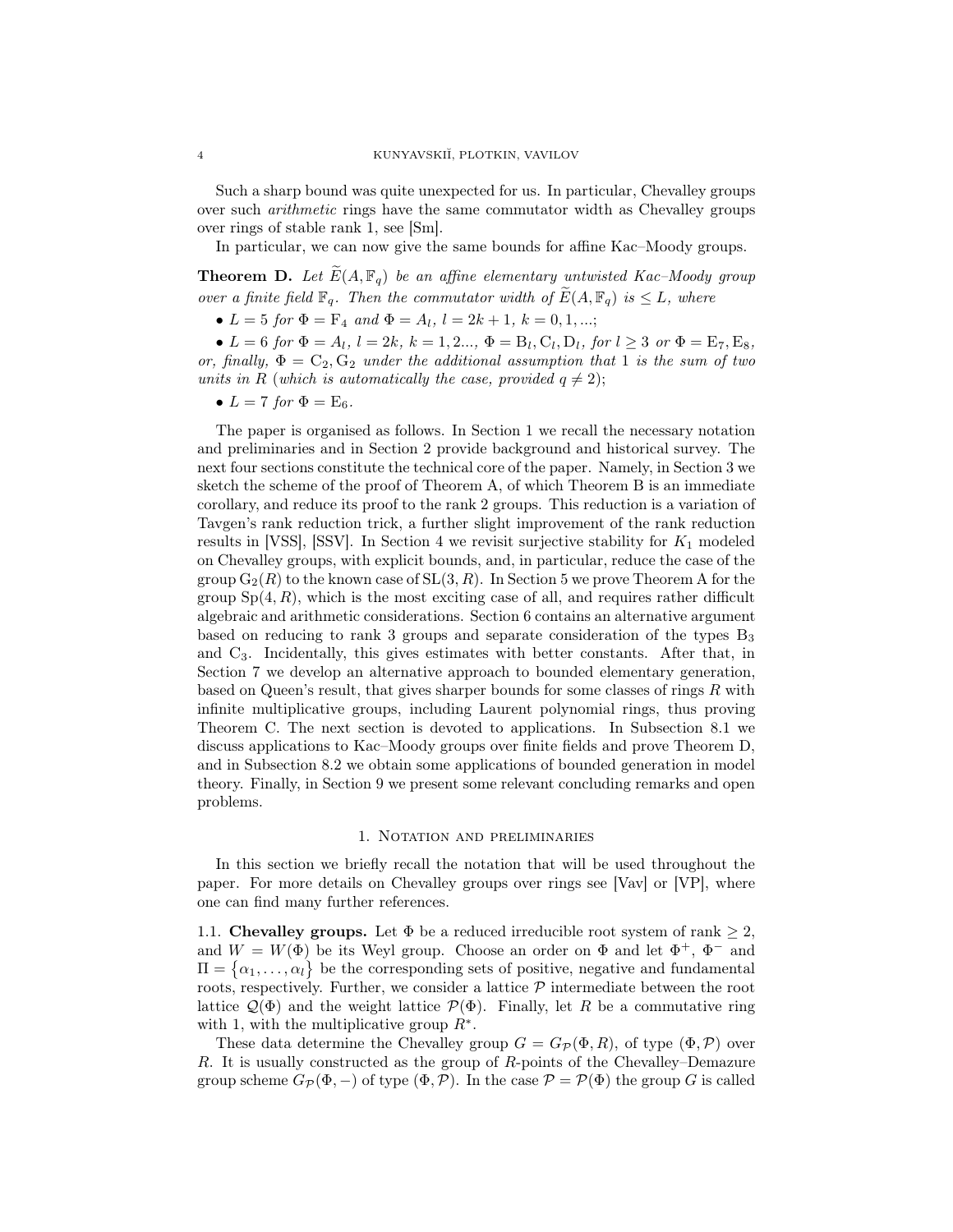simply connected and is denoted by  $G_{\rm sc}(\Phi, R)$ . In another extreme case  $\mathcal{P} = \mathcal{Q}(\Phi)$ the group G is called adjoint and is denoted by  $G_{\text{ad}}(\Phi, R)$ . Many results do not depend on the lattice  $P$  and hold for all groups of a given type  $\Phi$ . In all such cases, or when  $P$  is determined by the context, we omit any reference to  $P$  in the notation and denote by  $G(\Phi, R)$  any Chevalley group of type  $\Phi$  over R. Usually, we assume that  $G(\Phi, R)$  is simply connected.

In what follows, we also fix a split maximal torus  $T = T(\Phi, R)$  in  $G = G(\Phi, R)$ and identify  $\Phi$  with  $\Phi(G, T)$ . This choice uniquely determines the unipotent root subgroups,  $X_{\alpha}$ ,  $\alpha \in \Phi$ , in G, elementary with respect to T. As usual, we fix maps  $x_\alpha: R \mapsto X_\alpha$ , so that  $X_\alpha = \{x_\alpha(\xi) \mid \xi \in R\}$ , and require that these parametrisations are interrelated by the Chevalley commutator formula with integer coefficients, see [Ca], [St]. The above unipotent elements  $x_{\alpha}(\xi)$ , where  $\alpha \in \Phi$ ,  $\xi \in R$ , elementary with respect to  $T(\Phi, R)$ , are also called [elementary] unipotent root elements or, for short, simply root unipotents.

Further,

$$
E(\Phi, R) = \langle x_{\alpha}(\xi), \ \alpha \in \Phi, \ \xi \in R \rangle
$$

denotes the *absolute* elementary subgroup of  $G(\Phi, R)$ , spanned by all elementary root unipotents, or, what is the same, by all [elementary] root subgroups  $X_{\alpha}$ ,  $\alpha \in \Phi$ .

Since we are interested in the bounded generation, we also consider the subset  $E^L(\Phi, R)$ , consisting of products of  $\leq L$  root unipotents. Since  $E^L(\Phi, R)$  contains all generators of  $E(\Phi, R)$ , it is not a subgroup of  $E(\Phi, R)$ , unless  $E^L(\Phi, R)$  =  $E(\Phi, R)$ .

1.2. **Root elements.** Further, let  $\alpha \in \Phi$  and  $\varepsilon \in R^*$ . As usual, we set

$$
w_{\alpha}(\varepsilon) = x_{\alpha}(\varepsilon)x_{-\alpha}(-\varepsilon^{-1})x_{\alpha}(\varepsilon), \qquad h_{\alpha}(\varepsilon) = w_{\alpha}(\varepsilon)w_{\alpha}(1)^{-1}.
$$

The elements  $h_{\alpha}(\varepsilon)$  are called semisimple root elements.

By definition,  $h_{\alpha}(\varepsilon)$  is a product of *six* elementary unipotents — well, actually if you look inside, five of them. However, it is classically known that  $h_{\alpha}(\varepsilon)$  is a product of *four* elementary unipotents<sup>3</sup>. To somewhat improve some of the ulterior bounds we need a still more precise form of this classical observation, asserting that the first/last of these four factors can be chosen either lower, or upper, with an arbitrary invertible parameter. After that the remaining three factors are uniquely determined.

The following fact is obvious, but we could not find an explicit reference.

**Lemma 1.1.** Let R be any commutative ring. Then for any  $\varepsilon, \eta \in \mathbb{R}^*$  the matrix  $h_{\alpha}(\varepsilon)$  can be represented as the product of the form

$$
h_{\alpha}(\varepsilon) = x_{-\alpha}(\eta)x_{\alpha}\left(-\eta^{-1}(1-\varepsilon^{-1})\right)x_{-\alpha}(-\varepsilon\eta)x_{\alpha}\left(\varepsilon^{-1}\eta^{-1}(1-\varepsilon^{-1})\right) =
$$
  
\n
$$
x_{-\alpha}\left(\varepsilon^{-1}\eta^{-1}(1-\varepsilon^{-1})\right)x_{\alpha}(-\varepsilon\eta)x_{-\alpha}\left(-\eta^{-1}(1-\varepsilon^{-1})\right)x_{\alpha}(\eta) =
$$
  
\n
$$
x_{\alpha}(\varepsilon\eta(1-\varepsilon))x_{-\alpha}\left(-\varepsilon^{-1}\eta^{-1}\right)x_{\alpha}\left(-\eta(1-\varepsilon)\right)x_{-\alpha}\left(\eta^{-1}\right) =
$$
  
\n
$$
x_{\alpha}(\eta^{-1})x_{-\alpha}\left(-\eta(1-\varepsilon)\right)x_{\alpha}\left(-\varepsilon^{-1}\eta^{-1}\right)x_{-\alpha}(\varepsilon\eta(1-\varepsilon))
$$

*Proof.* Verify one of these formulae by a direct calculation in  $SL(2, R)$ , then transpose, invert and transpose-invert it.

<sup>&</sup>lt;sup>3</sup>On the other hand, since  $B \cap U^- = e$ , it is never a product of *three* such unipotents, unless  $\varepsilon=1.$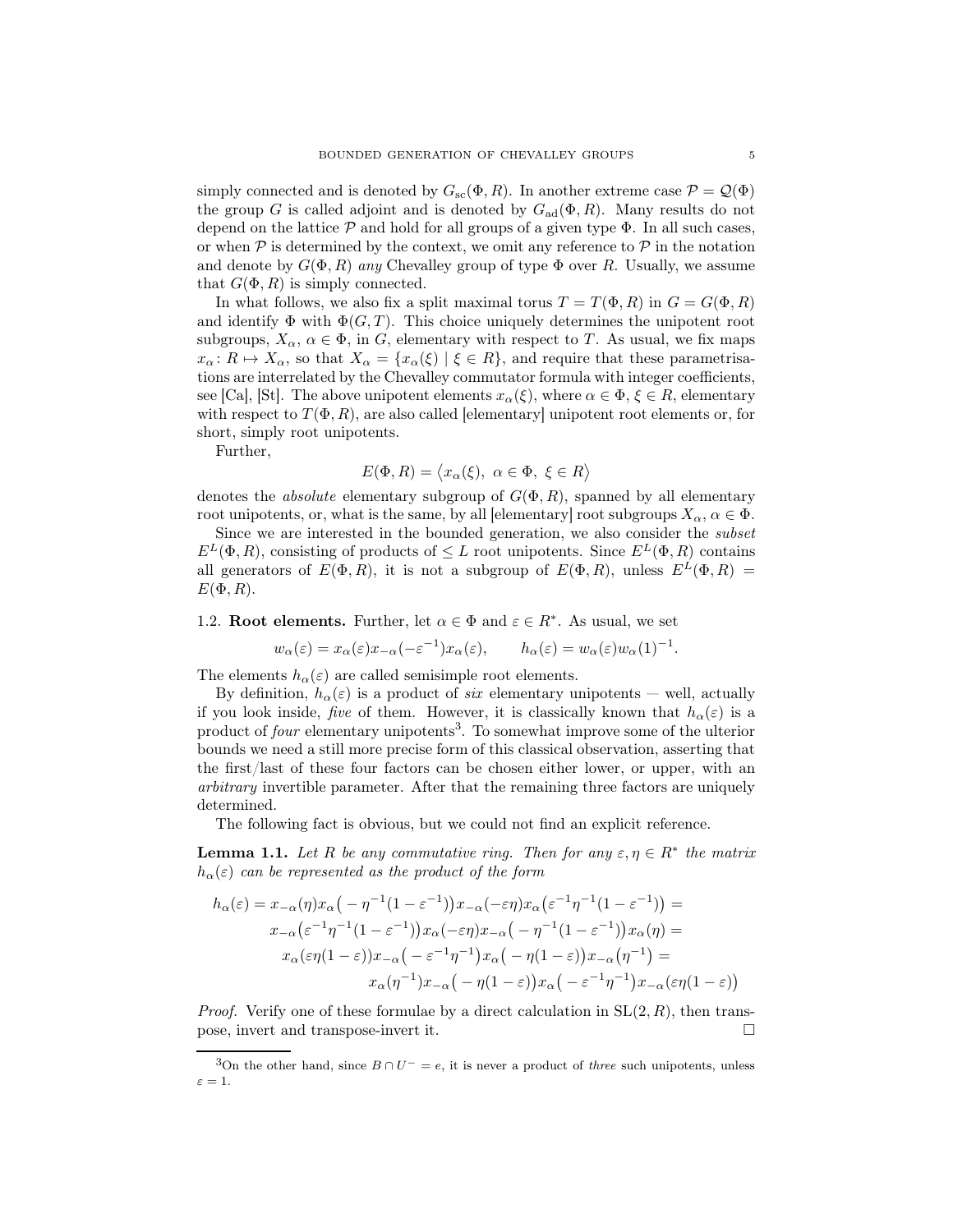**Corollary 1.2.** Let R be any commutative ring. Then for any  $\varepsilon, \lambda \in \mathbb{R}^*$  the matrix  $h_{\alpha}(\varepsilon)$  can be transformed to  $h_{\alpha}(\lambda)$  by 4 elementary moves.

*Proof.* By Lemma 1.1,  $h_{\alpha}(\epsilon \lambda^{-1}) = h_{\alpha}(\epsilon)(h_{\alpha}(\lambda))^{-1}$  can be transformed to 1 by 4 elementary moves, whence the statement.  $\qquad \qquad \Box$ 

Next, let  $N = N(\Phi, R)$  be the algebraic normaliser of the torus  $T = T(\Phi, R)$ , i. e. the subgroup, generated by  $T = T(\Phi, R)$  and all elements  $w_\alpha(1), \alpha \in \Phi$ . The factor-group  $N/T$  is canonically isomorphic to the Weyl group W, and for each  $w \in W$  we fix its preimage  $n_w \in N$ . Clearly, such a preimage can be taken in  $E(\Phi, R)$ . Indeed, for a root reflection  $w_\alpha$  one can take  $w_\alpha(1) \in E(\Phi, R)$  as its preimage, any element w of the Weyl group can be expressed as a product of root reflections.

In particular, we get the following classical result, which is crucial in reduction to smaller ranks.

**Lemma 1.3.** The elementary Chevalley group  $E(\Phi, R)$  is generated by unipotent root elements  $x_\alpha(\xi)$ ,  $\alpha \in \pm \Pi$ ,  $\xi \in R$ , corresponding to the fundamental and negative fundamental roots.

Further, let  $B = B(\Phi, R)$  and  $B^- = B^-(\Phi, R)$  be a pair of opposite Borel subgroups containing  $T = T(\Phi, R)$ , standard with respect to the given order. Recall that B and B<sup>-</sup> are semidirect products  $B = T \times U$  and  $B^- = T \times U^-$ , of the torus T and their unipotent radicals

> $U = U(\Phi, R) = \langle x_\alpha(\xi), \alpha \in \Phi^+, \xi \in R \rangle,$  $U^- = U^-(\Phi, R) = \langle x_\alpha(\xi), \alpha \in \Phi^-, \xi \in R \rangle.$

Here, as usual, for a subset X of a group G one denotes by  $\langle X \rangle$  the subgroup in G generated by  $X$ . Semidirect product decomposition of  $B$  amounts to saying that  $B = TU = UT$ , and at that  $U \subseteq B$  and  $T \cap U = 1$ . Similar facts hold with B and U replaced by  $B^-$  and  $U^-$ . Sometimes, to speak of both subgroups U and  $U^$ simultaneously, we denote  $U = U(\Phi, R)$  by  $U^+ = U^+(\Phi, R)$ .

1.3. Levi decomposition. The main role in the reduction to smaller ranks is played by Levi decomposition for elementary parabolic subgroups. In general, one can associate a subgroup  $E(S) = E(S, R)$  to any closed set  $S \subseteq \Phi$ . Recall that a subset S of  $\Phi$  is called *closed*, if for any two roots  $\alpha, \beta \in S$  the fact that  $\alpha + \beta \in \Phi$ , implies that already  $\alpha + \beta \in S$ . Now, we define  $E(S) = E(S, R)$  as the subgroup generated by all elementary root unipotent subgroups  $X_{\alpha}$ ,  $\alpha \in S$ :

$$
E(S,R) = \langle x_{\alpha}(\xi), \ \alpha \in S, \ \xi \in R \rangle.
$$

In this notation, U and U<sup>-</sup> coincide with  $E(\Phi^+, R)$  and  $E(\Phi^-, R)$ , respectively. The groups  $E(S, R)$  are particularly important in the case where S is a special (= unipotent) set of roots; in other words, where  $S \cap (-S) = \emptyset$ . In this case  $E(S, R)$ coincides with the *product* of root subgroups  $X_{\alpha}$ ,  $\alpha \in S$ , in some/any fixed order.

Let again  $S \subseteq \Phi$  be a closed set of roots. Then S can be decomposed into a disjoint union of its *reductive* (= symmetric) part  $S<sup>r</sup>$ , consisting of those  $\alpha \in S$ , for which  $-\alpha \in S$ , and its *unipotent* part  $S^u$ , consisting of those  $\alpha \in S$ , for which  $-\alpha \notin S$ . The set S<sup>r</sup> is a closed root subsystem, whereas the set S<sup>u</sup> is special. Moreover,  $S^u$  is an *ideal* of S, in other words, if  $\alpha \in S$ ,  $\beta \in S^u$  and  $\alpha + \beta \in \Phi$ , then  $\alpha + \beta \in S^u$ . Levi decomposition asserts that the group  $E(S, R)$  decomposes into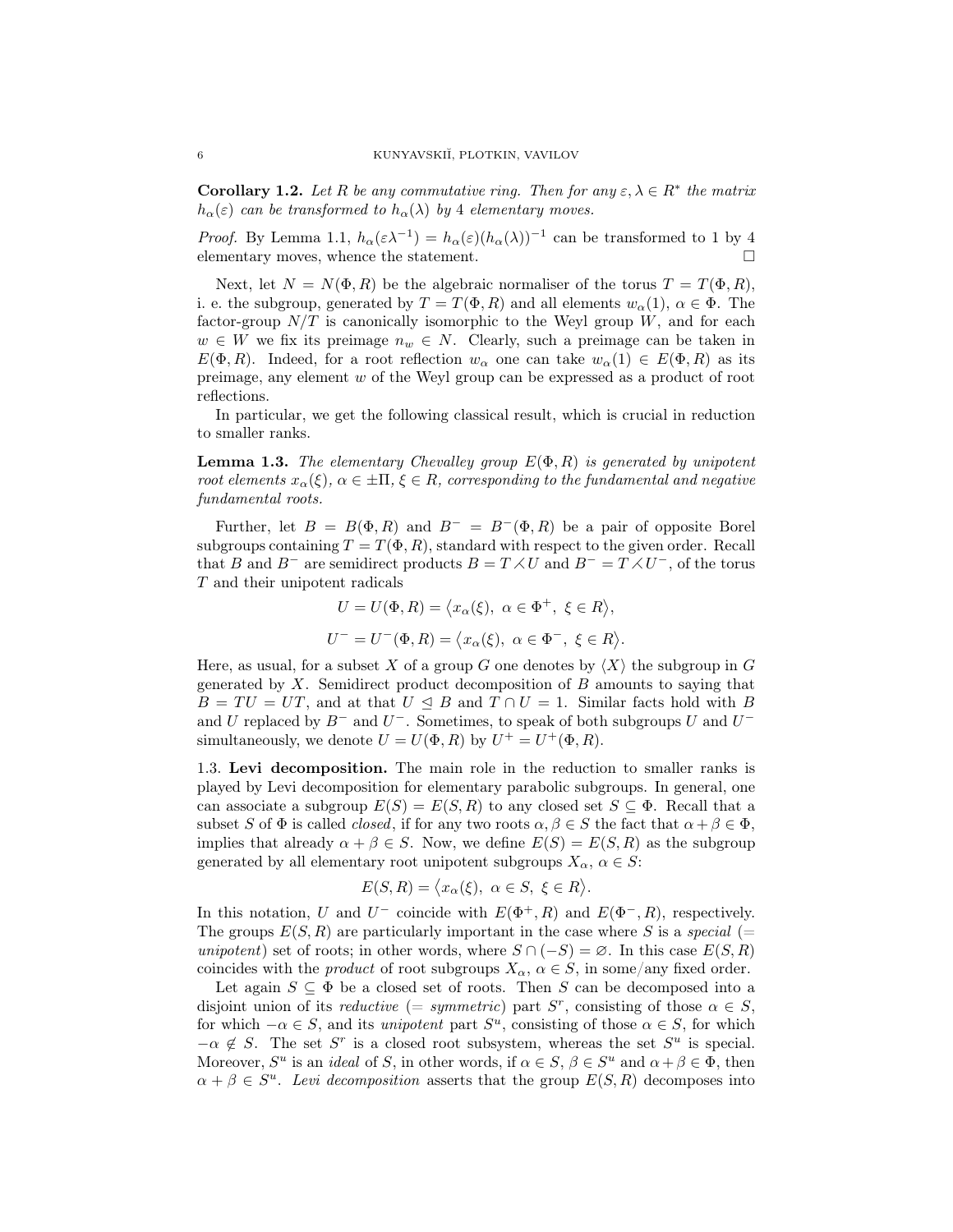semidirect product  $E(S, R) = E(S^r, R) \times E(S^u, R)$  of its Levi subgroup  $E(S^r, R)$ and its unipotent radical  $E(S^u, R)$ .

Especially important is the case of elementary subgroups corresponding to the maximal parabolic subschemes. Denote by  $m_k(\alpha)$  the coefficient of  $\alpha_k$  in the expansion of  $\alpha$  with respect to the fundamental roots:

$$
\alpha = \sum_{k=1}^{l} m_k(\alpha) \alpha_k.
$$

Now, fix an  $r = 1, \ldots, l$  — in fact, in the reduction to smaller rank it suffices to employ only terminal parabolic subgroups, even only the ones corresponding to the first and the last fundamental roots,  $r = 1, l$ . Denote by

$$
S = S_r = \{ \alpha \in \Phi \colon m_r(\alpha) \ge 0 \}
$$

the r-th standard parabolic subset in  $\Phi$ . As usual, the reductive part  $\Delta = \Delta_r$  and the special part  $\Sigma = \Sigma_r$  of the set  $S = S_r$  are defined as

$$
\Delta = \{ \alpha \in \Phi \colon m_r(\alpha) = 0 \}, \quad \Sigma = \{ \alpha \in \Phi \colon m_r(\alpha) > 0 \}.
$$

The opposite parabolic subset and its special part are defined similarly

$$
S^- = S_r^- = \{ \alpha \in \Phi \colon m_r(\alpha) \le 0 \}, \quad \Sigma^- = \{ \alpha \in \Phi \colon m_r(\alpha) < 0 \}.
$$

Obviously, the reductive part  $S_r^-$  equals  $\Delta$ .

Denote by  $P_r$  the *elementary* [maximal] parabolic subgroup of the elementary group  $E(\Phi, R)$ . By definition,

$$
P_r = E(S_r, R) = \langle x_\alpha(\xi), \ \alpha \in S_r, \ \xi \in R \rangle.
$$

Now Levi decomposition asserts that the group  $P_r$  can be represented as the semidirect product

$$
P_r = L_r \times U_r = E(\Delta, R) \times E(\Sigma, R)
$$

of the elementary Levi subgroup  $L_r = E(\Delta, R)$  and the unipotent radical  $U_r =$  $E(\Sigma, R)$ . Recall that

$$
L_r = E(\Delta, R) = \langle x_\alpha(\xi), \quad \alpha \in \Delta, \quad \xi \in R \rangle,
$$

whereas

$$
U_r = E(\Sigma, R) = \langle x_\alpha(\xi), \ \alpha \in \Sigma, \ \xi \in R \rangle.
$$

A similar decomposition holds for the opposite parabolic subgroup  $P_r^-$ , whereby the Levi subgroup is the same as for  $P_r$ , but the unipotent radical  $U_r$  is replaced by the opposite unipotent radical  $U_r^- = E(-\Sigma, R)$ .

As a matter of fact, we use Levi decomposition in the following form. It will be convenient to slightly change the notation and write  $U(\Sigma, R) = E(\Sigma, R)$  and  $U^-(\Sigma,R) = E(-\Sigma,R).$ 

**Lemma 1.4.** The group  $\langle U^{\sigma}(\Delta, R), U^{\rho}(\Sigma, R) \rangle$ , where  $\sigma, \rho = \pm 1$ , is the semidirect product of its normal subgroup  $U^{\rho}(\Sigma, R)$  and the complementary subgroup  $U^{\sigma}(\Delta, R)$ .

In other words, it is asserted here that the subgroups  $U^{\pm}(\Delta, R)$  normalise each of the groups  $U^{\pm}(\Sigma, R)$ , so that, in particular, one has the following four equalities for products

$$
U^{\pm}(\Delta, R)U^{\pm}(\Sigma, R) = U^{\pm}(\Sigma, R)U^{\pm}(\Delta, R),
$$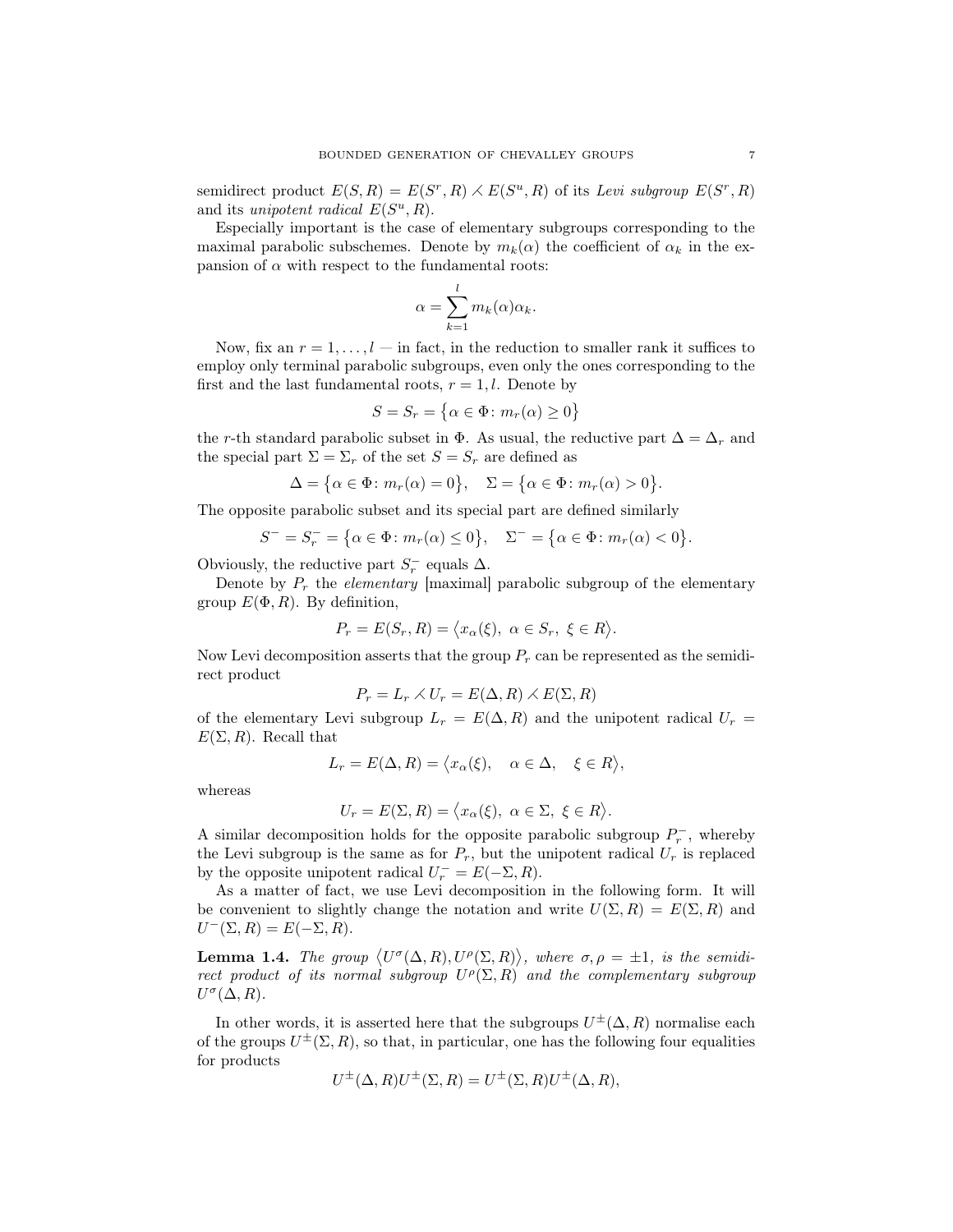and, furthermore, the following four obvious equalities for intersections hold:

$$
U^{\pm}(\Delta, R) \cap U^{\pm}(\Sigma, R) = 1.
$$

In particular, one has the following decompositions:

$$
U(\Phi, R) = U(\Delta, R) \times U(\Sigma, R), \quad U^-(\Phi, R) = U^-(\Delta, R) \times U^-(\Sigma, R).
$$

2. Bounded generation. State of art

To put the results of the present paper in context, here we briefly recall what is known concerning the finite elementary width and the finite commutator width of Chevalley groups over rings. This will give us occasion to explain some basic ideas behind our proof.

2.1. Length and width. Let  $G$  be a group and  $X$  be a set of its generators. Usually one considers symmetric sets, for which  $X^{-1} = X$ .

- The length  $l_X(g)$  of an element  $g \in G$  with respect to X is the minimal k such that g can be expressed as the product  $g = x_1 \dots x_k, x_i \in X$ .
- The width  $w_X(G)$  of G with respect to X is the supremum of  $l_X(g)$  over all  $q \in G$ .

We say that a group  $G$  has **bounded generation** with respect to  $X$  if the width  $w_X(G)$  is finite.<sup>4</sup> In the case when  $w_X(G) = \infty$ , one says that G does not have bounded word length with respect to X.

The problem of calculating or estimating  $w_X(G)$  has attracted a lot of attention, especially when  $G$  is one of the classical-like groups over skew-fields.

There are *hundreds* of papers which address this problem in the case when  $G$  is a classical group such as  $SL(n, R)$  or  $Sp(2l, R)$  or its large subgroup, whereas X is a natural set of its generators.

• Classically, over fields and other small-dimensional rings one would think of elementary transvections, all transvections, or Eichler–Siegel–Dickson (ESD) transvections, reflections, pseudo-reflections, or other small-dimensional transformations.

• Other common choice would be a class of matrices determined by their eigenvalues such as the set of all involutions, a non-central conjugacy class, or the set of all commutators.

• More exotic choices include matrices distinct from the identity matrix in one column, symmetric matrices, etc.

In many classical cases exact values or at least sharp estimates of  $w_X(G)$  are available. Sometimes there are even more precise results, explicitly calculating the length of individual elements in terms of certain geometric invariants such as, e.g., the dimension of its residual space, or the like.

More generally, oftentimes one considers any subset  $X \subseteq G$  and looks at the width  $w_X(\langle X \rangle)$ . For instance, one calls the width of the commutator subgroup

 ${}^{4}$ In the literature, expressions **bounded generation** and **finite width** are used in several related but significantly different contexts. Oftentimes one calls a group G boundedly generated if it has bounded generation with respect to the powers of some *finite* generating set. This amounts to the group being a finite product of several *cyclic* subgroups. In many situations it is equally meaningful to consider groups which are finite products of *abelian* subgroups. Finally, one calls families  $G_i$  of finitely presented groups boundedly generated if they can be presented in such a way that the sums of the number of generators and relations of  $G_i$  are uniformly bounded.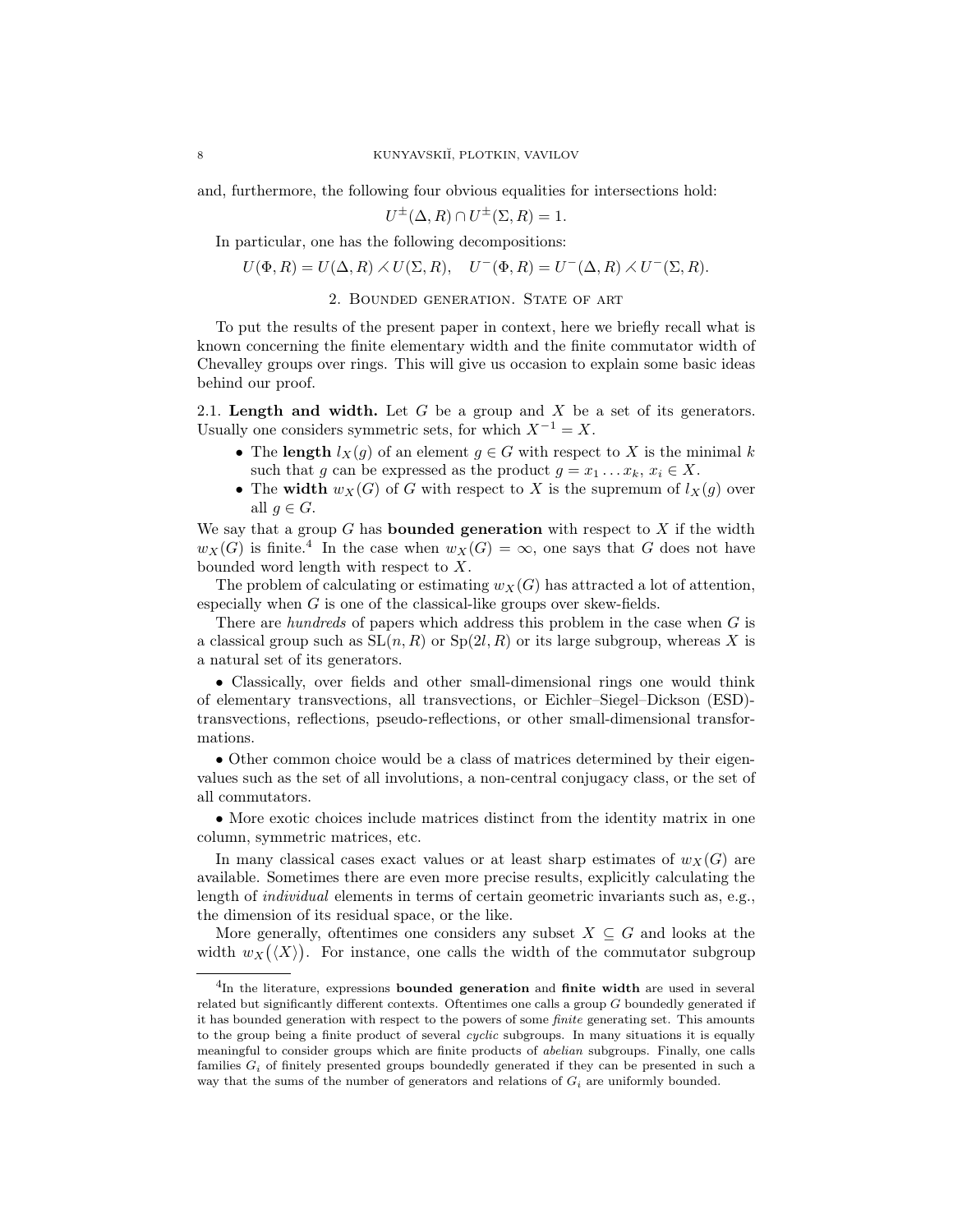$[G, G]$  with respect to the set of all commutators the **commutator width** of G itself, regardless of whether the group  $G$  is perfect. This is a prototypical example of what is called the word length problems, when one tries to calculate or estimate the width of the verbal subgroup of  $G$  with respect to a word  $w$  with respect to the set of values of  $w$  in  $G$ .

2.2. Elementary width and commutator width. In the present paper we focus on the much less studied case, where  $G = G(\Phi, R)$  is a Chevalley group or its elementary subgroup  $E(\Phi, R)$  over a commutative ring R, and on the closely related case of Kac–Moody groups. In this setting exact calculations of  $w_X(G)$  with respect to most of the generating sets are usually beyond reach.

In the present paper we are primarily interested in the two following candidates for the generating set X for  $E(\Phi, R)$ :

• The set of *elementary* root unipotents

$$
\Omega = \{ x_{\alpha}(\xi) \mid \alpha \in \Phi, \xi \in R \}
$$

relative to the choice of a split maximal torus  $T$ ;

• The set of commutators

$$
C = \{ [x, y] = xyx^{-1}y^{-1} \mid x \in G(\Phi, R), y \in E(\Phi, R) \}.
$$

It is a classical theorem due to Suslin, Kopeiko and Taddei that for  $rk(R) \geq 2$  one indeed has  $C \subseteq E(\Phi, R)$ .

The width  $w_{\Omega}(E(\Phi, R))$  is usually denoted  $w_{E}(G(\Phi, R))$  and is called the elementary width of  $G(\Phi, R)$ . Clearly,  $w_E(G(\Phi, R))$  is the smallest L such that  $E(\Phi, R) = E^L(\Phi, R).$ 

Similarly, the width  $w_C(E(\Phi, R))$  is oftentimes called the **commutator width** of  $G(\Phi, R)$  itself.

Remark 2.1. Notice the subtleties related to the necessity to distinguish the Chevalley group  $G(\Phi, R)$  itself, its commutator, the elementary subgroup  $E(\Phi, R)$ , etc. In the arithmetic situation they usually all coincide in ranks  $\geq 2$ , even in the relative case, this is precisely the [almost] positive solution of the congruence subgroup problem. But for the group  $SL(2, R)$  (and occasionally for some groups of rank 2) one will have to impose additional restrictions.

Anyway, in the arithmetic case for simply connected groups one has  $G_{\rm sc}(\Phi, R)$  =  $E_{\rm sc}(\Phi, R)$ . This means that the above set C equals the set of all commutators in  $G_{\rm sc}(\Phi, R)$ .

However, inside the proofs we have to consider some other related generating sets, such as, for instance:

• the set of all unitriangular elements

$$
U(\Phi, R) \cup U^-(\Phi, R);
$$

• or the set of all root unipotents

$$
\Omega^G = \{ x_\alpha(\xi)^g \mid \alpha \in \Phi, \xi \in R, g \in G(\Phi, R) \},
$$

which are better behaved with respect to reduction to smaller ranks.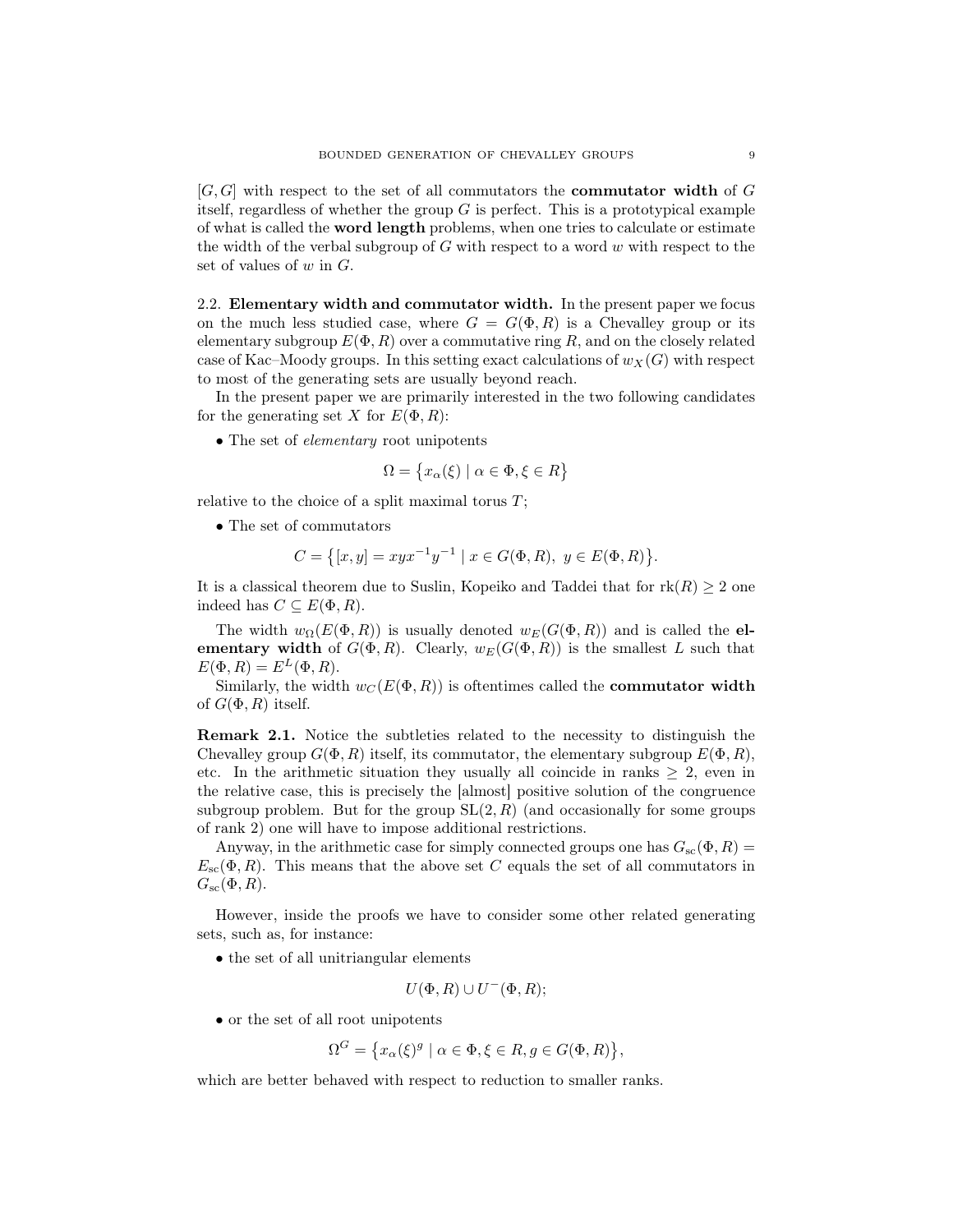2.3. The case of 0-dimensional rings. Finiteness of the elementary width is a very rare and extremely significant phenomenon which has repercussions everywhere in the structure theory of the group. It is obvious, and classically known that Chevalley groups over fields and semi-local rings have finite elementary width. In fact, the groups over 0-dimensional rings rejoice short factorisations such as Bruhat decomposition or Gauß decomposition. Such factorisations are essentially tantamount to bounded elementary generation with very sharp bounds.

In fact, Bruhat decomposition immediately implies that over a field the elementary width of  $G(\Phi, K)$  does not exceed  $2N + 4l$  (here and below  $N = |\Phi^+|$ ,  $l = \text{rk}(\Phi)$ ). It immediately follows that the commutator width of  $G(\Phi, K)$  is also finite.

But determining the precise value of the commutator width turned out to be a very challenging problem — for finite fields it was the famous Ore conjecture. Without trying to follow the whole tortuous path, we just mention the two definitive contributions. For fields containing  $\geq 8$  elements Erich Ellers and Nikolai Gordeev [EG] using Gauß decomposition with prescribed semi-simple part have proven that  $w_C(G_{ad}(\Phi, R)) = 1$ , while  $w_C(G_{sc}(\Phi, R)) \leq 2$ . This was then extended to the groups over small fields  $\mathbb{F}_q$ ,  $q = 2, 3, 4, 5, 7$ , by Martin Liebeck, Eamonn O'Brien, Aner Shalev, and Pham Huu Tiep [LOST1], [LOST2], using explicit information about their maximal subgroups and very delicate character estimates.

Similarly, Gauß decomposition which holds over arbitrary semi-local rings  $$ or even over rings of stable rank 1, see  $\text{[SSV]}^5$  in particular  $-$  implies that the elementary width of  $G(\Phi, R)$  does not exceed  $3N+4l$ . Actually, [VSS] gives another estimate in terms of unitriangular decomposition,  $4N$ , which is usually better for groups of very small ranks, say, up to 4 or 5. What seems to not have been noted in the literature, is that the LUP-decomposition of Chevalley groups over local rings provides the same upper bound on their width as for fields,  $2N + 4l$ .

As above, bounded elementary generation implies finite commutator width. However, providing sharp bounds for this width turned out to be a difficult problem. Skipping a detailed description of the early work by Keith Dennis, Leonid Vaserstein, You Hong, and others, pertaining to the classical groups [DV1, DV2, AVY, VW], we just mention a recent paper by Andrei Smolensky [Sm], where such an estimate is obtained for all Chevalley groups. The commutator width  $w_C(E(\Phi, R))$ does not exceed 3 for  $\Phi = A_l$  and  $F_4$ , does not exceed 4 for all other types, apart maybe for  $E_6$ , and does not exceed 5 for  $G(E_6, R)$ . [We strongly believe that the commutator width does not exceed 4 also for  $E_6$ , but we were discouraged by the extent of calculations necessary to improve the bound in this remaining case.]

Note that so far there are no examples of matrices from  $SL(n, \mathbb{Z})$ ,  $SL(n, \mathbb{F}_q[t])$ ,  $\text{SL}(n, \mathbb{F}_q[t, t^{-1}])$   $(n \geq 3)$ , not representable as a single commutator.

2.4. Counter-examples. The groups of rank 1 only occasionally can have finite elementary width, or finite commutator width, for that matter. Over a Euclidean ring R elementary expressions in  $SL(2, R)$  correspond to continued fractions.

<sup>&</sup>lt;sup>5</sup>In the literature, three of four completely different commodities are merchandised under the common name of Gauß decomposition: 1) the big cell decomposition LU, as in the affine group schemes textbooks, 2) the Birkhoff LPU-decomposition as in Ellers—Gordeev [EG], 3) the LUP-decomposition, as in the computational linear algebra textbooks. Here we speak of 4) the DULU-decomposition, consult [SSV] for the historical background.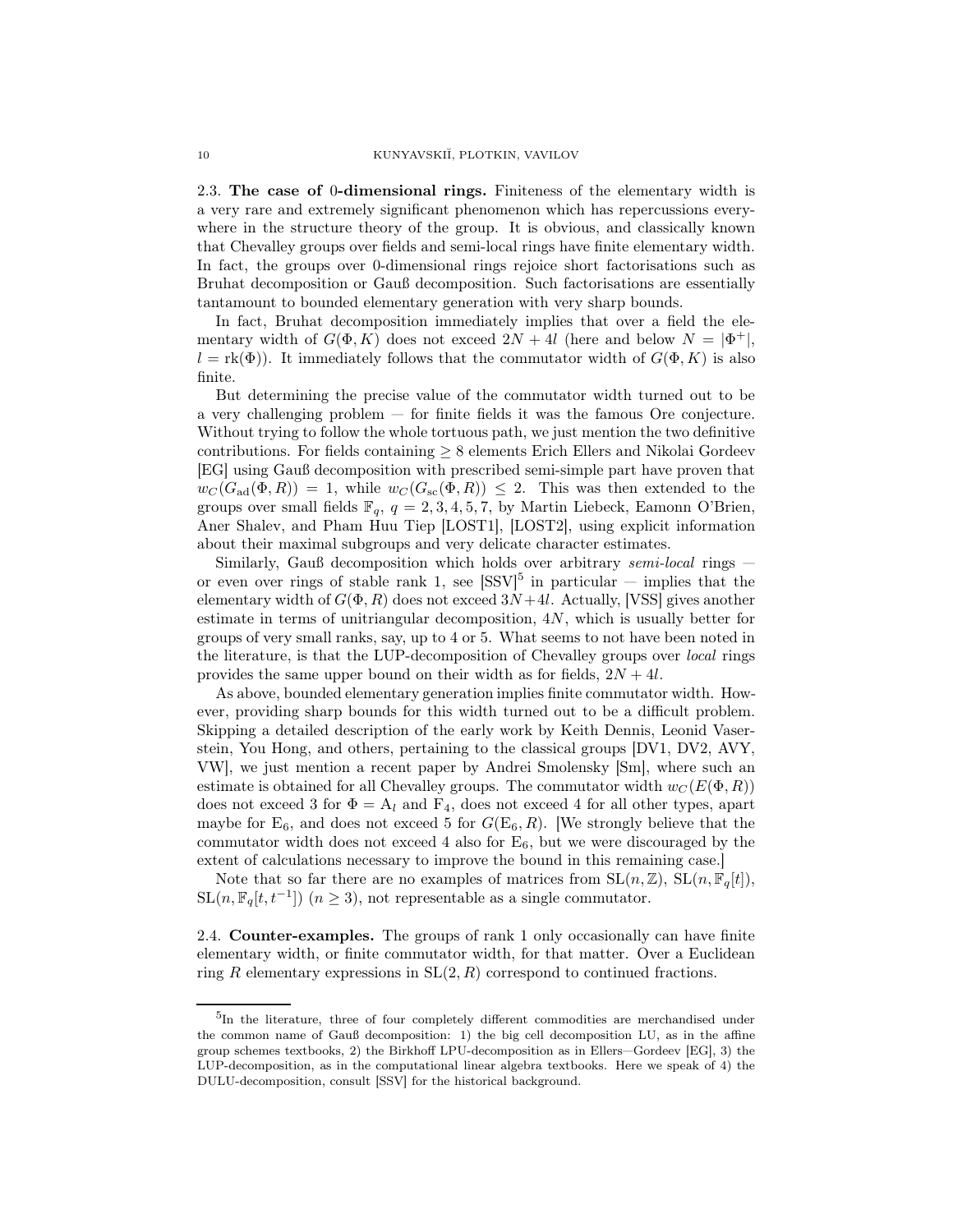In fact, the existence of arbitrarily long division chains in  $\mathbb{Z}$  and in  $K[t]$  implies that the groups  $SL(n, \mathbb{Z})$  and  $SL(2, \mathbb{F}_q[t])$  cannot be boundedly generated. The most classical example are the Fibonacci matrices

$$
\begin{pmatrix} F_{m+1} & F_m \\ F_m & F_{m-1} \end{pmatrix}
$$

which for even  $m$  require precisely  $m$  elementary factors.

**Remark 2.2.** For an odd  $m$  a similar matrix looks as

$$
\begin{pmatrix} F_m & F_{m+1} \\ F_{m-1} & F_m \end{pmatrix},
$$

which strongly suggests that while considering the width problems in  $GL(2, R)$  it might be more expedient to switch to Cohn's generators

$$
\begin{pmatrix} x & 1 \\ 1 & 0 \end{pmatrix}.
$$

Of course, the same holds for  $SL(2, \mathbb{F}_q[t])$ , where instead of two consecutive Fibonacci numbers one should take two sufficiently generic polynomials of two consecutive degrees m and  $m-1$ , placing the one of the higher degree into the NW or NE corner, depending on the parity of  $m$ . Many such similar examples were constructed by Paul Cohn [Cohn] and others starting with the mid-1960s.

What came as a shock, though, was that the elementary width of rank  $\geq 2$ groups over a Euclidean ring can be infinite too. Indeed, using methods of higher algebraic K-theory Wilberd van der Kallen  $[\text{vdK}]$  has proven that  $SL(3,\mathbb{C}[t])$  has infinite elementary width. Later Igor Erovenko came up with a somewhat more elementary proof [Er]. On the other hand, soon thereafter Dennis and Vaserstein [DV2] noticed that  $SL(3,\mathbb{C}[t])$  does not even have finite commutator width.

2.5. Dedekind rings of arithmetic type, groups of rank  $\geq$  2. For rings of dimension  $\geq 2$  one cannot in general expect bounded generation. An extremely interesting borderline case are 1-dimensional rings, especially the classical example of the Dedekind rings of arithmetic type. Below,  $K$  is a global field, i.e. a finite extension of  $\mathbb Q$  in charactersistic 0, or a finite extension of  $\mathbb F_q(t)$ ,  $q = p^m$ , in positive characteristic  $p$ . Further,  $S$  is a finite set of valuations of  $K$ , containing all Archimedean ones in the number case, and  $R = \mathcal{O}_S$ .

The number case is well understood. The initial breakthrough was due to David Carter and Gordon Keller who have proven that  $SL(n, R)$ ,  $n \geq 3$ , is boundedly elementary generated and gave explicit bounds on in terms of  $n$  and the discriminant<sup>6</sup> of  $K$ , see [CaKe1]. The proof in this paper is essentially an *effectivisation* of the usual verification of the familiar properties of Mennicke symbols.

Actually, their published proof is based on explicit rank reduction in terms of the stable rank, see below. It remains to verify bounded generation of  $SL(3, R)$ . One of the key calculations in that paper, Lemma 1, can be described as follows. Let  $A \in SL(2, R)$  be a matrix with the first row  $(a, b)$ . Then  $A<sup>m</sup>$  can be transformed to a matrix in  $SL(2, R)$  with the first row  $(a^m, b)$  by a sequence of not more than 16 elementary transformations in  $SL(3, R) -$  sic!

 ${}^{6}$ Or, actually, the number of its prime divisors. Later, Loukanidis and Murty [LoMu], [Mu] obtained bounds that depended on n and the degree  $|K: \mathbb{Q}|$  of K, not the discriminant.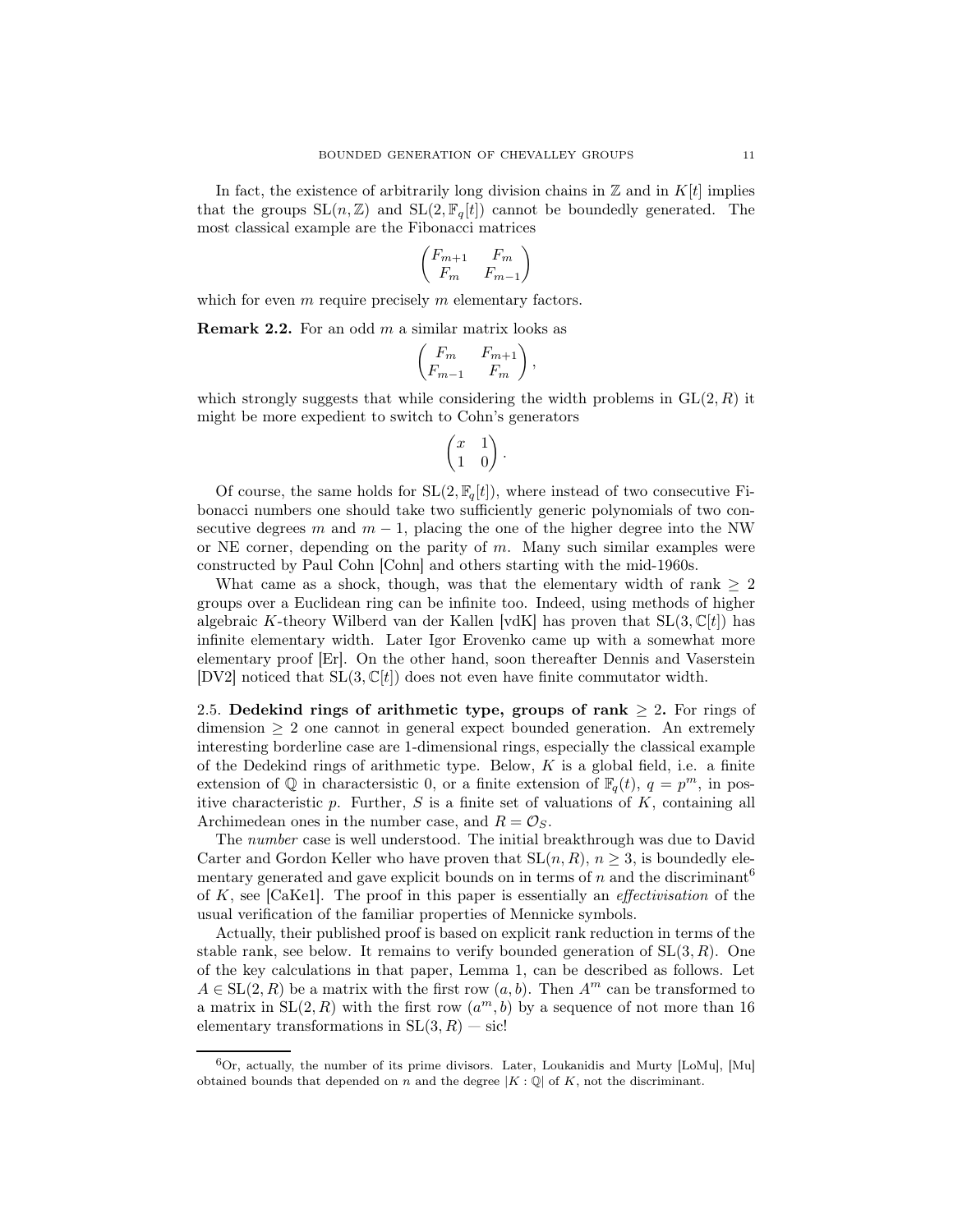However, Carter and Keller mention that their original approach was based on model theory. To elucidate the connection, recall that van der Kallen [vdK] observed that the obstruction to bounded elementary generation of the group  $E(\Phi, R)$ is the quotient  $E(\Phi, R)^\infty / E(\Phi, R^\infty)$  (countably many copies). This establishes connection with ultraproducts and non-standard models. Namely, it can be interpreted as the equivalence of the bounded generation of  $E(\Phi, R)$  and the [almost] positive solution of the congruence subgroup problem for  $G(\Phi, *R)$  for non-standard models  $*R$  of R.

Carter and Keller came up with such a proof for the group  $SL(n, R)$ , initially for  $n \geq 3$ , see [CaKe3]. Dave Witte Morris [Mor] gave an exposition of this proof in a somewhat more traditional logical language (first-order properties, compactness theorem, etc.). Unfortunately, this proof is not much easier than a direct algebraic proof<sup>7</sup> and it gives no bound whatsoever on the elementary width.

In [CaKe2] Carter and Keller have given a separate elementary proof specifically for the [easier] case of  $SL(n, \mathbb{Z})$ ,  $n \geq 3$ , in terms of direct matrix manipulations, mimicking the verification of the properties of Mennicke symbols (but without explicitly mentioning the work of Mennicke and/or of Bass–Milnor–Serre [BMS]). In particular, they have proven that the elementary width of  $SL(n, \mathbb{Z})$  does not exceed 48<sup>8</sup> , later this bound was reduced by Nica [Nic] to 37.

Soon thereafter, Oleg Tavgen invented a different, purely elementary approach to rank reduction, which allowed him to reduce the proof of bounded generation for all Chevalley groups to groups of rank 2. After that he succeeded in settling the cases of rank 2 groups,  $Sp(4, R)$  and the Chevalley group of type  $G_2$  (and, in fact, also twisted Chevalley groups of rank 2) by direct matrix calculations. These important advances sum up to his main result, the bounded elementary generation of Chevalley groups of rank  $\geq 2$  over arithmetic Dedekind rings in the *number* case.

2.6. Dedekind rings of arithmetic type, groups of rank 1. There is a critical difference in behaviour of  $SL(2, R)$ , depending on whether  $|S| = 1$ , in which case  $R^*$  is finite, and  $|S| \geq 2$ , when  $R^*$  is infinite. As we know, for the case  $|S| = 1$ the answer to the question on bounded elementary generation is negative, so in the rest of the subsection we assume that  $R^*$  is infinite.

Again in the number case the situation is well understood. Elementary generation of  $SL(2, R)$  is closely related to generalisations of Euclidean algorithm. Important early inroads in this direction were suggested [apparently independently!] by Timothy O'Meara [OM], who simultaneously considered the number case and the function case, and by Paul Cohn [Cohn], who proposed vast [non-commutative] generalisations.

About a decade later, George Cooke and Peter Weinberger [CW] systematically studied the length of division chains [Cooke] in the number case. For the case, where R∗ is infinite, their main results implied that modulo some form of the Generalised Riemann Hypothesis (GRH), any matrix in  $SL(2, R)$  is a product of  $\leq 9$  elementary transvections.

<sup>&</sup>lt;sup>7</sup>Well, explicit use of infinitesimals does make life easier, sometimes. Say, in  $R$  itself there are no non-obvious ideals such that  $I^2 = I$ , whereas in \*R there is such an ideal  $\mathcal I$  consisting of all infinitesimal elements, which can be very handy. But these simplifications are mostly relevant in the [difficult] case  $n = 2$ , see the next subsection.

 ${}^{8}$ The proof from [CaKe2] with several successful deteriorations, without reference to [CaKe2], and with a worse bound 73 was subsequently reproduced in [AM].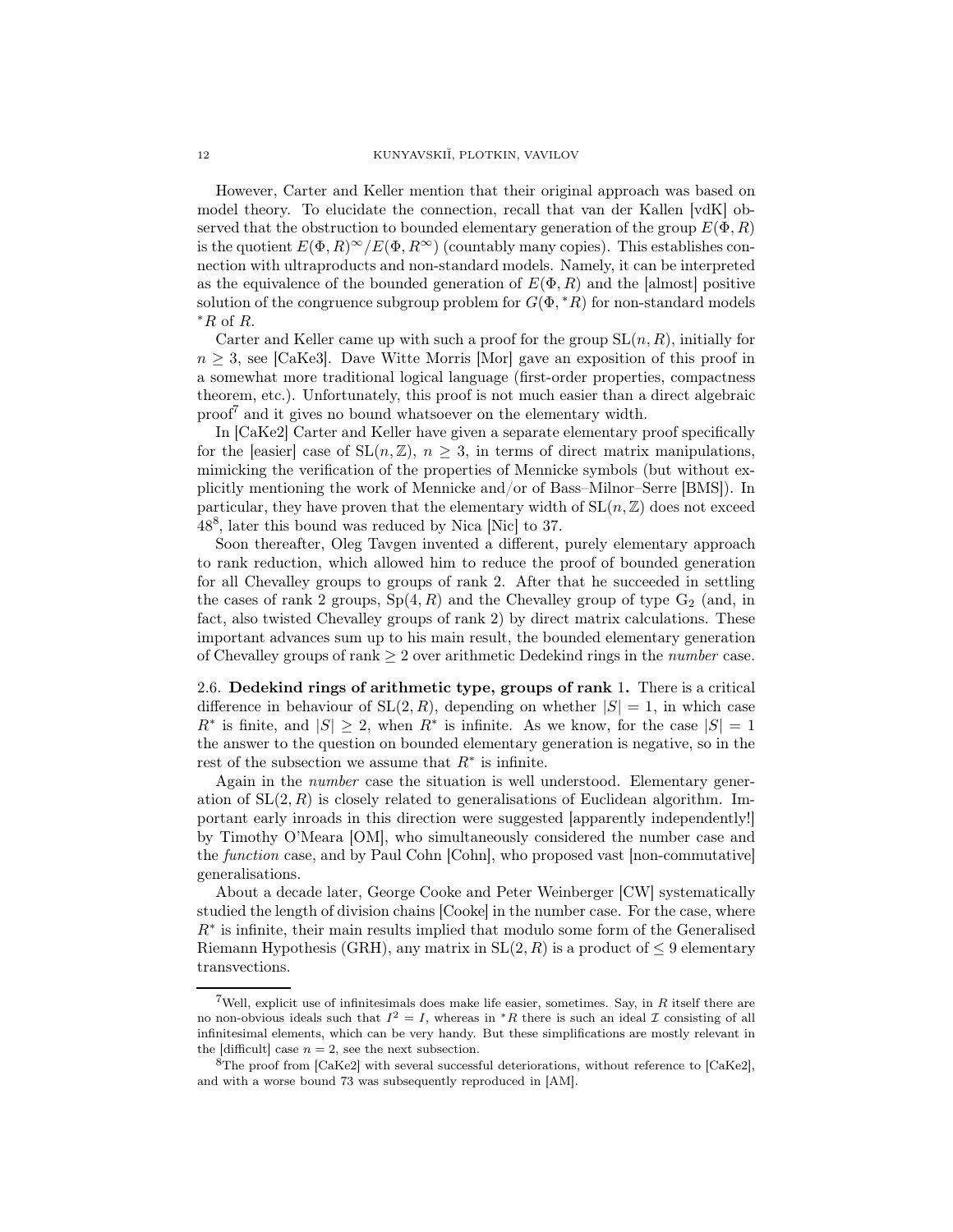The results of Hendrik Lenstra on the Generalised Artin Conjecture [Le] — again conditional on  $GRH$  — imply that whenever S contains at least one real valuation, the bound here can be reduced to  $\leq 7$ . Observe that the best possible bound here  $is^9 \leq 5$ . However, Cooke and Weinberger proposed an example of a matrix over a totally imaginary ring R of degree 4 which cannot be expressed as a product of less than 6 elementary matrices.

It has taken quite some time to get rid of the dependence on the GRH and to improve bounds here. Modulo the GRH, Bruce Jordan and Yevgeny Zaytman [JZ1] have slightly remodelled the Cooke–Weinberger argument and improved the bound to 5 elementary transvections if  $K$  is not totally imaginary, to 6 elementary transvections when S contains at least one non-Archimedean place, and to 7 elementary transvections for the integers of a totally imaginary field.

One of the first unconditional results was obtained by Bernhard Liehl [Li], but he imposed some additional restrictions on the number field  $K$ , and his proof does not give good bounds. Almost simultaneously Carter and Keller, jointly with Eugene Paige, came up with the first general logical proof [CKP], somewhat refashioned in [Mor]. But, as we already mentioned, this proof gives no bounds whatsoever. About a decade later Loukanidis and Murty [LoMu], [Mu] proposed an unconditional *analytic* argument, but it only works provided  $S$  is sufficiently large, say  $|S| \ge \max(5, 2|K : \mathbb{Q}|-3).$ 

Some 10 years ago Maxim Vsemirnov and Sury [Vs] considered the key example of SL  $(2, \mathbb{Z}[1/p])$ , obtaining the bound  $\leq 5$  unconditionally. This was a key inroad to the first complete unconditional solution of the general case with a good bound, in the work of Alexander Morgan, Andrei Rapinchuk and Sury [MRS]. The bound they gave is  $\leq 9$ , but for the case when S contains at least one real or non-Archimedean valuation<sup>10</sup> it was almost immediately improved [with the same ideas] to  $\leq 8$  by Jordan and Zaytman [JZ1].

2.7. Reduction to smaller ranks. Let us explain, what do the width bounds obtained for ranks 1 or 2 imply for higher ranks.

There are two basic ways to reduce the problem of bounded generation for a Chevalley groups to similar problems for groups of smaller ranks. We will start with Tavgen's reduction theorem, which came later historically, but is both more elementary and more general, than the reduction based on stability conditions. On the other hand, explicit factorisations resulting from stability conditions are not always available, but when they are, they give sharper bounds.

To present Tavgen's idea in its simplest form, let us consider not the width in elementary generators, but a coarser problem of determining the width of  $G(\Phi, R)$ in terms of the elements belonging to the unipotent subgroups U and  $U^-$ . As far as we know, this problem was first systematically considered by Dennis and Vaserstein in the context of the closely related problem of estimating the commutator width for  $SL(n, R)$ , see [DV1, DV2]. In other words, we are interested in finding the smallest m such that

 $G(\Phi, R) = UU^-UU^- \dots U^{\pm}, \qquad m \text{ factors},$ 

where the last factor equals  $U$  or  $U^-$  depending on whether  $m$  is odd or even.

<sup>&</sup>lt;sup>9</sup>See [VSS], where it is [essentially] proven for  $R = \mathbb{Z} [1/p]$ , again modulo GRH.

<sup>&</sup>lt;sup>10</sup>Recall that our standing assumption  $|S| \geq 2$  excludes the problematic case  $R = \mathbb{Z}$ .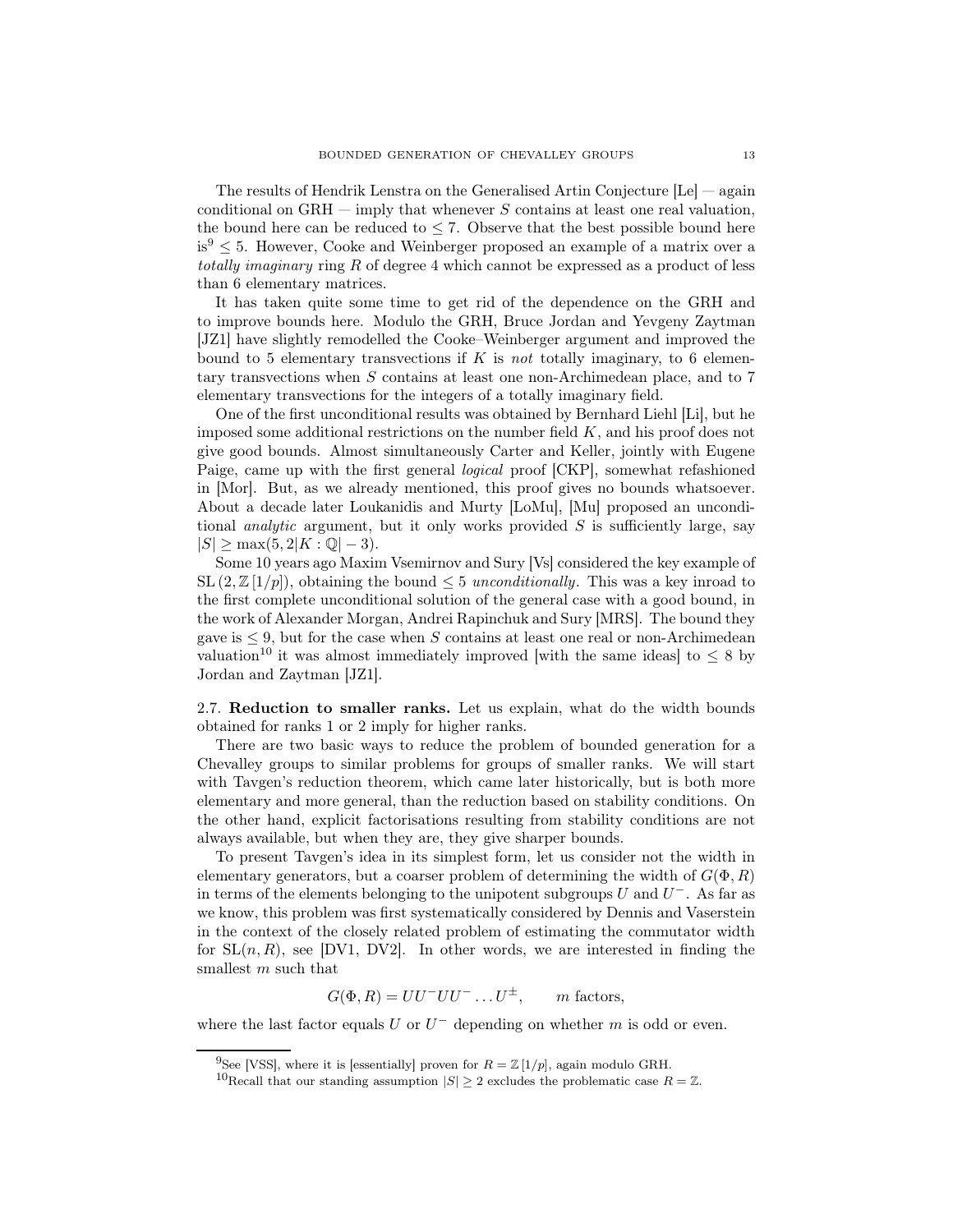Essentially, Tavgen observed that if there are root subsystems  $\Psi_1, \ldots, \Psi_t \subseteq \Phi$ which contain all fundamental roots, and such that each of the Chevalley groups  $G(\Psi_1, R), \ldots, G(\Psi_t, R)$  admits a similar decomposition with m factors, then  $G(\Phi, R)$ itself admits such a decomposition with  $m$  factors. In this [and in fact slightly more general] form this reduction is described in [VSS, SSV]. Modulo the Levi decomposition of parabolic subgroups and the Chevalley commutator formula it is undergraduate group theory, see the next section for precise statements, somewhat broader discussion, and a proof.

Since every element of U is a product of not more than  $N = |\Phi^+|$  elementary generators, Tavgen's theorem suffices to give plausible bounds for the elementary width of large rank groups in terms of the elementary widths of their rank 1 or rank 2 subgroups. However, these bounds tend to be somewhat exaggerated.

Actually, for small dimensional rings there is a more precise form of reduction in terms of the stability conditions. For  $GL(n, R)$  such a reduction in terms of the usual stable rank  $\text{sr}(R)$  was first proposed by Hyman Bass in 1964, and then improved by Vaserstein, Dennis, Kolster, and others. Namely, for  $n \geq \text{sr}(R)$  the usual proof of the surjective stability for  $SK<sub>1</sub>$  grants the following decomposition:

$$
\mathrm{SL}(n+1,R)=\mathrm{SL}(n,R)U_nU_n^-U_nU_n^-.
$$

It follows that if  $SL(n, R)$  has the elementary width  $\leq s$ , then  $SL(n+1, R)$  has the elementary width  $\leq s+4n$  — and in fact  $\leq s+3n+$  sr $(R)$ , if you look inside the proof.

For *Dedekind rings* this bound was slightly improved by Carter and Keller [CaKe1], who noticed that one can do slightly better by observing that  $sr(R) \leq 1.5$ . This means that for  $n \geq 2$  one needs just one addition instead of two, to get a shorter unimodular row. This gives for the elementary width of  $SL(n, R)$  the estimate  $s + \frac{3}{2}n^2 - \frac{1}{2}n - 5$ , where s is the elementary width of SL(2, R).

Surjective stability of  $K_1$  in terms of various stability conditions – the usual stable rank sr(R), the absolute stable rank  $\text{asr}(R)$ , or the like — is known for all relevant embeddings of other Chevalley groups. For the usual stability embeddings of classical groups of the same type, it is indeed classical, starting with the work of Anthony Bak and Leonid Vaserstein. For cross-type and exceptional emdeddings such similar results were established by Michael Stein and Eugene Plotkin, see in particular [Stein1, Stein2, Pl1, Pl2]. However, at least in the exceptional cases it was not stated in the form of such precise decompositions as above.

As a result, the explicit bounds for other groups — let alone their improvements for Dedekind rings — were never mentioned in the available literature. Even in the number case Tavgen only states finiteness, without providing any specific bound. In Section 4 below, as part of the proof of Theorem A, we return to this problem, and procure such explicit bounds.

Let us mention yet another extremely pregnant generalisation, **bounded re**duction. In fact, even below the usual stability conditions and even in the absense of the bounded generation for  $G(\Psi, R)$ , it makes sense to speak of the number of elementary generators necessary to reduce an element g of  $G(\Phi, R)$  to an element of  $G(\Psi, R)$ , for a subsystem  $\Psi \subseteq \Phi$ .

One such prominent example are polynomial rings  $R[t_1, \ldots, R_m]$ , where bounded reduction holds starting with a rank depending on  $R$  alone, not on the number of indeterminates. For the case of  $SL(n, R[t_1, \ldots, R_m])$  this is essentially an effectivisation of Suslin's solution of the  $K_1$ -analogue of Serre's problem, explicit bounds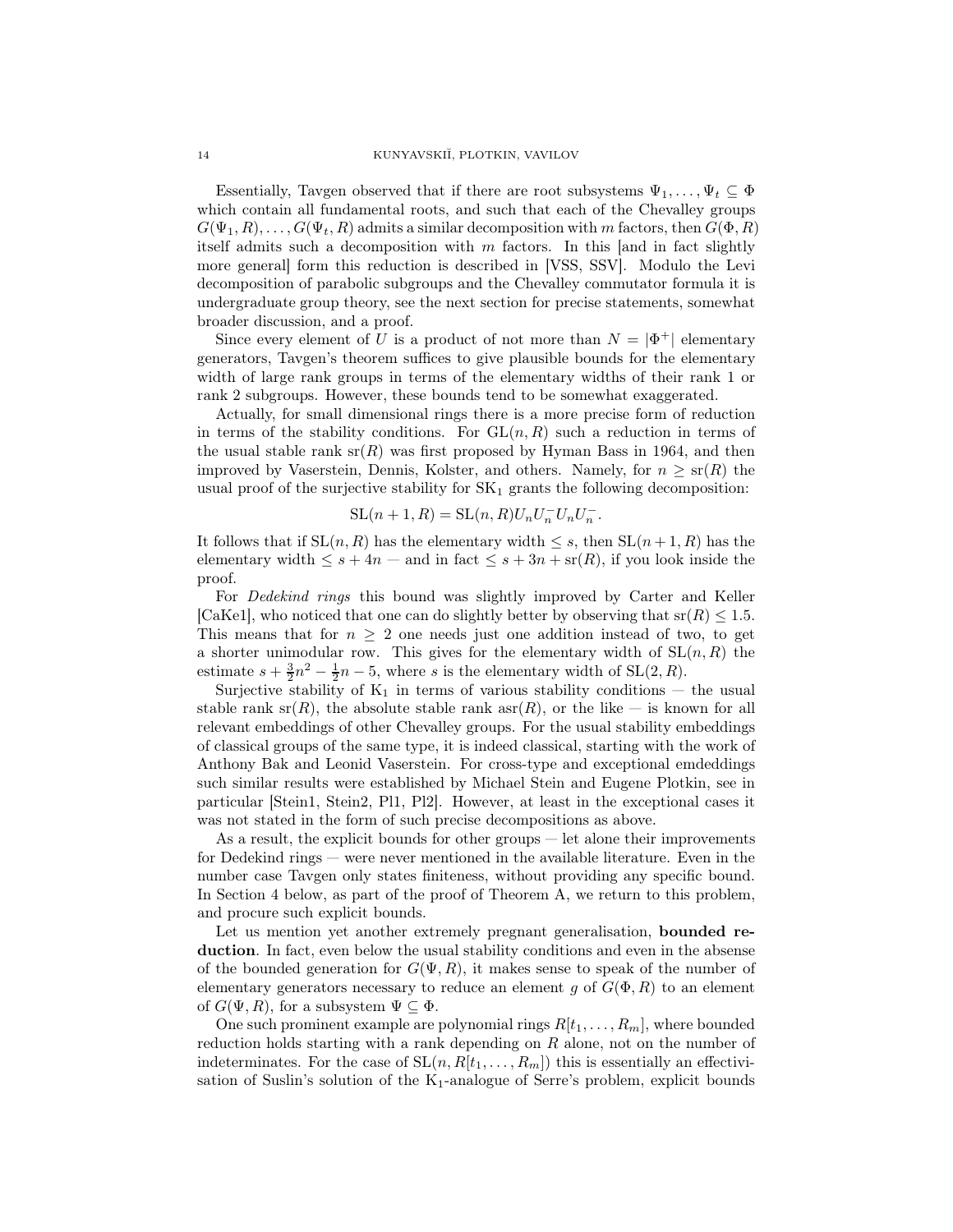were obtained in the remarkable paper by Leonid Vaserstein [Vas1], which unfortunately remained unpublished. For other split classical groups such bounds were recently obtained by Pavel Gvozdevsky [Gv2].

2.8. The function case. In the function case, until now much less was known concerning the bounded generation of Chevalley groups. On the one hand, an analogue of Riemann's Hypothesis was known in this case for quite some time. On the other hand, in the positive characteristic additional arithmetic difficulties occur, that have no obvious counterparts in characteristic 0. They reflect in particular in the structure of arithmetic subgroups in the function case. For instance, it is well known that the group  $SL(2, K[t])$  is not even finitely generated, whereas the groups  $SL(2, K[t, t^{-1}]$  and  $SL(3, K[t])$  are finitely generated but not finitely presented.

Until very recently the only published result was that by Clifford Queen [Qu]. We discuss this and related work in much more detail in Section 7. Queen's main result implies that under some additional assumptions on  $R$  — which hold, for instance, for Laurent polynomial rings  $\mathbb{F}_q[t, t^{-1}]$  with coefficients in a finite field  $$ the elementary width of the group  $SL(2, R)$  is  $\leq 5$ . As we know, this implies, in particular, bounded elementary generation of all Chevalley groups  $G(\Phi, R)$ .

The case of the the groups over the usual polynomial ring  $\mathbb{F}_q[t]$  long remained open. Only in 2018 has Bogdan Nica established the bounded elementary generation of  $SL(n, \mathbb{F}_q[t])$ ,  $n \geq 3$ . Part of the problem is that in characteristic  $p > 0$  bounded elementary generation is not the same as bounded generation in terms of cyclic subgroups. For instance, the groups  $SL(n, \mathbb{F}_q[t])$  do not have bounded generation in this abstract sense, see [ALP].

This is exactly where we jump in. As already stated in the introduction, in the present paper we prove bounded elementary generation for all Chevalley groups of rank  $\geq 2$  over the usual polynomial rings  $\mathbb{F}_q[t]$  and — with better bounds — for Chevalley groups of rank  $\geq 1$  over a class of function rings with infinite multiplicative group, including the Laurent polynomial rings  $\mathbb{F}_q[t, t^{-1}]$ .

2.9. Further prospects. The historical description is already rather long, we cannot mention many further aspects. A systematic survey should include at least:

• Partial positive results, such as bounded expressions of elementary conjugates and commutators in terms of elementary generators — decomposition of unipotents, Stepanov's univeral localisation, and the like.

• Connection with the prestability kernel, bounded generation of  $SL<sub>2</sub>$  in terms of Vaserstein prestability generators, [Vas2], etc.

• Connection of the bounded generation with the congruence subgroup problem, Kazhdan's property (T), finite presentation, super-rigidity, etc.

• Implications for the bounded generation by cyclic/abelian subgroups, including actions, etc.

We intend to return to [some of] these subjects in an expected sequel to the present paper.

3. Outline of the proof of Theorem A and reduction to rank 2

In this section we sketch the main ideas of the proof and implement the rank reduction. Together with the result by Nica [Nic], this already suffices to establish Theorem A for simply laced types and type  $F_4$ .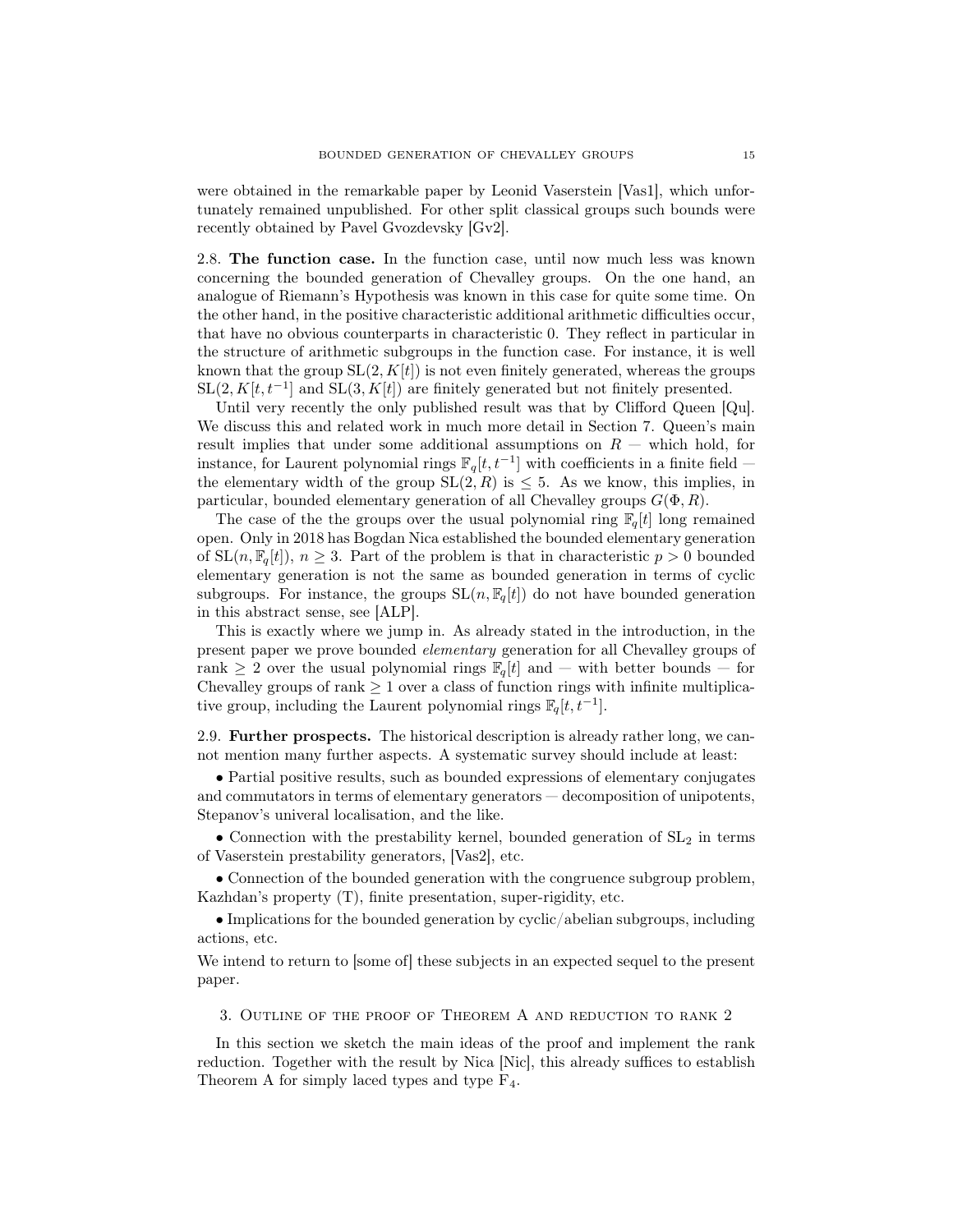3.1. Outline of the proof. The proofs of bounded generation for the rings of integers of an algebraic number field, see [CaKe1], [CaKe2], [AM], [Ta], deploy similar ideas. Let

$$
A = \left(\begin{array}{cc} a & b \\ c & d \end{array}\right)
$$

be a matrix from  $SL(2, R)$  nested either in  $G = SL(3, R)$  or in  $G = Sp(4, R)$ . Observe that in the second case there are two natural embeddings of  $SL(2, R)$ , on short roots and on long roots, and that is a major aspect of the quest. We also provide an approach based on the reduction to Chevalley groups of rank 3. This approach has some advantages and makes use of embeddings of the Chevalley group of type  $G(A_2, R)$  into either  $G(C_3, R)$  or  $G(B_3, R)$ . The Chevalley groups of type G<sup>2</sup> are to be treated separately anyway, but they do not occur in the analysis of higher rank cases.

The goal is to reduce A to the identity matrix by elementary transformations in G in such a way that the number of elementary factors does not depend on A. The guideline of the proof can be summarised as follows.

• Eventually, one has to transform  $A$  to a matrix with an invertible entry by a bounded number of elementary transformations.

• One way to do that is to use a version of Little Fermat's Theorem. So we need some entry of A in an appropriate power.

• Hence, we need to produce an elementary descendant  $B$  of  $A$  with some entry, say the first one, to be  $a^k$ , where k is an appropriate power. This is achieved by Lemmas 1 in [CaKe1], [CaKe2], [AM, Lemma 2], [Ta, Proposition 3].

• The proof follows from the miraculous fact that the matrix

$$
A^k = \left(\begin{array}{cc} a & b \\ c & d \end{array}\right)^k
$$

coincides modulo elementary matrices with the matrix

$$
B=\left(\begin{array}{cc} a^k&b\\ *&*\end{array}\right)
$$

• This miracle is none other than the multiplicative property of Mennicke symbols, so this is not a surprise at all modulo a tricky proof of this property (see [Mi], [Mag], etc).

• It remains to use a combination of analytic tools such as Dirichlet's theorem on primes in arithmetic progressions and, if needed, reciprocity laws to obtain by elementary transformations a matrix of the form

$$
B=\left(\begin{array}{cc} a^k&p\\q&*\end{array}\right)
$$

where the pair  $(a^k, p)$  satisfies  $a^k - 1 = ps$  for some s.

Note that Nica [Nic] modified the proof using the so-called "swindling lemma". We shall discuss this trick in more detail in Section 5. Actually, "swindling" is merely a weaker version of the multiplicativity of Mennicke symbols. However, the advantage is that this weaker form is cheaper in terms of the number of elementary moves, and here we generalise this approach to the symplectic case as well.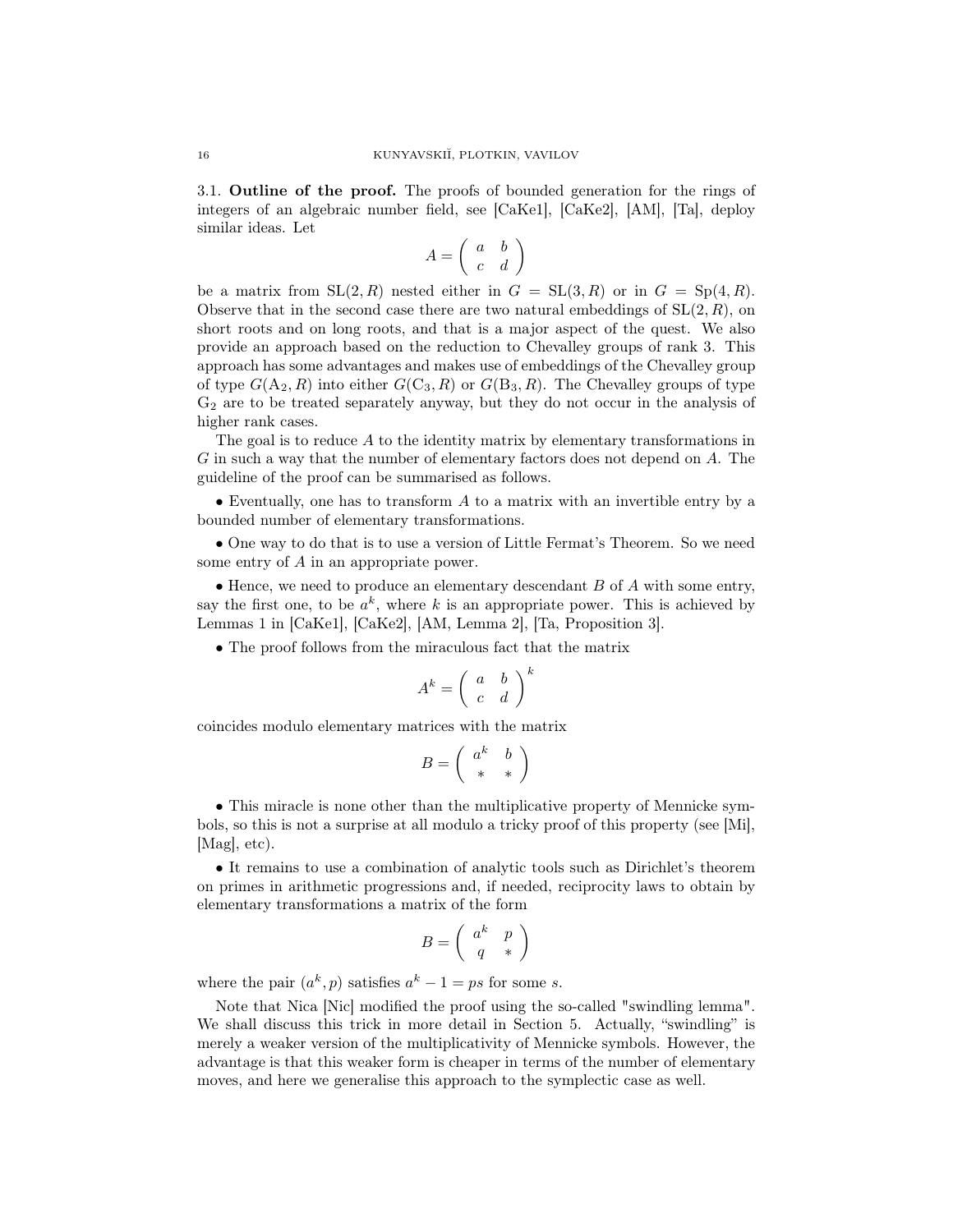Remark 3.1. One of the points of the present work is that, unlike the proofs based on model theory, here we get efficient realistic estimates for the number of elementary factors, with bounds that depend on  $\Phi$  alone. In some cases, like for the bounded reduction to smaller rank, our bounds are [very close to] the best possible ones. For small ranks, there might be still some gap between the counter-examples and the estimates we obtain, but our upper bounds are still reasonably close to the theoretically best possible ones. The lower bounds in such similar problems are usually quite difficult to obtain, anyway.

3.2. Tavgen's reduction theorem. Here we reproduce with minor variations the elementary reduction procedure due to Tavgen, in the form mentioned in [VSS], [SSV]. This procedure suffices to reduce Theorem A for groups of rank  $\geq 3$  to the groups  $SL(3, R)$  and  $Sp(4, R)$ . It of course works also for reduction to  $Sp(6, R)$  and  $SO(7, R)$  used in Section 6. Moreover, the bounds it gives are quite reasonable, though clearly not the best possible ones. In Section 4 we work out the stable reduction, based on the fact the stable rank of Dedekind rings equals 1.5. This approach gives much better bounds for reduction, sometimes the sharp ones, and for exceptional groups it is new even in the number case.

Tavgen's approach works more smoothly for *unitriangular factorisations*, in other words, for expressions of elementary subgroup  $E(\Phi, R)$  as a product of subgroups  $U(\Phi, R)$  and  $U^-(\Phi, R)$ ,

$$
E(\Phi, R) = U(\Phi, R)U^-(\Phi, R) \dots U^{\pm}(\Phi, R).
$$

Later on in [SSV] it was applied to triangular factorisations, where also the toral factor is admitted<sup>11</sup>.

The leading idea of Tavgen's proof is very general and beautiful, and works in many other related situations. It relies on the fact that for systems of rank  $\geq 2$  every fundamental root falls into the subsystem of smaller rank obtained by dropping either the first or the last fundamental root. However, as was pointed out by the referee of [SSV], the argument applies without any modification in a much more general setting. Namely, it suffices to assume that the required decomposition holds for *some* subsystems  $\Delta = \Delta_1, \ldots, \Delta_t$ , whose union contains all fundamental roots of Φ. These subsystems do not have to be terminal, or even irreducible, for that matter!

**Theorem 3.2.** Let  $\Phi$  be a reduced irreducible root system of rank  $l \geq 2$ , and R be a commutative ring. Further, let  $\Delta = \Delta_1, \ldots, \Delta_t$  be some subsystems of  $\Phi$ , whose union contains all fundamental roots of  $\Phi$ . Suppose that for all  $\Delta = \Delta_1, \ldots, \Delta_l$ , the elementary Chevalley group  $E(\Delta, R)$  admits a unitriangular factorisation

$$
E(\Delta, R) = U(\Delta, R)U^{-}(\Delta, R) \dots U^{\pm}(\Delta, R)
$$

of length L. Then the elementary Chevalley group  $E(\Phi, R)$  itself admits unitriangular factorisation

$$
E(\Phi, R) = U(\Phi, R)U^-(\Phi, R) \dots U^{\pm}(\Phi, R)
$$

of the same length L.

 $11<sup>11</sup>$ As we know from Section 3, this does not influence boundedness or lack thereof, but may affect the actual bounds.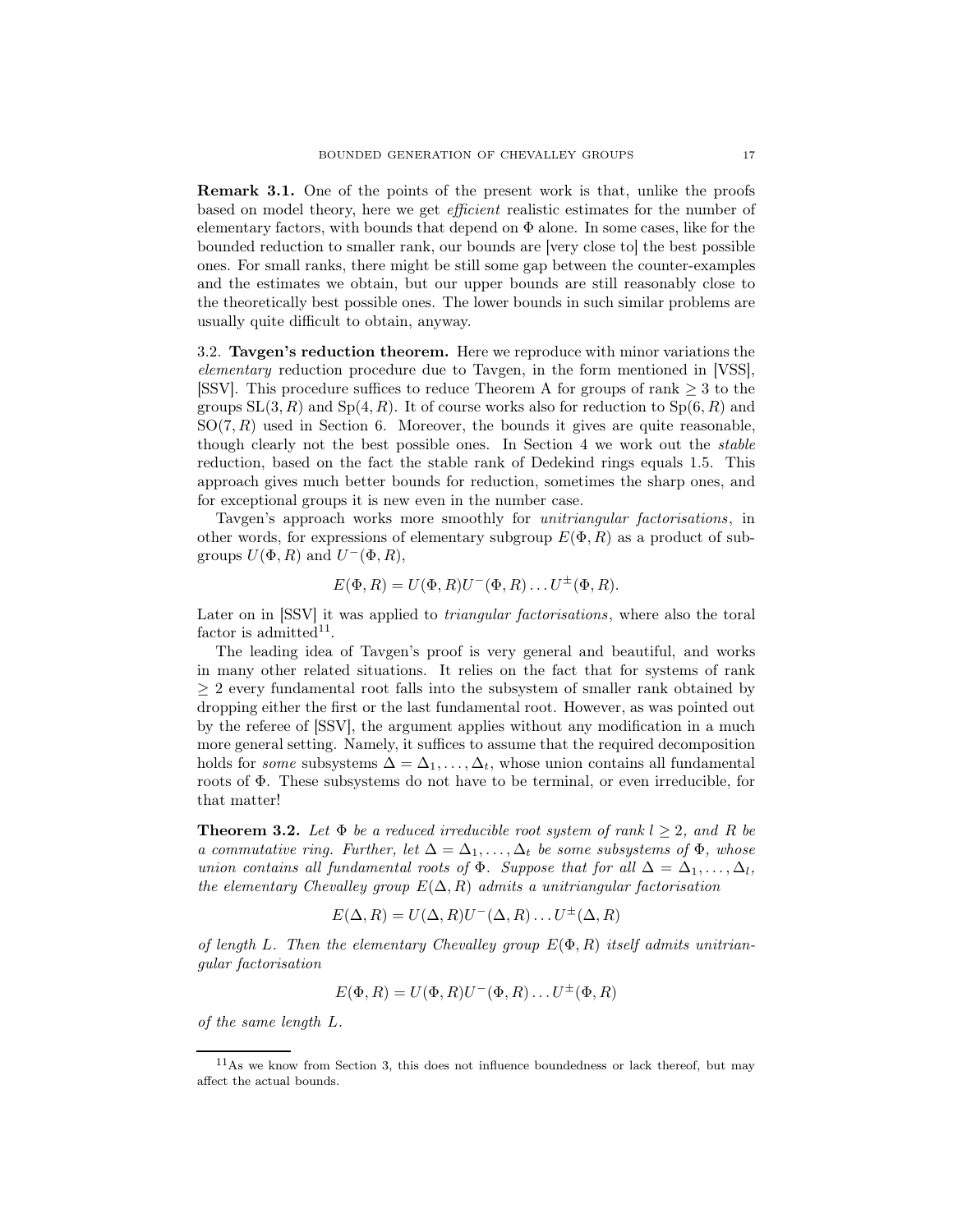Let us reproduce the details of the argument. By definition,

$$
Y = U(\Phi, R)U^-(\Phi, R) \dots U^{\pm}(\Phi, R)
$$

is a *subset* in  $E(\Phi, R)$ . Usually, the easiest way to prove that a subset  $Y \subseteq G$ coincides with the whole group  $G$  consists in the following

**Lemma 3.3.** Assume that  $Y \subseteq G$ ,  $Y \neq \emptyset$ , and let  $X \subseteq G$  be a symmetric generating set. If  $XY \subseteq Y$ , then  $Y = G$ .

Now, we are all set to finish the proof of Theorem 3.2

*Proof.* By Lemma 1.3, the group  $E(\Phi, R)$  is generated by the fundamental root elements

$$
X = \{ x_{\alpha}(\xi) \mid \alpha \in \pm \Pi, \ \xi \in R \}.
$$

Thus, by Lemma 3.3 is suffices to prove that  $XY \subseteq Y$ .

Fix a fundamental root unipotent  $x_\alpha(\xi)$ . Since  $rk(\Phi) \geq 2$ , the root  $\alpha$  belongs to at least one of the subsystems  $\Delta = \Delta_r$ , where  $r = 1, \ldots, t$ . Set  $\Sigma = \Sigma_r$  and express  $U^{\pm}(\Phi, R)$  in the form

$$
U(\Phi, R) = U(\Delta, R)U(\Sigma, R), \quad U^-(\Phi, R) = U^-(\Delta, R)U^-(\Sigma, R).
$$

Using Lemma 1.4, we see that

$$
Y = U(\Delta, R)U^{-}(\Delta, R) \dots U^{\pm}(\Delta, R) \cdot U(\Sigma, R)U^{-}(\Sigma, R) \dots U^{\pm}(\Sigma, R).
$$

Since  $\alpha \in \Delta$ , one has  $x_{\alpha}(\xi) \in E(\Delta, R)$ , so that the inclusion  $x_{\alpha}(\xi)Y \subseteq Y$  immediately follows from the assumption.

3.3. Proof of Theorem A for simply laced systems and in the case of  $F_4$ . In [SSV] the authors commented that they do not see immediate applications of the more general form of Tavgen's reduction theorem, as stated above. Here, we notice that it is in fact surprisingly strong, since it allows one to pass from some smaller rank subsystems to the whole system, without looking at any other subsystems, including those of intermediate ranks! Indeed, it may happen that for those other subsystems bounded generation holds with some larger bound, or bluntly fails.

Of course, the easiest case is when the group  $SL(2, R)$  itself has bounded elementary generation.

**Corollary 3.4.** Let any element of  $SL(2, R)$  be a product of  $\leq L$  elementaries. Then any simply connected Chevalley group  $G = G(\Phi, R)$  admits unitriangular factorisation

$$
G=UU^-U\ldots U^\pm
$$

of length L.

However, this is very seldom the case, so one should start looking at larger rank subsystems. Recall that in  $A_2$  case Theorem A was proven by Nica [Nic]. His main new result can be stated as follows.

**Proposition 3.5.** Any element of  $SL(3, \mathbb{F}_q[t])$  is a product of  $\leq 41$  elementary transvections.

We are not contending for the best possible bounds in terms of unitriangular matrices at this stage, since later we improve the bounds anyway. Interestingly, the main arithmetic ingredient of his proof is the Kornblum—Artin functional version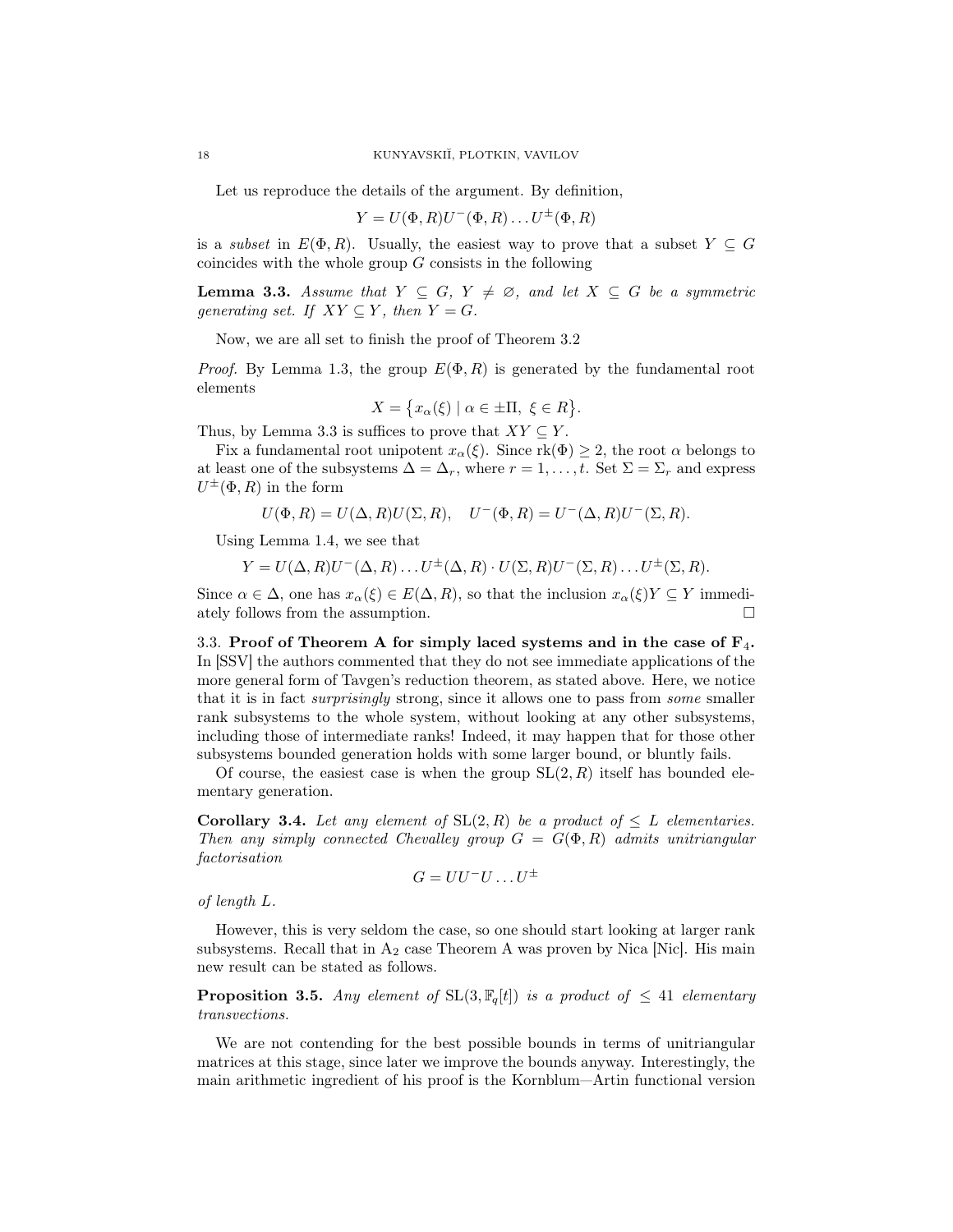of Dirichlet's theorem on primes in arithmetic progressions. In Section 5 below we shall see how it works in the parallel example of  $Sp(4, \mathbb{F}_q[t])$ .

Now, together with Theorem 3.2 this result by Nica implies Theorem A for the two following cases.

• Chevalley groups of *simply laced* type  $\Phi$  of rank  $\geq$  2. Indeed, in this case  $\Pi$  is covered by the fundamental copies of  $A_2$  spanned by all pairs of adjacent fundamental roots.

• Chevalley group of type  $F_4$ . Indeed, in this case  $\Pi$  is covered by two fundamental copies of  $A_2$  — the long one  $A_2$ , spanned by the two fundamental long roots, and the short one  $\widetilde{A}_2$ , spanned by the two fundamental *short* roots.

Observe that in the second case it is neither assumed, nor does it follow that the group  $Sp(4, R)$  is boundedly generated! Even more amazingly, the same applies to the subgroups of types  $B_3$  and  $C_3$ .

However, for root systems of types  $B_l$  and  $C_l$  there are short/long roots that cannot be embedded into any irreducible rank 2 subsystem other than  $C_2$ . Thus, to be able to apply Theorem 3.2 we have to explicitly dismantle elements of  $Sp(4, \mathbb{F}_q[X])$ into elementary factors. This is exactly what is achieved in Section 5.

However, since we are interested in actual bounds, before treating this case, we have to recall an alternative approach to rank reduction, based on stability conditions. In the next section we recall the stability conditions themselves and illustrate how they work for Chevalley groups of type  $G_2$ . Later, in Sections 5 and 6 we produce similar arguments for groups of types  $C_2$ ,  $C_3$ , and  $B_3$ .

# 4. Proof of Theorem A in the case of G<sup>2</sup>

The purpose of this section is two-fold. As a first objective, here we provide the proof of Theorem A for the Chevalley group of type  $G_2$ . This is done by virtue of surjective stability for the embedding  $A_2 \longrightarrow G_2$ . Using this opportunity, we revisit stability for Dedekind rings also for other embeddings, and obtain accurate bounds for reduction in this case. For exceptional groups such explicit bounds are new even in the number case.

4.1. Stability conditions. Traditionally, stability results are stated in terms of stability conditions. The first such condition, stable rank, was introduced by Hyman Bass back in 1964. However, *surjective* stability results for  $K_1$  for embeddings other than the simplest stability embeddings

$$
SL(n, R) \longrightarrow SL(n+1, R) \text{ and } Sp(2l, R) \longrightarrow Sp(2(l+1), R)
$$

usually require stronger stability conditions, such as the absolute stable rank, etc.

Modulo some small additive constants, all these ranks are bounded by the Krull dimension  $\dim(R)$  or even the Jacobson dimension dim  $(\text{Max}(R))$  of the ring R. On the other hand, arithmetic rings, such as Dedekind rings and their kin, usually satisfy even stronger stability conditions than the ones that would follow from their dimension. Here we very briefly recall some of these conditions, limiting ourselves only to those that are actually used in the sequel.

A row  $(a_1, \ldots, a_n) \in {}^n R$  is called *unimodular* if its components  $a_1, \ldots, a_n$  generate  $R$  as a right ideal,

$$
a_1R + \ldots + a_nR = R,
$$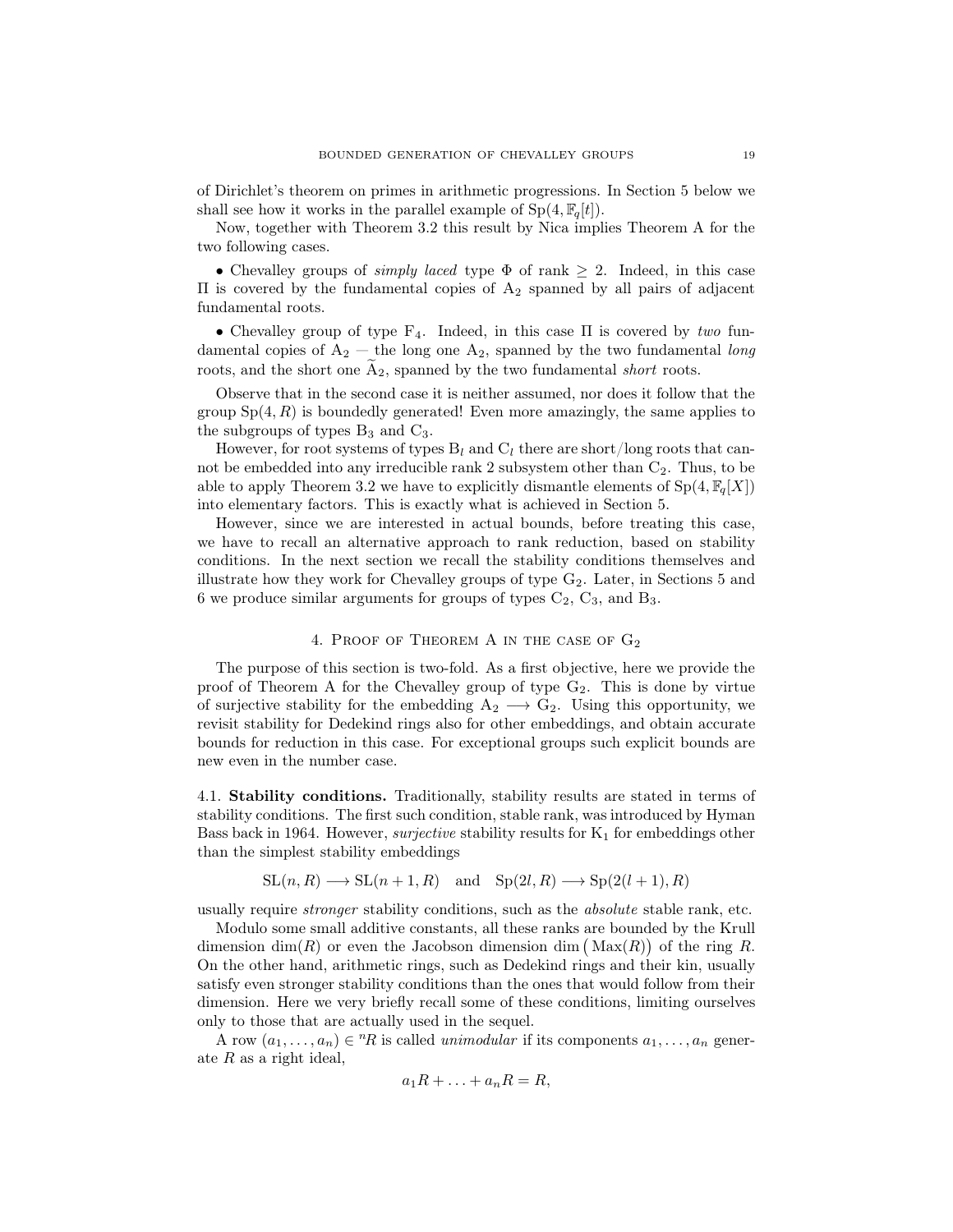or, what is the same, if there exist  $b_1, \ldots, b_n \in R$  such that

$$
a_1b_1+\ldots+a_nb_n=1.
$$

A row  $(a_1, \ldots, a_{n+1}) \in {}^{n+1}R$  of length  $n+1$  is called *stable* if there exist  $b_1, \ldots, b_n \in R$  such that the ideal generated by

$$
a_1 + a_{n+1}b_1, a_2 + a_{n+1}b_2, \ldots, a_n + a_{n+1}b_n
$$

coincides with the ideal generated by  $a_1, \ldots, a_{n+1}$ .

The *stable rank*  $\text{sr}(R)$  of the ring R is the *smallest n* such that every unimodular row  $(a_1, \ldots, a_{n+1})$  of length  $n+1$  is stable. In other words, there exist  $b_1, \ldots, b_n \in R$ such that the row

$$
(a_1 + a_{n+1}b_1, a_2 + a_{n+1}b_2, \ldots, a_n + a_{n+1}b_n)
$$

of length *n* is unimodular. If no such *n* exists, one writes  $sr(R) = \infty$ .

Bass himself denoted stability of unimodular rows of length  $n + 1$  by  $\text{SR}_{n+1}(R)$ . It is easy to see that condition  $SR_m(R)$  implies condition  $SR_n(R)$  for all  $n \geq m$ , so that the stable rank is defined correctly: if  $n > sr(R)$ , then every unimodular row of length n is stable. Clearly, this means that when  $n > s(0) + 1$  one can iterate the process of shortening a unimodular row and eventually reduce any unimodular row to a unimodular row of length  $sr(R)$ .

For representations other than the vector representations of  $SL_n$  and  $Sp_{2l}$ , the stock of available elementary transformations is limited, so that one has to work with pieces of unimodular rows, that are not themselves unimodular. However, stability of all non-unimodular rows is an *exceedingly* restrictive condition — though Dedekind rings satisfy precisely something of the sort!

The most familiar variation of stable rank, that works for other classical groups, is the absolute stable rank. For commutative rings this condition was introduced by David Estes and Jack Ohm [EO], whereas Michael Stein [Stein2] discovered its relevance in the study of orthogonal groups and exceptional groups.

For a row  $(a_1, \ldots, a_n) \in {}^nR$  let us denote by  $J(a_1, \ldots, a_n)$  the intersection of the maximal ideals of the ring R containing  $a_1, \ldots, a_n$ . In particular, a row is unimodular if and only if  $J(a_1, \ldots, a_n) = R$ .

One says that a commutative ring R satisfies condition  $ASR_{n+1}$  if for any row  $(a_1, \ldots, a_{n+1})$  of length  $n+1$  there exist  $b_1, \ldots, b_n \in R$  such that

$$
J(a_1 + a_{n+1}b_1, \ldots, a_n + a_{n+1}b_n) = J(a_1, \ldots, a_{n+1}).
$$

It is obvious that condition  $ASR_m(R)$  implies condition  $ASR_n(R)$  for all  $n \geq m$ . The absolute stable rank  $\operatorname{asr}(R)$  of the ring R is the smallest natural n for which condition  $ASR_{n+1}(R)$  holds. Clearly,  $sr(R) \leq asr(R)$ .

The classical theorem of Estes and Ohm [EO] asserts that for commutative rings one has

$$
asr(R) \le \dim\left(\text{Max}(R)\right) + 1,
$$

a similar estimate for  $sr(R)$  follows from a classical theorem of Bass. Thus, in particular, any Dedekind ring satisfies  $ASR_3(R)$  — and, as we recall below, a much stronger condition.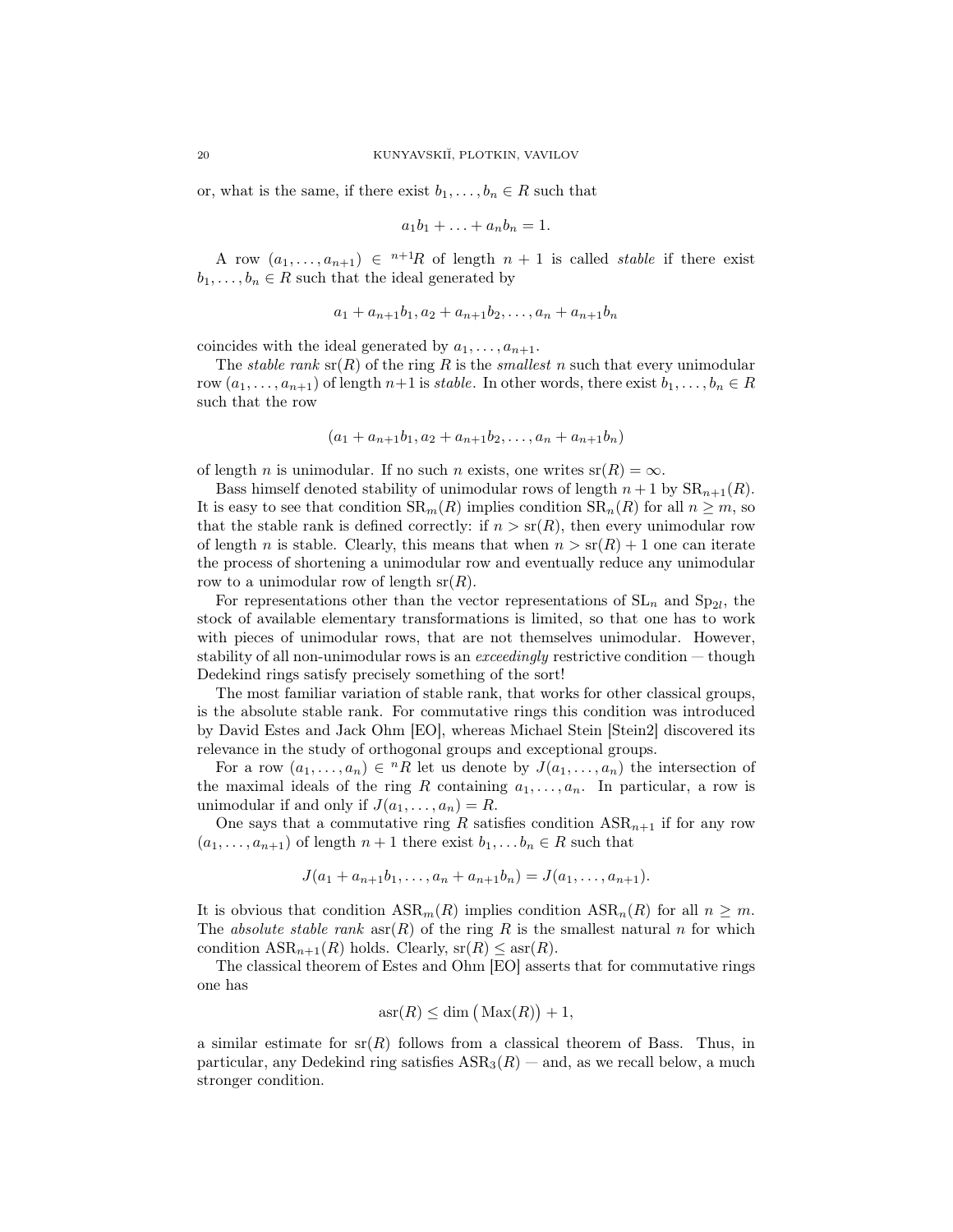4.2. Surjective stability for  $K_1$  and bounded reduction. Recall that the  $K_1$ functor modelled on a Chevalley group  $G(\Phi, R)$  is defined as

$$
K_1(\Phi, R) = G(\Phi, R)/E(\Phi, R).
$$

For [irreducible] root systems of rank  $\geq 2$  the elementary subgroup  $E(\Phi, R)$  is a normal subgroup of  $G(\Phi, R)$ , so that in this case  $K_1(\Phi, R)$  is a group.

Now, by the homomorphism theorem every embedding of root systems  $\Delta \subset \Phi$ gives rise to the stability map

$$
\nu = \nu_{\Delta \to \Phi} \colon \mathrm{K}_1(\Phi, \Delta) \longrightarrow \mathrm{K}_1(\Phi, R),
$$

and one of the archetypical classical problems of the algebraic K-theory, whose study was initiated by Hyman Bass in the early 1960s, is to find conditions under which this map is surjective or injective.

Clearly, surjective stability for the embedding  $\Delta \subset \Phi$  amounts to the equality

$$
G(\Phi, R) = G(\Delta, R)E(\Phi, R).
$$

In other words, any matrix  $g \in G(\Phi, R)$  can be expressed as a product of a matrix from  $G(\Delta, R)$  and elementary unipotents.

However, in the stable range, that is when  $rk(\Delta)$  is large with respect to  $dim(R)$ , one can use the above stability conditions and establish rather more. In this setup, all customary proofs of surjective stability afford not just elementary reduction to smaller rank, but *bounded* elementary reduction. In other words, they establish an equality of the type

$$
G(\Phi, R) = G(\Delta, R) E^{L}(\Phi, R),
$$

for some constant  $L$  depending on the dimension of the ring  $R$  and the embedding  $\Delta \subset \Phi$ . This means that we have **bounded reduction**: any matrix  $g \in G(\Phi, R)$ can be expressed as a product of a matrix from  $G(\Delta, R)$  and not more than L elementary unipotents, where  $L$  does not depend on  $g$ .

When  $\Delta$  is the reductive part of a parabolic subset S of  $\Phi$ , the actual value of L is estimated in terms of the order of the unipotent part  $\Sigma$  of S. Thus, as we have already mentioned in Section 3, for the embedding  $A_{n-1} \subset A_n$  the original Bass's proof furnishes the following classical decomposition

$$
SL(n+1, R) = SL(n, R)U_n U_n^- U_n U_n^-,
$$

which implies that in this case  $L$  is at most  $4n$ . Actually, since one needs only  $sr(R)$  additions to shorten a unimodular row, this bound immediately reduces to  $3n + sr(R)$ .

However, for all other embeddings, apart from  $C_{n-1} \subset C_n$ , and especially for exceptional groups and for root subsystems that are not reductive parts of parabolic subsets, it is not that immediate. Even in the classical cases, not to mention the exceptional ones, the exact number of elementary unipotents used in the reduction was not explicitly tracked.

Indeed, the existing proofs of surjective stability do not bother about explicit bounds. At the moment, one could invoke a previously known stability result with the same or weaker stability condition, one would do that, without actually reproducing the reduction procedure, or worrying for the shortest elementary expressions. For anyone familiar with the proofs of surjective stability in, say [Stein2, Pl1, Pl2, Gv1], it is clear that they afford bounded reduction with some L. Note that these bounds are valid in the case of any base ring of Krull dimension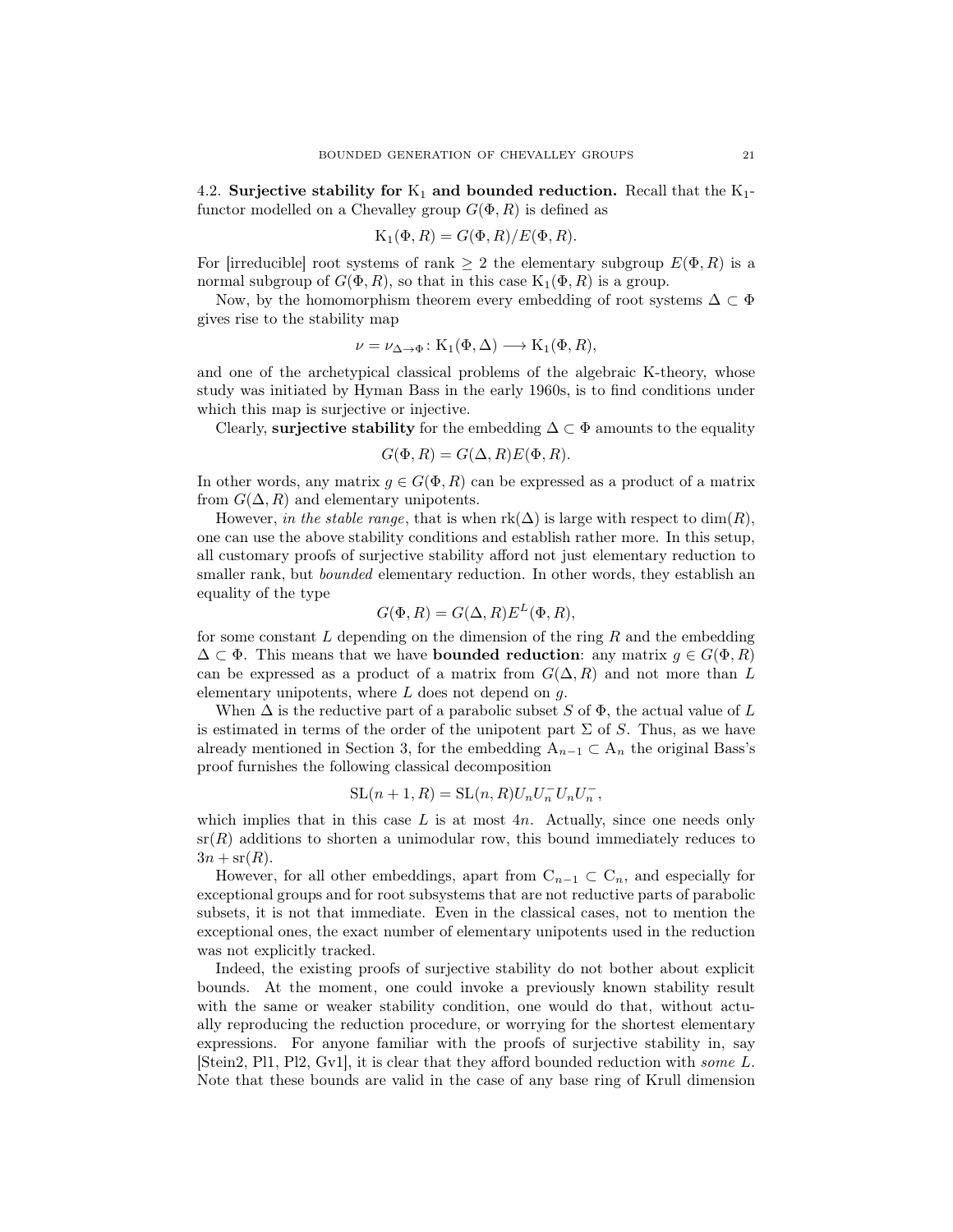1 and hence for any Dedeking ring. But any such bounds are not explicit there, and one should go over all proofs in these papers once again even to produce *some* bounds (not the best possible ones!).

Additional features of the exceptional cases are that  $-$  with the sole exception of  $G_2$  — their minimal representations are too large for manual matrix computations, and even in these representations the elementary unipotents are significantly more complicated. Thus, instead of matrices one should use some tools from representation theory, as do [Stein2, Pl1, Pl2, Gv1]. It would take quite a few pages to describe these tools, and adjust them to our needs. To establish Theorem A with some [reasonable] bound, we do not need that. Actually, we intend to return to this issue in the sequel to this paper, and come up with sharp bounds. In the next section we limit ourselves with the proof specifically for the long root embeddings  $A_1 \subset A_2 \subset G_2$ .

4.3. Proof of Theorem A for  $G_2$ . In his pathbreaking paper [Stein2] Michael Stein proves, in particular, that under the absolute stable range condition  $ASR_3(R)$ one has

$$
G(G_2, R) = G(A_1, R)E(G_2, R) = G(A_2, R)E(G_2, R),
$$

[long root embeddings], this is his Theorem 4.1.m. Below, we go through the proof of that theorem, to come up with an actual bound.

## **Theorem 4.1.** Under the assumption  $ASR_3(R)$  one has

$$
G(G_2, R) = G(A_1, R)E^{24}(G_2, R) = G(A_2, R)E^{24}(G_2, R).
$$

Clearly, this result together with the main theorem of [Nic] immediately implies the claim of Theorem A for the case of  $G_2$ . Indeed,  $SL(2, R)$  is boundedly elementary generated, and since Dedekind rings have dimension  $\leq 1$  and thus satisfy condition ASR3, it follows from the above result that

$$
w_E\big(G(\mathcal{G}_2, R)\big) \le w_E\big(G(\mathcal{A}_2, R)\big) + 24.
$$

Proof. Our proof closely follows that in [Stein2], pages 102–104, and we essentially preserve the notation thereof. Let  $\alpha_1, \alpha_2$  be the fundamental roots of  $G_2$ , with  $\alpha_2$ long. Further, consider the short roots

$$
\alpha = -\alpha_1, \qquad \beta = 2\alpha_1 + \alpha_2, \qquad \gamma = -\alpha_1 - \alpha_2,
$$

which clearly sum to zero,  $\alpha + \beta + \gamma = 0$ .

Consider the 7-dimensional short root representation of  $G(G_2, R)$ , with the highest weight  $\mu = \beta$ , its weights are the short roots  $\pm \alpha, \pm \beta, \pm \gamma$  and 0. Order the weights by height,  $\mu = \beta, -\gamma, -\alpha, 0, \alpha, \gamma, -\beta$ .

As usual, the entries of matrices  $g \in G(\mathbb{G}_2, R)$  are indexed by pairs of weights,  $g = (g_{\lambda,\mu})$ , where  $\lambda, \mu = \beta, \ldots, -\beta$ .

Initially, we concentrate on the first column  $g_{\ast\beta}$  of this matrix, which is the image of the highest weight vector under the action of  $g$ . For typographical reasons, we denote this column by

$$
(x_{\beta}, x_{-\gamma}, x_{-\alpha}, x_0, x_{\alpha}, x_{\gamma}, x_{-\beta}).
$$

It is our intention to reduce this column to the form  $(1, *, *, *, *, *),$  by elementary unipotents.

This can be done as follows. Not to proliferate indices in this and further stability calculations, we will not *rename* [as mathematicians would do], but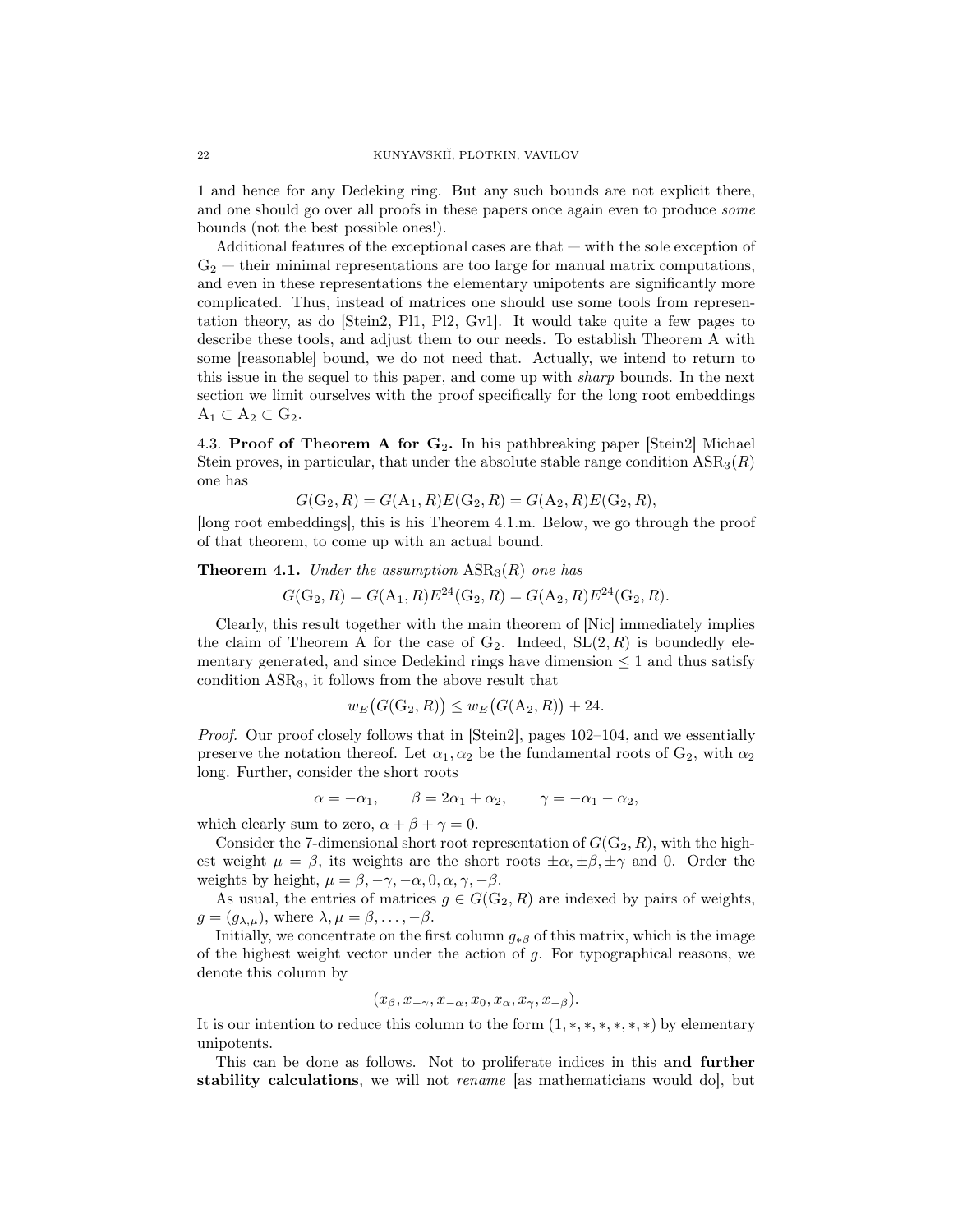reset [as is typical in programming] our variables q and x, still denoting them by the same letters after each successive transformation.

In order to make the action of elementary unipotents visible, below we present the weight diagram of the 7-dimensional short root representation of  $G(G_2, R)$ :

$$
\mu = \beta \qquad \begin{array}{ccccccccc}\n & \beta + \gamma & \alpha - \gamma & -\alpha & -\alpha & \alpha - \gamma & \beta + \gamma \\
& \alpha & -\gamma & -\alpha & 0 & \alpha & \gamma & \gamma\n\end{array}
$$

As usual, the action of the elementary unipotent  $x_{\gamma}(t)$  on the first column  $g_{*\beta}$  can be viewed by looking for pairs of weights on the weight digramm connected by the root  $γ$ .

• Using condition  $SR_3(R)$ , we can find  $a_1, a_2 \in R$  such that the shorter column

$$
(x_{\beta}+a_1x_0,x_{-\gamma},x_{-\alpha}+a_2x_0,\_,x_{\alpha},x_{\gamma},x_{-\beta}),
$$

where the blank indicates the position of the component  $x_0$  that we drop, is unimodular. Reset g to  $x_{\beta}(a_1)x_{-\alpha}(a_2)g$  — this requires 2 elementary operations. After this step we may assume that  $(x_\beta, x_{-\gamma}, x_{-\alpha}, x_\alpha, x_\gamma, x_{-\beta})$  is unimodular.

• Observe that every elementary long root unipotent  $x_{\delta}(\xi)$  adds one of the components  $x_{\beta}, x_{\alpha}, x_{\gamma}$  to another one of them, acts in the opposite direction on the components  $x_{-\beta}, x_{-\alpha}, x_{-\gamma}$ , and fixes  $x_0$ . This corresponds to the decomposition of the 7-dimensional representation of  $G(G_2, R)$  into two 3-dimensional and one 1-dimensional invariant subspaces, when restricted to  $G(A_2, R)$ .

Thus, we consider the ideal I generated by the components  $x_{\beta}, x_{\alpha}, x_{\gamma}$ . As we just observed, this ideal is not changed by the action of any element of  $E(A_2, R)$ . However, under the condition  $SR_3(R/I)$  transitivity of the action  $SL(3, R)$  in the 3-dimensional vector representation is well known from the work of Bass. For this we need 2 additions to shorten a unimodular column over  $R/I$  of length 3 to two positions, then 2 additions to get 1 in the third position, and, finally, 2 additions to clear the components in the remaining two positions. This is 6 elementary operations altogether.

This means that further multiplying g by 6 factors of the form  $x_{\pm(\beta-\alpha)}(*)$  and  $x_{\pm(\beta-\gamma)}(*)$  we obtain a column of height 6

$$
(x_{\beta}+a_1x_0,x_{-\gamma},x_{-\alpha}+a_2x_0,\_,x_{\alpha},x_{\gamma},x_{-\beta}),
$$

subject to the extra condition that

$$
x_{-\beta} \equiv 1 \pmod{I}, \qquad x_{-\alpha}, x_{-\gamma} \equiv 0 \pmod{I}.
$$

In other words, already the following column of height 4

$$
(x_{\beta}, \_, \_, \_, x_{\alpha}, x_{\gamma}, x_{-\beta}).
$$

is unimodular.

So far, we only invoked the usual stable rank condition  $SR<sub>3</sub>$ . Next, the tricky part comes, which requires the use of ASR3.

• Using condition  $ASR_3(R)$  we can find  $b_1, b_2 \in R$  such that the ideal J generated by  $x_{\alpha} + b_1x_{\beta}, x_{\gamma} + b_2x_{\beta}$  is contained in the same maximal ideals that the [a priori larger] ideal I generated by  $x_{\beta}, x_{\alpha}, x_{\gamma}$ .

This means that resetting g to  $x_{\alpha-\beta}(b_1)x_{\gamma-\beta}(b_2)g$  — that's further 2 elementary  $\alpha$  operations — we may assume that the following column of height 3

$$
(\_,\_,\_,\_,\_,x_{\alpha},x_{\gamma},x_{-\beta})
$$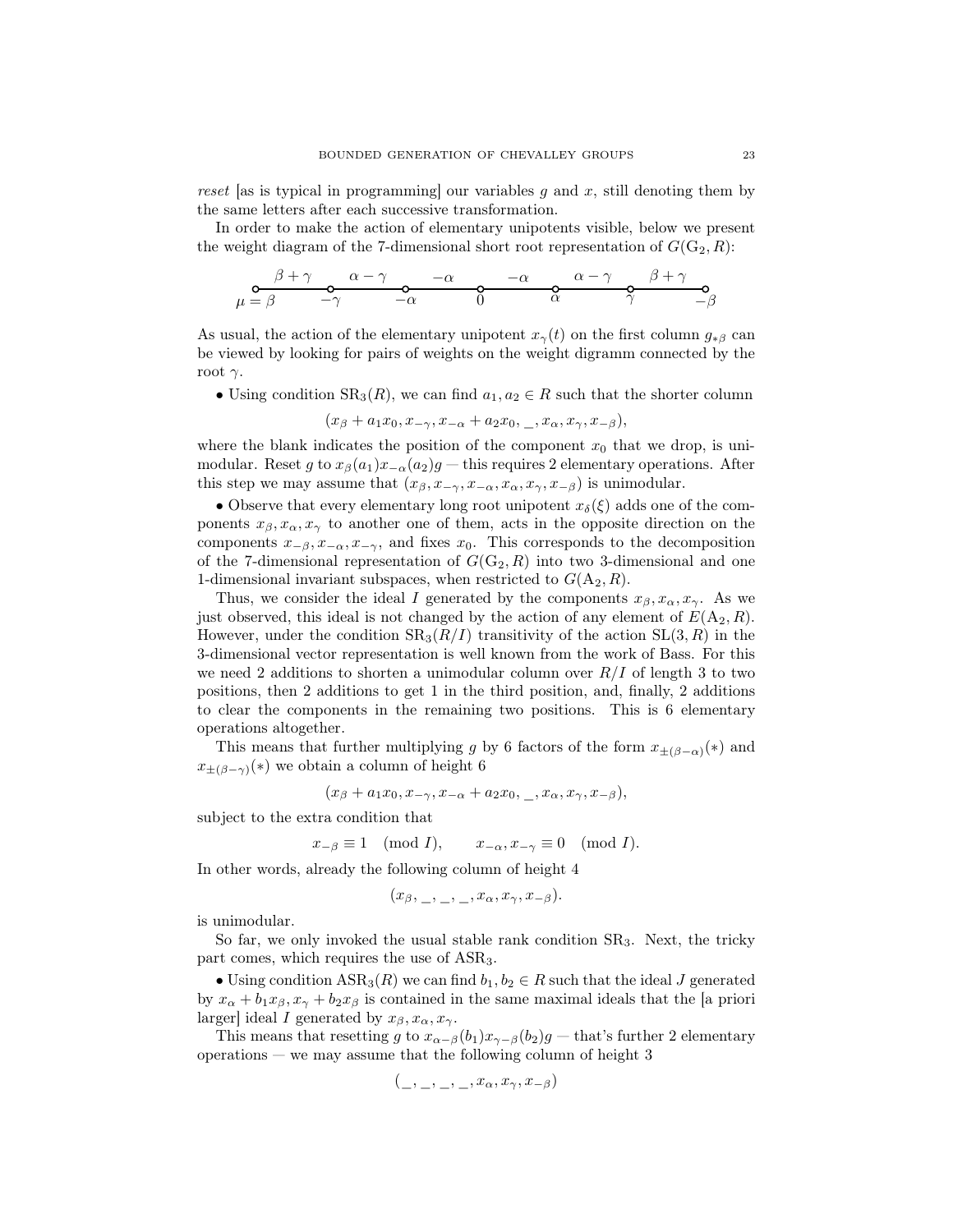is unimodular.

• Now, using condition  $SR_3(R)$  once more we can find  $c_1, c_2 \in R$  such that the following column of height 2

$$
(\_,\_,\_,\_, x_{\alpha} + c_1x_{-\beta}, x_{\gamma} + c_2x_{-\beta}, \_)
$$

is unimodular.

- As usual, we reset g to  $x_{-\gamma}(c_1)x_{-\alpha}(c_2)g$  that's 2 more elementary operations.
- After the previous step we may assume that

$$
(\_,\_,\_,\_,\_,x_{\alpha},x_{\gamma},\_)
$$

is unimodular, and we are done. It remains to express

$$
1 - x_{\beta} = d_1 x_{\alpha} + d_2 x_{\gamma},
$$

and to reset g to  $x_{\beta-\alpha}(d_1)x_{\beta-\gamma}(d_2)g$  — that's 2 more elementary operations — to achieve our intermediate goal  $x_\beta = 1$ .

• Up to now we have used 14 elementary operations in  $E(G_2, R)$ . On the other hand, a matrix  $g$  with 1 in the diagonal position corresponding to the highest weight can be readily reduced to smaller rank, in our case,

$$
g\in G(\mathcal{A}_1,R)U_2U_2^-.
$$

This is exactly the celebrated Chevalley–Matsumoto decomposition theorem, see, for instance [Mats, Stein2, Vav] (the same argument was used in [Ta]). But  $\dim(U_2)$  = 5, which consumes  $\leq 10$  more elementary unipotents, not more 24 elementary factors altogether, as claimed.

We are in possession of similar reduction results, with pretty sharp bounds, also for all other exceptional cases. But calculations with columns of height 26, 27, 56 and 248 are quite a bit more involved. In the present paper we limit ourselves with some explicit bounds, resulting from Tavgen's approach. We intend to come up with much sharper bounds in the sequel to this paper.

4.4. Improvements for Dedekind rings. As is well known, for Dedekind rings the constants in the reduction can be slightly improved. This is based on the wellknown property that the ideals  $I$  in Dedekind rings are not just 2-generated, but rather 1.5-generated. In other words, one of the generators can be an arbitrary non-zero element of I.

More precisely, let  $I \leq R$  be an ideal of a Dedekind ring R. Then for any  $a \in I$ ,  $a \neq 0$ , there exists  $b \in I$  such that  $aR + bR = I$ . This translates into the following stability condition, weaker than  $sr(R) = 1$ , but strictly stronger than  $sr(R) = 2$ .

**Lemma 4.2.** Let R be a Dedekind ring, and  $I \subseteq R$  be its ideal. Then for any three elements  $a, b, c \in R$  generating I there exists  $d \in R$  such that  $a, b + dc$  or  $a + dc, b$ generate I.

In particular, one addition, instead of two suffices to shorten a unimodular colum of height 3. This property was used by Carter and Keller to get a sharp bound for  $SL(n, R)$ , since to reduce a matrix from  $SL(3, R)$  to a matrix from  $SL(2, R)$  one now needs 7 elementary operations instead of 8 that are expected for general rings with  $sr(R) = 2$ .

Here we illustrate this idea by slightly improving the bound in the result of the previous section pertaining to groups of type  $G_2$ .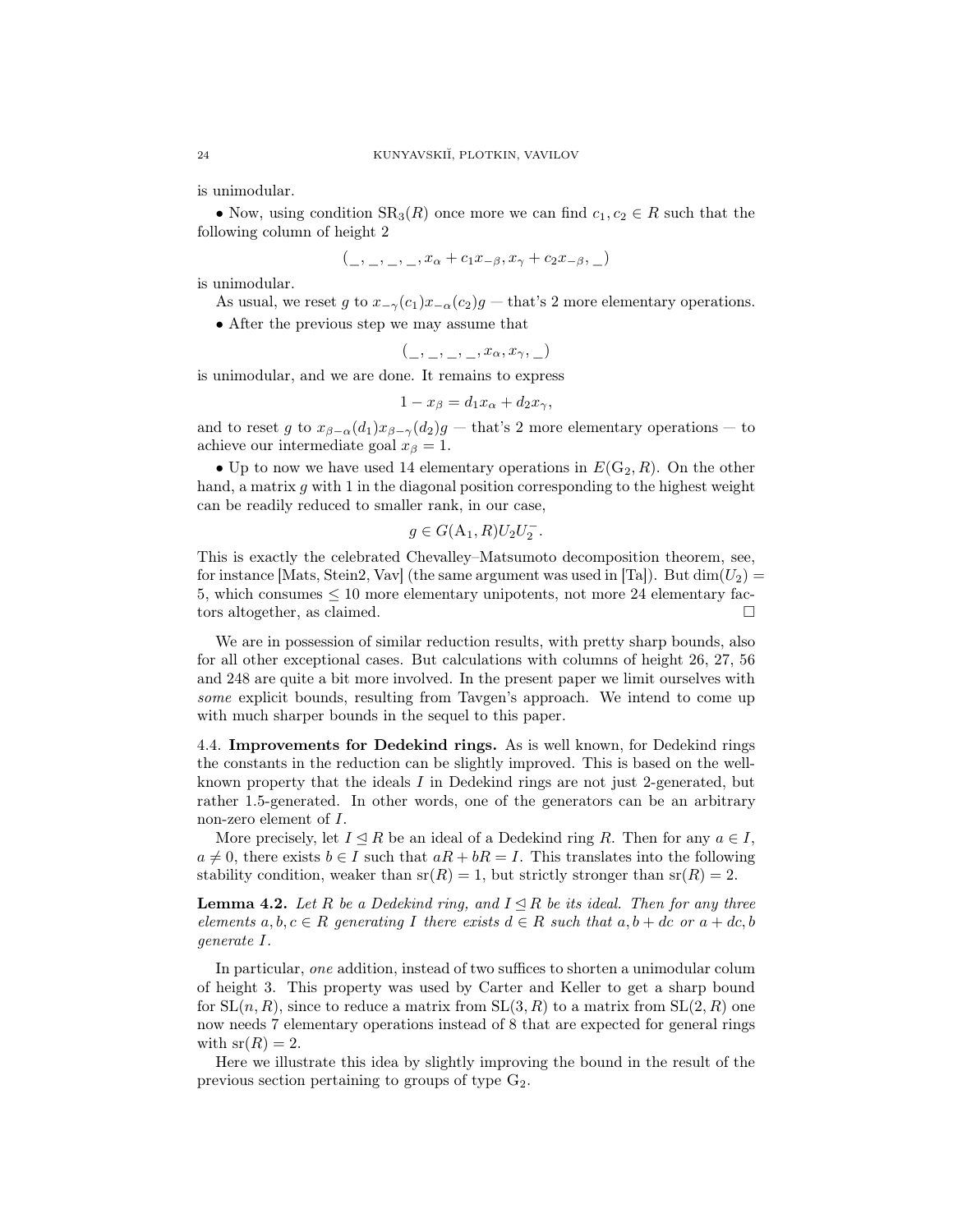Proposition 4.3. For a Dedekind ring R one has

$$
G(G_2, R) = G(A_2, R)E^{20}(G_2, R).
$$

Proof. In each one of the first, third and fourth steps of the procedure described in the proof of Theorem 4.1 one now needs only 1 elementary operation instead of 2. Further, at the second step inside  $SL(3, R)$  one now needs 5 elementary operations instead of 6.  $\Box$ 

We have a similar improvement for all other exceptional cases, which is new in the number case, and allows one to improve all known bounds. However, its proof requires a painstaking tracking of elementary operations in their minimal representations, and we postpone it to the sequel of this paper.

5. PROOF OF THEOREM A IN THE CASE OF  $C_2$ 

5.1. Notation and stability calculations for  $C_2$ . Let  $G = G(C_2, R)$ , where  $R = \mathbb{F}_q[t]$ . Fix an order on  $\Phi$ , and let as usual  $\Phi^+$  and  $\Pi$  be the sets of positive and fundamental roots, respectively. Then  $\Pi = {\alpha = \epsilon_1 - \epsilon_2, \beta = 2\epsilon_2}$  and

$$
\Phi^+ = \{\alpha = \epsilon_1 - \epsilon_2, \beta = 2\epsilon_2, \alpha + \beta = \epsilon_1 + \epsilon_2, 2\alpha + \beta = 2\epsilon_1\}.
$$

We fix a representation with the highest weight  $\mu = \epsilon_1$ . So the other weights are

$$
\mu - \alpha = \epsilon_2, \mu - (\alpha + \beta) = -\epsilon_2, \mu - (2\alpha + \beta) = -\epsilon_1.
$$

Then  $G(C_2, R)$  is the symplectic group  $Sp(4, R)$  of  $4 \times 4$ -matrices preserving the form

$$
B(x,y) = (x_1y_{-1} - x_{-1}y_1) + (x_2y_{-2} - x_{-2}y_2).
$$

Finally,  $\alpha$  and  $\alpha + \beta$  are short roots while  $\beta$  and  $2\alpha + \beta$  are long ones.

Take an arbitrary matrix

$$
A = \begin{pmatrix} a_{11} & a_{12} & a_{13} & a_{14} \\ a_{21} & a_{22} & a_{23} & a_{24} \\ a_{31} & a_{32} & a_{33} & a_{34} \\ a_{41} & a_{42} & a_{43} & a_{44} \end{pmatrix} \in Sp(4, R).
$$

As we know, any embedding of root systems  $\Delta \subset \Phi$  induces a group homomorphism  $G(\Delta, R) \to G(\Phi, R)$ . Its image will be denoted by  $G(\Delta \subset \Phi, R)$ . This can be applied to the special case  $\Delta = {\pm \gamma}$ ,  $\gamma$  is a root of  $\Phi$ . We get an embedding  $\varphi_{\gamma}$  of the group  $G(\Delta, R)$ , which is isomorphic to  $SL(2, R)$ , into the Chevalley group  $G(\Phi, R)$ . In this case the image of this embedding will be denoted by  $G^{\gamma} = G^{\gamma}(R)$ .

Thus, for every root  $\gamma \in C_2$  we have the subgroup  $G^{\gamma}(R) = Sp^{\gamma}(4, R)$ . In particular,

$$
x_{\gamma}(\xi) = \varphi_{\gamma} \left( \begin{array}{cc} 1 & \xi \\ 0 & 1 \end{array} \right), \qquad x_{-\gamma}(\xi) = \varphi_{\gamma} \left( \begin{array}{cc} 1 & 0 \\ \xi & 1 \end{array} \right).
$$

In this notation, set

$$
A'=\varphi_{\beta}\left(\begin{array}{cc}a&b\\c&d\end{array}\right),\qquad \widetilde{A}'=\varphi_{\alpha}\left(\begin{array}{cc}a&b\\c&d\end{array}\right),
$$

so that the regular embedding  $A_1 \subset C_2$  on the long roots  $\beta$  and  $-\beta$  gives rise to the matrix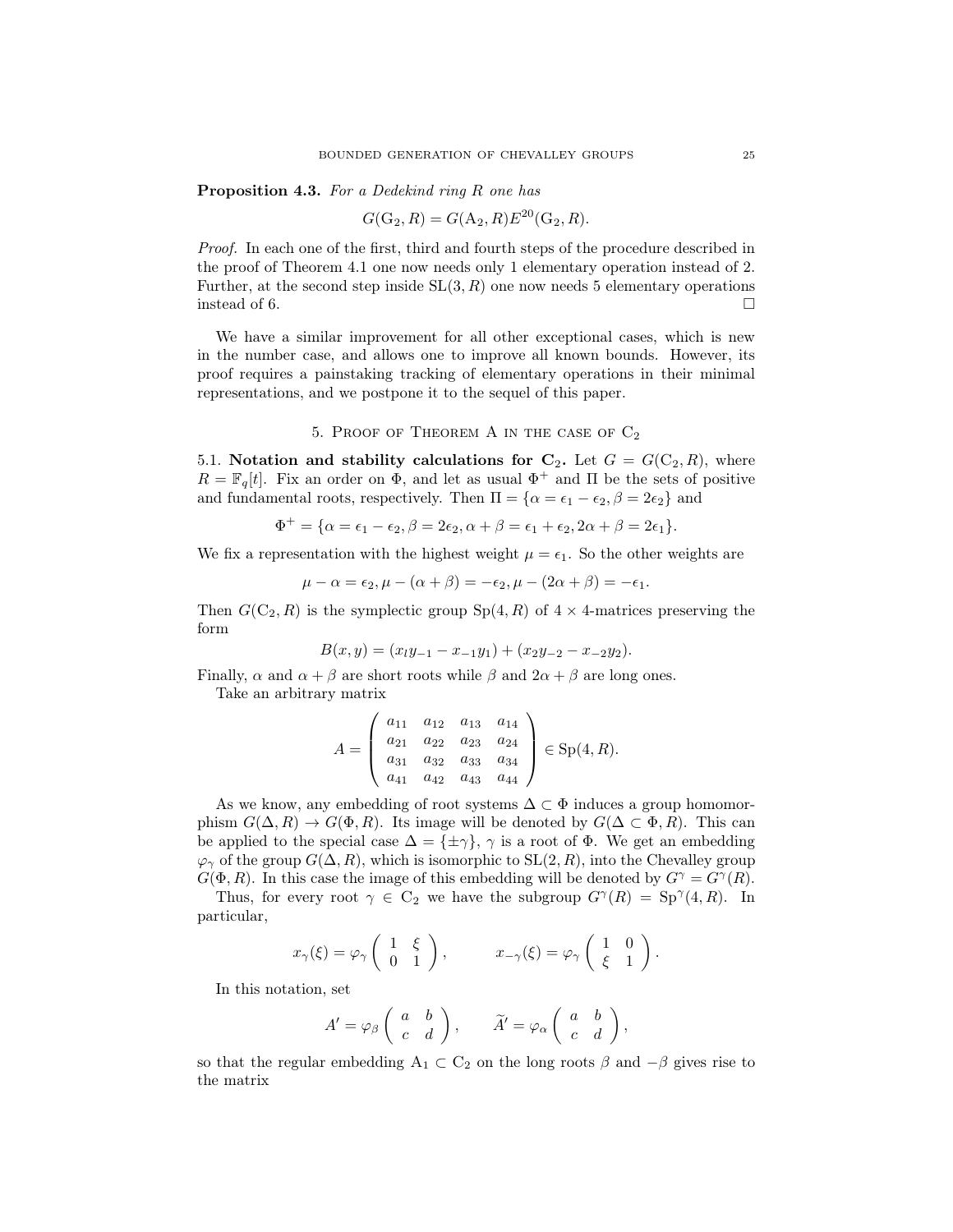$$
A'=\left(\begin{array}{cccc} 1 & 0 & 0 & 0 \\ 0 & a & b & 0 \\ 0 & c & d & 0 \\ 0 & 0 & 0 & 1 \end{array}\right),
$$

and the regular embedding  $\widetilde{A}_1 \subset C_2$  on the short roots  $\alpha$  and  $-\alpha$  gives rise to the matrix

$$
\widetilde{A}' = \left( \begin{array}{cccc} a & b & 0 & 0 \\ c & d & 0 & 0 \\ 0 & 0 & a & -b \\ 0 & 0 & -c & d \end{array} \right).
$$

Since we need a bunch of calculations with matrices from  $Sp(4, R)$ , we start with some visualization of these calculations. Our main tool is the technique of weight diagrams (see [VP], [Stein2]). We work with representations with some highest weight  $\mu$ . In our case the weight diagram of  $C_2$  type is quite simple:

$$
\mu = \varepsilon_1 \qquad \varepsilon_2 \qquad -\varepsilon_2 \qquad -\varepsilon_1
$$
  

$$
\alpha \qquad \beta \qquad \alpha \qquad \alpha
$$

The entries of matrices  $g \in G(C_2, R)$  are indexed by pairs of weights,  $g =$  $(g_{\lambda_1,\lambda_2})$ . We concentrate on the first column  $g_{*\mu}$  of this matrix, which is the image of the highest weight vector under the action of  $g$ . The action of elementary unipotents on the first column of  $q$  is depicted on the following self-explaining picture:



**Lemma 5.1.** A matrix A in  $G(C_2, R)$  can be moved to A' in  $G(A_1 \subset C_2, R)$  by  $\leq 10$  elementary transformations.

*Proof.* Recall that  $A'$  in  $G(A_1 \subset C_2, R)$  is the image of  $A \in G(A_1, R)$  embedded into  $G(C_2, R)$  on long roots. We denote elements of the first column of  $A \in Sp(4, R)$ lexicographically,  $x = (x_1, x_2, x_3, x_4)$ . Let  $I = \langle x_1, x_2, x_3 \rangle$  be the ideal generated by the first 3 entries of x. Thus,  $I + \langle x_4 \rangle = R$ .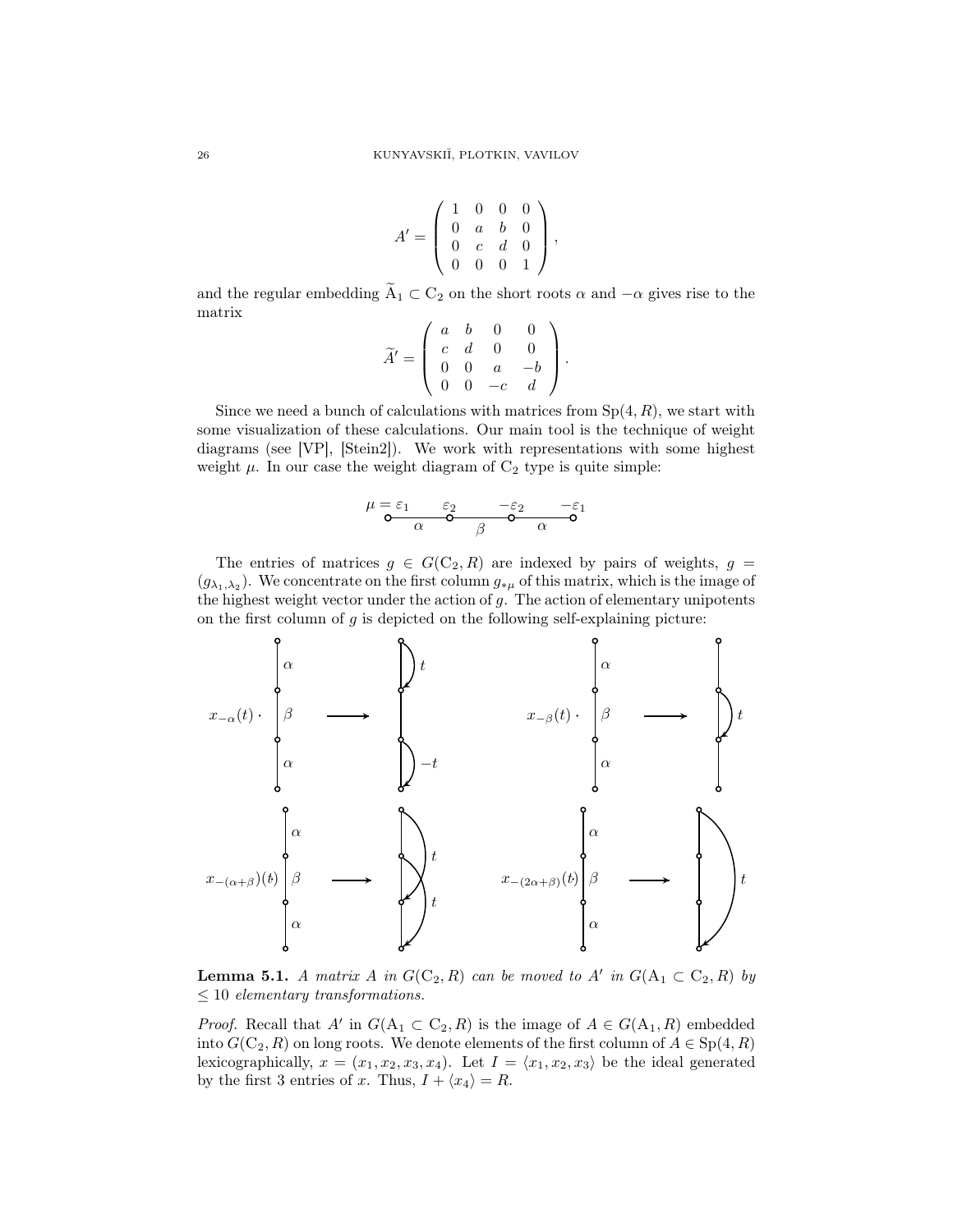Since R is a Dedekind ring, there exists  $t \in R$  such that in  $x' = x_{-\alpha}(t)x$  the ideal *I* is generated by two entries,  $I = \langle x'_2, x'_3 \rangle$ , see Lemma 4.2. Note that  $\langle x_4 \rangle \equiv \langle x'_4 \rangle$ (mod I). The first column of  $x' = x_{-\alpha}(t)x$  is unimodular, and we have

$$
\langle x_2', x_3', x_4'\rangle = I + \langle x_4'\rangle = R.
$$

Then there exist  $t_1, t_2, t_3 \in R$  such that in  $x_\alpha(t_1)x_{\alpha+\beta}(t_2)x_{2\alpha+\beta}(t_3)x'$  we obtain the first column of the form  $x = (1, \ast, \ast, \ast)$ , (cf. [Stein2]).

Having an invertible element in the NW corner of the matrix, it remains to make three elementary moves downstairs and three left-to-right elementary moves to get zeros in the first column and the first row. Thus we transformed  $A$  to  $A'$  by  $10 = 1 + 3 + 3 + 3$  elementary transformations in total.

5.2. Extracting roots of Mennicke symbols. Our goal is to prove, in the function field case, that one can extract  $m^{th}$  roots of Mennicke symbols. This is an essential ingredient in performing elementary operations below, see Lemmas 5.14 and 5.15, which can only be applied when one of the matrix entries is a square.

The previous stability argument was quite general. Below, we restrict our attention to the particular case of the base ring  $R = \mathcal{O} = \mathbb{F}_q[t].$ 

Actually, we only need the case  $m = 2$ . We shall proceed along a more general way of reasoning. Namely, we shall first establish the statement in the case  $m =$  $q-1$ . If q is odd, the case  $m = 2$  follows: after extracting an  $m<sup>th</sup>$  root, we can then raise to the  $(m/2)^{th}$  power to get a square root. So we first assume that q is odd and  $m = q - 1$ , leaving the problem of extracting square roots in the case of characteristic 2 for separate consideration.

Let us fix some notation. Denote  $K = \mathbb{F}_q(t)$ . Let  $\mathfrak{p}_{\infty}$  be the infinite place of K, it corresponds to the valuation  $v_{\infty}$  of  $\mathcal{O}$  given by

$$
v_{\infty}(f) = -\deg f.
$$

This valuation naturally extends to K by setting  $v_{\infty}(f/g) = \deg g - \deg f$ . For the completion of  $K$  at this place we have

$$
K_{v_{\infty}} = \mathbb{F}_q((1/t)),
$$

the field of Laurent series in 1/t. For brevity, we denote this field by  $K_{\infty}$ . Let  $\mathcal{O}_{\infty}$  $\mathbb{F}_q[[1/t]]$  denote its ring of integers, it is a discrete valuation ring with maximal ideal  $\mathfrak{p}_{\infty} = (1/t)$  and residue field  $\mathbb{F}_q$ . The residue of  $f_0 = a_0 + a_{-1}/t + \cdots \in \mathcal{O}_{\infty}$  equals a<sub>0</sub>. If  $f, g \in \mathbb{F}_q[t]$  are polynomials of the same degree, the residue of  $f/g$  is equal to the ratio of their leading coefficients.

As mentioned above, we first consider the case where q is odd and  $m = q - 1$ . We start with the following observation on extracting roots in  $K_{\infty}$ .

**Observation 5.2.** (cf. [SE]) Given  $f \in K_{\infty}$  with leading term  $a_M x^M$ , f is an  $m^{th}$ power if and only if M is divisible by m and  $a_M$  has an  $m^{th}$  root in  $\mathbb{F}_q$ .

Indeed, suppose that  $f = g^m$ , then  $v_\infty(f) = mv_\infty(g)$ , so that  $-\deg(f) =$  $-m \deg(g)$  and m divides M. Write  $f = x^M f_0$  where  $f_0 = a_M + a_{M-1}/t + \ldots$ , then  $f_0 = g_0^m$  for some  $g_0 \in \mathcal{O}_{\infty}$ ,  $g_0 = b_0 + b_{-1}/t + \dots$  Taking residues modulo  $\mathfrak{p}_{\infty}$ , we get  $a_M = b_0^m$ .

Conversely, write  $f = x^M f_0$ , where  $f_0 = a_M + a_{M-1}/t + ...$ , and suppose that m divides M and  $a_M$  is an  $m^{th}$  power in  $\mathbb{F}_q$ . Then the polynomial  $x^m - a_M \in \mathbb{F}_q[x]$  has a root in  $\mathbb{F}_q$ , and as  $m = q-1$  is prime to the characteristic of  $\mathbb{F}_q$ , this root is simple.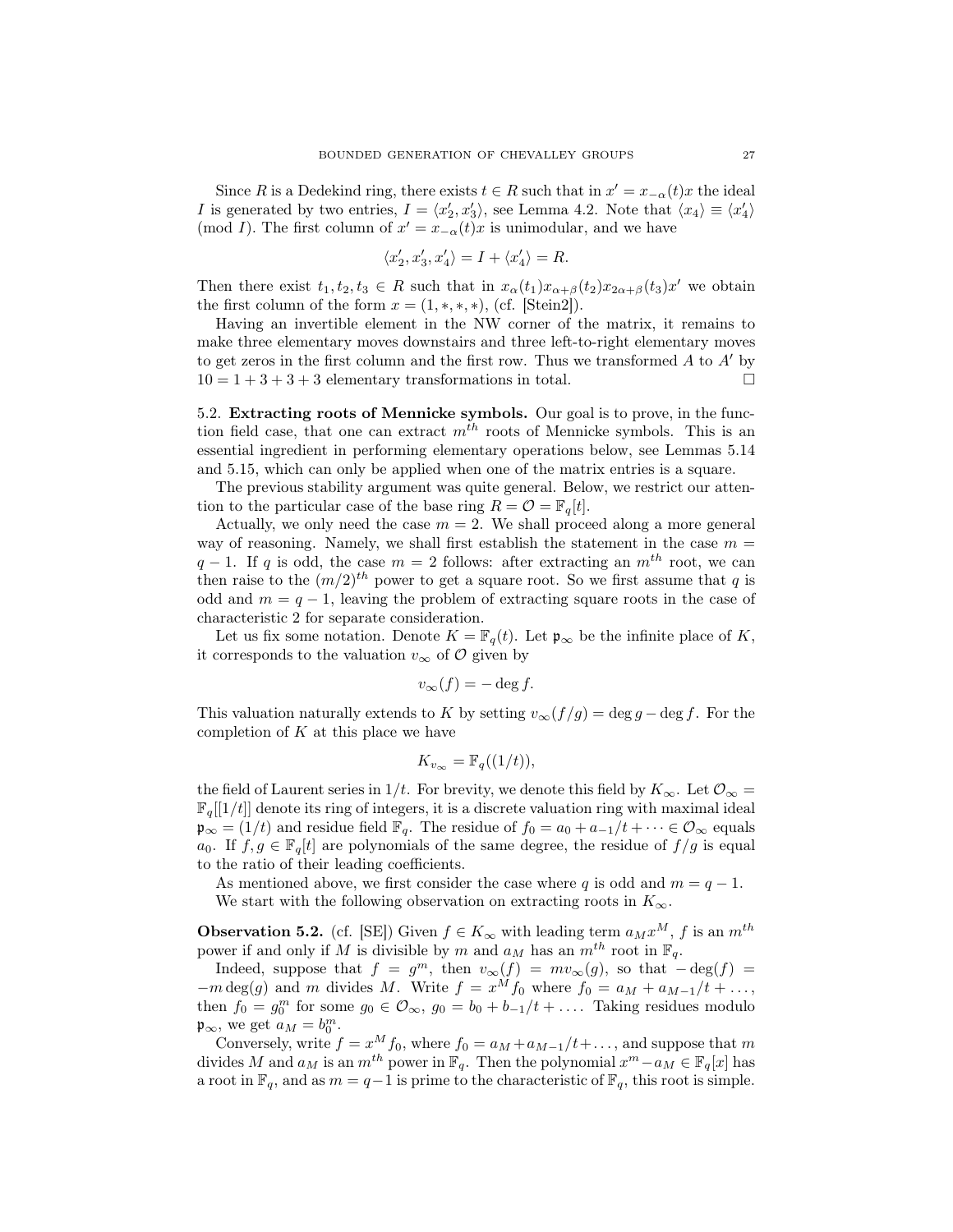Hence by Hensel's lemma, it lifts to a root of the polynomial  $x^m - f_0 \in \mathcal{O}_{\infty}[x]$ , which belongs to  $K_{\infty}$ . Therefore  $f_0$  is an  $m^{th}$  power in  $K_{\infty}$ , hence so is f.

The subsequent arguments are mainly based on combining two powerful classic tools: algebraic, the  $m<sup>th</sup>$  power reciprocity law, and analytic, (generalized) Dirichlet's theorem on primes in arithmetic progressions, as in [CaKe1] (and also [BMS],  $[Mi]$ .

More precisely, we use the Kornblum–Artin version of Dirichlet's theorem:

**Theorem 5.3.** (Kornblum–Artin, [Ros, Theorem 4.8]) Let a, b be relatively prime polynomials in  $\mathcal{O} = \mathbb{F}_q[t]$ , deg  $a > 0$ . Then there are infinitely many monic irreducible polynomials b' congruent to b modulo a $O$ . Moreover, such b' can be of arbitrary degree  $N$ , provided  $N$  is sufficiently large.

The reciprocity law we use in our set-up can be formulated as a product formula for local residue  $m^{th}$  power symbols

(1) 
$$
\prod_{\mathfrak{p}} \left( \frac{\alpha, \beta}{\mathfrak{p}} \right)_m = 1.
$$

Here  $\alpha, \beta \in K^*$  are fixed, and p runs over all places of K. For computations below, we use an explicit formula by Hermann Ludwig Schmid, see, e.g. formula (27) in [Roq]:

(2) 
$$
\left(\frac{\alpha,\beta}{\mathfrak{p}}\right)_m = N_{\mathfrak{p}}\left((-1)^{ab}\frac{\alpha^b}{\beta^a}(\mathfrak{p})\right)^{\frac{q-1}{m}},
$$

where  $a = v_{\mathfrak{p}}(\alpha)$ ,  $b = v_{\mathfrak{p}}(\beta)$ ,  $f(\mathfrak{p})$  stands for the image of  $f \in K$  in the residue field  $\kappa(\mathfrak{p})$  of **p**, and  $N_{\mathfrak{p}}$  is the norm map from  $\kappa(\mathfrak{p})$  to  $\mathbb{F}_q$ . (The expression raised to the power  $(q-1)/m$  in formula (2) is usually called tame symbol.)

The power residue symbol takes values in the group of  $m<sup>th</sup>$  roots of 1 (which is clear from the right-hand side of formula (2)). From the same formula it is clear that for all but finitely many p these values are equal to 1 (namely, for those with  $v_{\mathbf{p}}(\alpha) = v_{\mathbf{p}}(\beta) = 0$ . It is well known that this symbol is bimultiplicative.

We are now ready to state and prove an arithmetic lemma which allows us to perform the needed elementary transformations below. It is completely parallel (in the statement and in the proof) to Lemma 3 of [CaKe1].

**Lemma 5.4.** Let 
$$
G = SL_2(\mathcal{O})
$$
. Let m be either  $q - 1$  or 2. Then for any  $A = \begin{pmatrix} a_1 & b_1 \\ c_1 & d_1 \end{pmatrix} \in G$  there exists  $A' = \begin{pmatrix} a^m & b \\ c & d \end{pmatrix} \in G$  elementarily equivalent to A.

Proof. We combine the proof of Lemma 3 in [CaKe1] with some facts from [BMS]. We closely follow the arguments and the notation of  $[CaKe1]$ <sup>12</sup>

As mentioned above, we first assume that q is odd and  $m = q - 1$ .

As in [CaKe1], we may assume that the elements of the first row of A are nonzero. Indeed, if, say,  $a_1 = 0$ , then  $b_1$  is a nonzero constant, and hence A is elementarily equivalent to A' with  $a = 1$  (note that 1 is an  $m^{th}$  power in  $\mathbb{F}_q$ .)

For reader's convenience, we break the proof into several short steps and emphasize the conclusive part of each step by putting in it boldface.

 $12$ There is an exception: in [CaKe1] the term 'local units' is used for calling nonzero elements of the local field  $K_v$ , where v is a place of K. We avoid using such a terminology because 'local unit' commonly refers to an invertible element of the valuation ring  $O_v$ .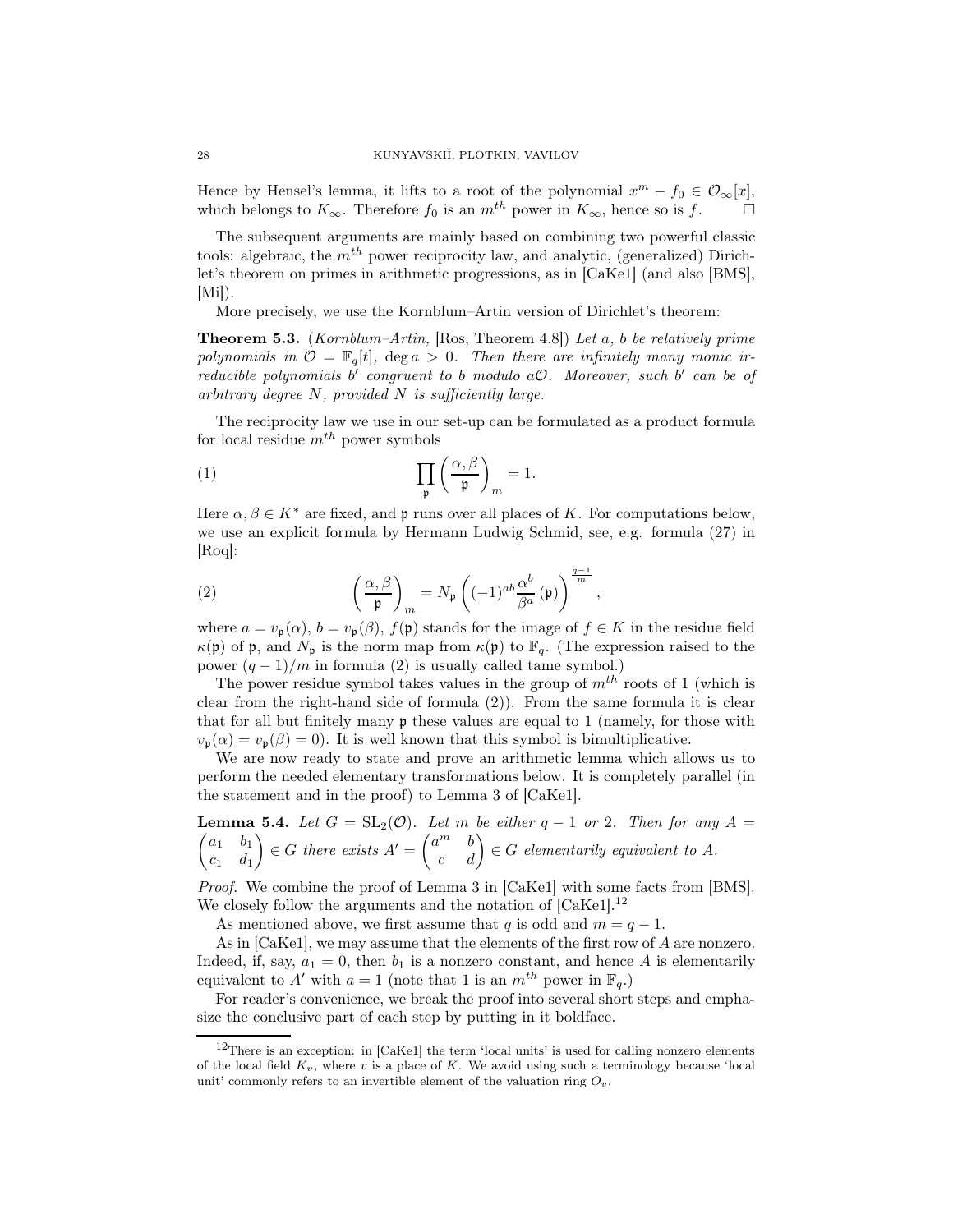$\bullet$  Step 1. One can choose u,  $\mathrm{w}\in \mathrm{K}_{\infty}^*$  so that the  $\mathrm{m}^\mathrm{th}$  local residue at  $\mathfrak{p}_{\infty}$ 

$$
\zeta=\left(\frac{\mathbf{u},\mathbf{w}}{\mathfrak{p}_{\infty}}\right)_{\mathbf{m}}
$$

# is a primitive  $m<sup>th</sup>$  root of 1.

This follows from the fact that the residue symbol is non-degenerate, see, e.g. the proof of Case 1 of Theorem 3.5 in [BMS]. In our set-up, one can argue in a more straightforward way, using formula (2). Under our assumptions, this formula reduces to

(3) 
$$
\left(\frac{u,w}{\mathfrak{p}_{\infty}}\right)_m = (-1)^{\deg u \deg w} \frac{u^{-\deg w}}{w^{-\deg u}} \left(\mathfrak{p}_{\infty}\right).
$$

(Note that the numerator and denominator of the fraction appearing in formula (3) are polynomials of the same degree, hence its residue is well defined and equals the ratio of their leading coefficients.)

Hence one can choose degree one polynomials  $u = u_0 + u_1t$  and  $w = w_0 + w_1t$ such that  $-w_1/u_1$  is a primitive element of  $\mathbb{F}_q$ . Say, let us choose  $w = -1 + t$  and  $u_1$  a primitive element of  $\mathbb{F}_q$ .

• Step 2. Consider the arithmetic progression  $\{a_1 + b_1 \mathcal{O}\}\$ . By Theorem 5.3, it contains a monic irreducible polynomial  $a_2 = t^d + \alpha_{d-1} t^{d-1} + \dots$  of sufficiently large degree d such that

$$
(4) \t d \equiv 1 \pmod{m}.
$$

With our choice of  $w = -1 + t$ , we have

$$
\frac{1}{w} = \frac{1}{-1+t} = \frac{1}{t(1-t^{-1})} = \frac{1}{t}(1+t^{-1}+t^{-2}+\dots),
$$

so that

$$
a_2/w = t^{d-1}(1 + \alpha_{d-1}t^{-1} + \dots) (1 + t^{-1} + t^{-2} + \dots).
$$

Combining congruence (4) with Observation 5.2 and noticing that 1 is an  $m^{th}$  power in  $\mathbb{F}_q$  for  $m = q - 1$ , we conclude that  $\mathbf{a_2} / \mathbf{w}$  is an  $\mathbf{m^{th}}$  power in  $\mathbf{K}_{\infty}$ .

• Step 3. We have

$$
\left(\frac{u,a_2}{\mathfrak{p}_\infty}\right)_m=\left(\frac{u,a_2/w}{\mathfrak{p}_\infty}\right)_m\cdot\left(\frac{u,w}{\mathfrak{p}_\infty}\right)_m=1\cdot\left(\frac{u,w}{\mathfrak{p}_\infty}\right)_m=\zeta.
$$

The first equality follows from the multiplicativity of the power residue symbol, and the second equality is a consequence of the choice of  $a_2$  made at Step 2. (Recall that if one of the components of the symbol is an  $m^{th}$  power, the symbol equals 1.)

Thus,  $\left(\frac{\mathbf{u}, \mathbf{a_2}}{\mu}\right)$ p<sup>∞</sup>  $\overline{ }$ is a primitive  $m<sup>th</sup>$  root of 1 (see Step 1).

• Step 4. Since by Step 3 the symbol  $\left(\frac{u,a_2}{n}\right)$ p∞  $\overline{ }$ is a primitive  $m^{th}$  root of 1, its powers take all nonzero values in  $\mathbb{F}_q$ . Hence there exists k such that

$$
\left(\frac{u, a_2}{\mathfrak{p}_{\infty}}\right)^k_m = \left(\frac{b_1, a_2}{a_2 \mathcal{O}}\right)^{-1}_m,
$$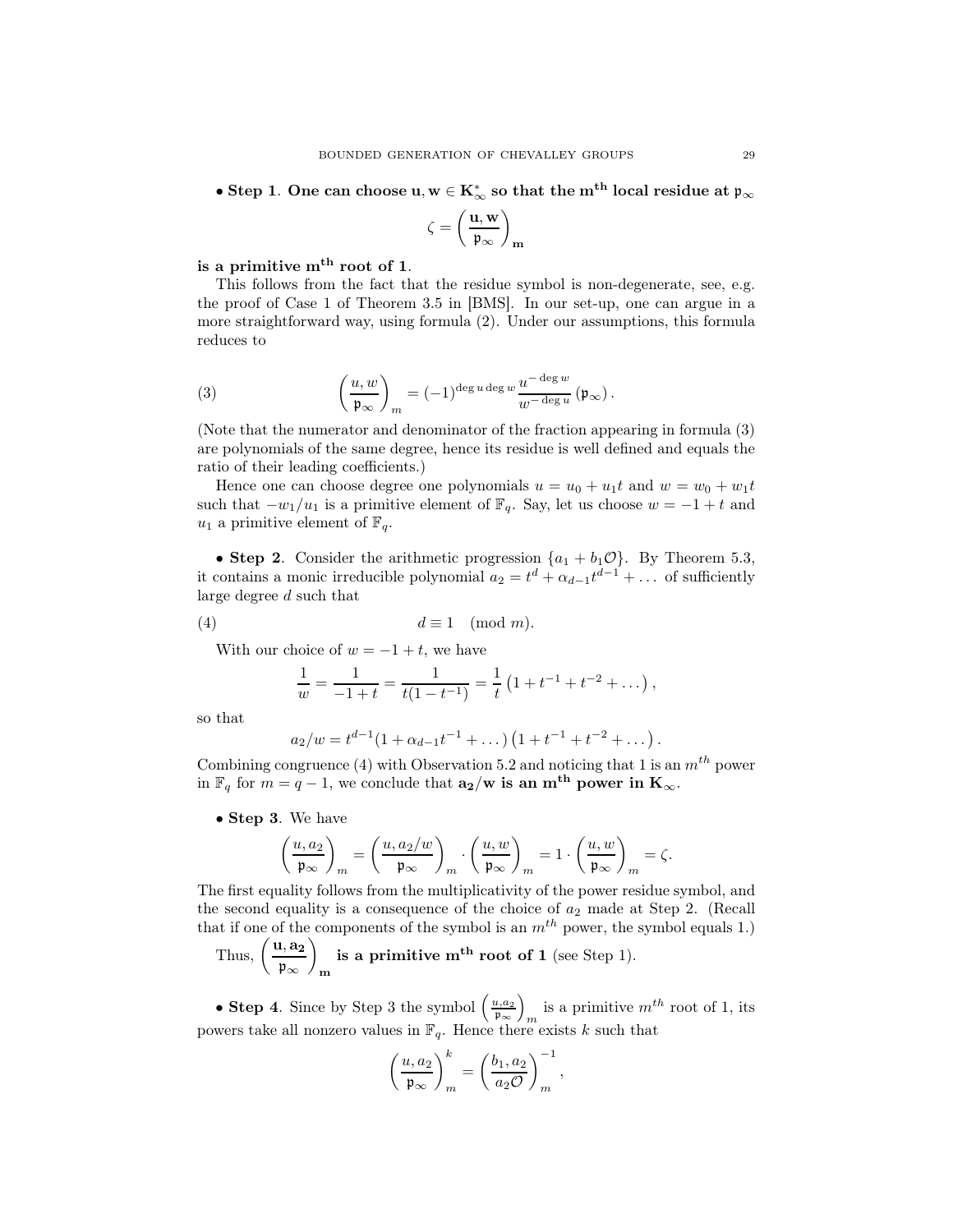i.e. we have

(5) 
$$
\left(\frac{b_1, a_2}{a_2 O}\right)_m \cdot \left(\frac{u, a_2}{\mathfrak{p}_{\infty}}\right)_m^k = 1.
$$

Note that if necessary, we can replace  $k$  by any larger integer  $k'$  congruent to  $k$ modulo m, and equality (5) will remain valid. So we set  $s = u^k$  and assume that k is large enough.

• Step 5. Using Theorem 5.3 once again, choose an irreducible polynomial b of degree  $k = \deg s$  such that

(6) 
$$
b \equiv b_1 \pmod{a_2 \mathcal{O}}.
$$

On multiplying b by a nonzero constant, we can equalize the leading coefficients of the polynomials  $b$  and  $s$ . Thus in the sequel we may and shall assume that  $b$ and s have the same degree and the same leading coefficient.

• Step 6. Since the polynomials b and  $a_2$  are irreducible, the  $m<sup>th</sup>$  power reciprocity law reduces to the equality

(7) 
$$
\left(\frac{b, a_2}{bO}\right)_m \cdot \left(\frac{b, a_2}{a_2O}\right)_m \cdot \left(\frac{b, a_2}{\mathfrak{p}_{\infty}}\right)_m = 1
$$

(all other symbols  $\left(\frac{b, a_2}{a}\right)$ p  $\overline{ }$ m are equal to 1 because  $v_{\mathfrak{p}}(b) = v_{\mathfrak{p}}(a_2) = 0$ .

Let us show that the product of the second and third factors equals 1. Looking at the second factor, we note that by congruence (6),

$$
\left(\frac{b, a_2}{a_2 \mathcal{O}}\right)_m = \left(\frac{b_1, a_2}{a_2 \mathcal{O}}\right)_m
$$

(use formula (2)). As to the third factor, it is equal to  $\left(\frac{s, a_2}{a}\right)$ p∞  $\overline{ }$ m because the polynomials  $b$  and  $s$  are chosen at Step 5 so that they have the same degree and the same leading coefficient, and hence by formula (3) the corresponding symbols coincide. By the choice of s made at Step 4, we have  $s = u^k$ , so that by the multiplicativity of the residue symbol we have

$$
\left(\frac{s,a_2}{\mathfrak{p}_{\infty}}\right)_m = \left(\frac{u,a_2}{\mathfrak{p}_{\infty}}\right)_m^k,
$$

and we finish by applying (5).

Thus (7) gives  $\left(\frac{b, a_2}{l}\right)$  $b\mathcal{O}$ Ň m = 1. Swapping components of the symbol inverts its value, hence also

(8) 
$$
\left(\frac{a_2, b}{bO}\right)_m = 1.
$$

• Step 7. As both b and  $a_2$  are irreducible, from (8) we conclude that  $a_2$  is an  $m<sup>th</sup>$  power modulo b, i.e. there exists a such that

(9) 
$$
\mathbf{a}^{\mathbf{m}} \equiv \mathbf{a_2} \; (\text{mod } \mathbf{b}).
$$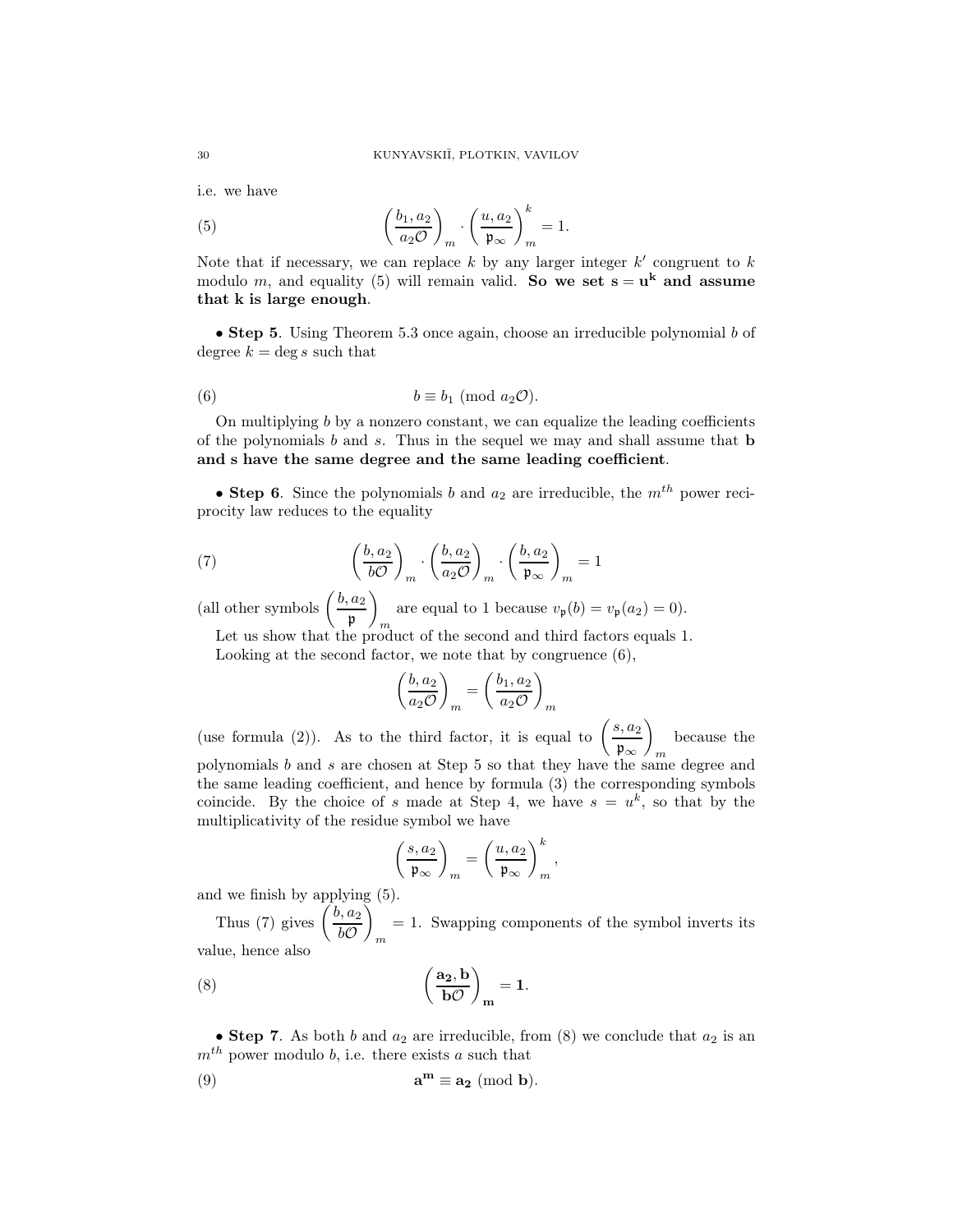• Step 8. The choices made for  $a_2$  at Step 2 and for b at Step 5, together with congruence (9) obtained at Step 7, allow one to prove the lemma by three elementary operations:

$$
\begin{pmatrix} a_1 & b_1 \ c_1 & d_1 \end{pmatrix} \rightarrow \begin{pmatrix} a_2 & b_1 \ * & * \end{pmatrix} \rightarrow \begin{pmatrix} a_2 & b \ * & * \end{pmatrix} \rightarrow \begin{pmatrix} a^m & b \ * & * \end{pmatrix}
$$

This finishes the proof in the case where  $q$  is odd.

Suppose now that q is a power of 2. In this case, extracting  $(q-1)^{th}$  roots of Mennicke symbols can be done in exactly the same way.

So we only have to consider the problem of extracting square roots. In characteristic 2, this is easy. Indeed, if a polynomial  $f \in \mathbb{F}_q[t]$  is irreducible, any  $g \in \mathbb{F}_q[t]$ is a square modulo f because its image  $\bar{g}$  in the field  $\mathbb{F}_q[t]/(f)$  of characteristic 2 is a square, as any other element of a finite field of characteristic 2. Thus it is enough to implement Steps 2 and 5 of the first part of the proof, only taking care of the irreducibility of  $a_2$  and b.

**Remark 5.5.** If needed, one can arrange the  $m<sup>th</sup>$  power in the NE corner of A' instead of the upper-left one, without additional elementary operations.

Remark 5.6. If needed, one can arrange an irreducible polynomial not only in the NE corner of A′ but also in the lower-left one (at the expense of the fourth elementary operation). Indeed, as the matrix  $A'$  is unimodular, the entries  $a^m$  and c of its left column are coprime, and one can apply the Kornblum–Artin theorem to the arithmetic progression  $\{c + a^m \mathcal{O}\}\)$  to find an irreducible c' congruent to c modulo  $a^m$ . On adding an appropriate multiple of the first row to the second one provides the needed irreducible polynomial  $c'$  in the SW corner.

5.3. Swindling Lemma for  $A_1 \subset C_2$ . The following lemmas are headed towards Proposition 5.10, which is a symplectic analogue of the swindling lemma by Nica [Nic] for the *short root* embedding of a matrix  $A \in SL(2, R)$  into  $Sp(4, R)$ .

We start with the following symplectic analogue of the swindling lemma for the long root embedding. It is weaker than what we actually need, since here we can only move squares. These calculations are purely formal, here  $R$  is an arbitrary commutative ring.

**Lemma 5.7.** Let  $a, b, c, d, s \in R$ ,  $ad-bcs^2 = 1$  and, moreover,  $a \equiv d \equiv 1 \pmod{s}$ . Then

$$
\varphi_{\beta}\begin{pmatrix} a & b \\ cs^2 & d \end{pmatrix} \quad \text{can be moved to} \quad \varphi_{2\alpha+\beta}\begin{pmatrix} d & -c \\ -bs^2 & a \end{pmatrix}
$$

by 8 elementary transformations.

*Proof.* Specifically, let  $a = 1 + st$ , for some  $t \in R$ . Start with a matrix

$$
A = \varphi_{\beta} \begin{pmatrix} a & b \\ cs^2 & d \end{pmatrix} = \begin{pmatrix} 1 & 0 & 0 & 0 \\ 0 & a & b & 0 \\ 0 & cs^2 & d & 0 \\ 0 & 0 & 0 & 1 \end{pmatrix} \in SL(2, R) \le Sp(4, R).
$$

• Step 1

$$
A = Ax_{-(\alpha+\beta)}(s) = \begin{pmatrix} 1 & 0 & 0 & 0 \\ bs & a & b & 0 \\ ds & cs^2 & d & 0 \\ 0 & s & 0 & 1 \end{pmatrix}
$$

.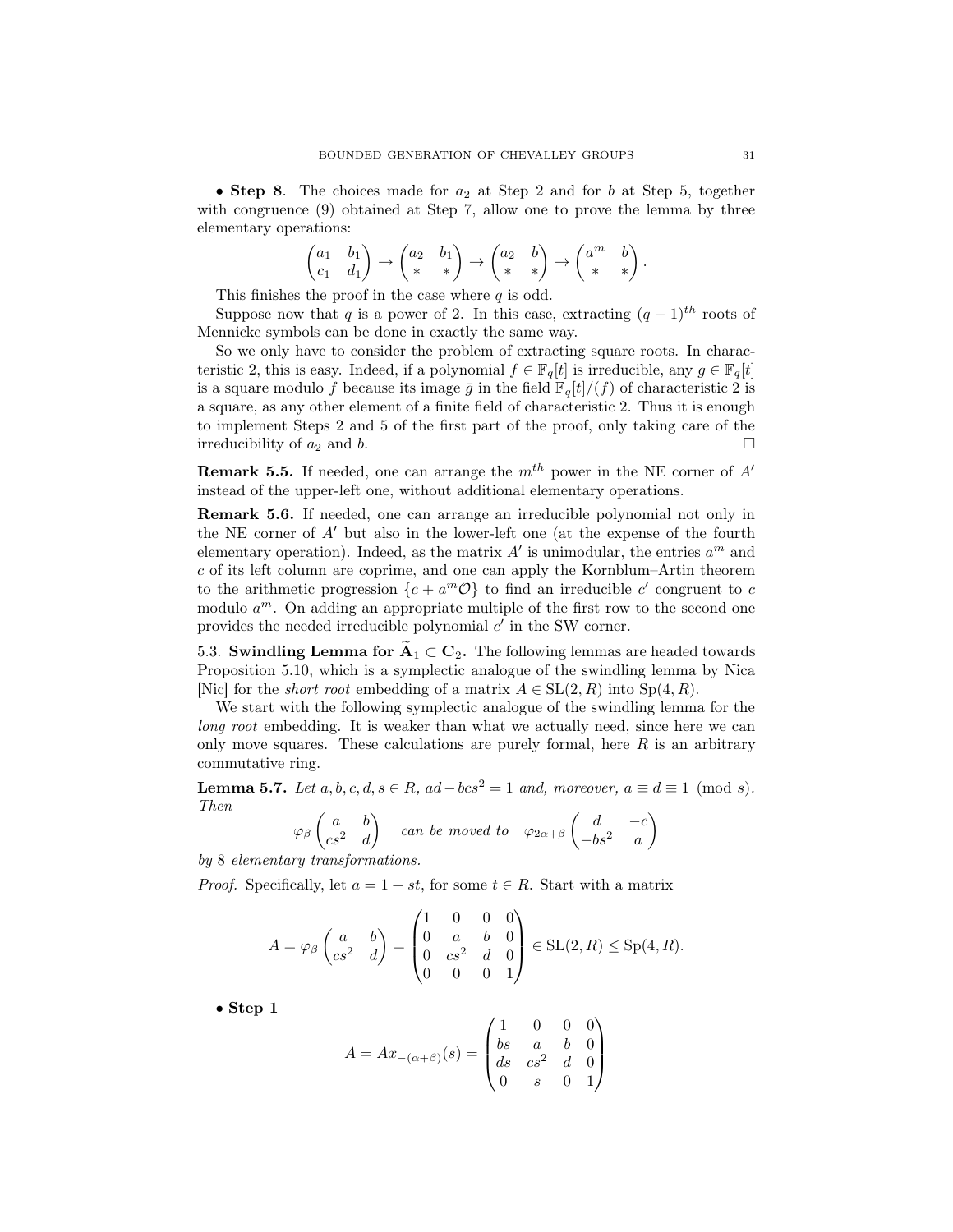• Step 2

$$
A = x_{\alpha}(cs)A = \begin{pmatrix} 1 + bcs^2 & acs & bcs & 0 \\ bs & a & b & 0 \\ ds & 0 & d & -cs \\ 0 & s & 0 & 1 \end{pmatrix}
$$

• Step 3

$$
A = x_{\alpha+\beta}(-t)A = \begin{pmatrix} d & acs & bcs - dt & cst \\ bs & 1 & b & -t \\ ds & 0 & d & -cs \\ 0 & s & 0 & 1 \end{pmatrix}
$$

• Step 4

$$
A = Ax_{-\alpha}(-bs) = \begin{pmatrix} d - abc s^2 & acs & bcs - dt + bcs^2 t & cst \\ 0 & 1 & b - bst & -t \\ ds & 0 & d - bcs^2 & -cs \\ -bs^2 & s & bs & 1 \end{pmatrix}
$$

 $\bullet$  Step 5

$$
A = Ax_{\beta}(-b + bst) = \begin{pmatrix} d - abcs^2 & acs & -dt + abcs^2t & cst \\ 0 & 1 & 0 & -t \\ ds & 0 & d - bs^2 & -cs \\ -bs^2 & s & bs^2t & 1 \end{pmatrix}
$$

• Step 6

$$
A = Ax_{\alpha+\beta}(t) = \begin{pmatrix} d - abc s^2 & ac s & 0 & (1+a)c s t \\ 0 & 1 & 0 & 0 \\ ds & 0 & 1 & -cs \\ -bs^2 & s & 0 & a \end{pmatrix}
$$

• Step 7

$$
A = x_{2\alpha + \beta}(-ac)A = \begin{pmatrix} d & 0 & 0 & -c \\ 0 & 1 & 0 & 0 \\ ds & 0 & 1 & -cs \\ -bs^2 & s & 0 & a \end{pmatrix}
$$

• Step 8

$$
A = x_{-(\alpha+\beta)}(-s)g = \begin{pmatrix} d & 0 & 0 & -c \\ 0 & 1 & 0 & 0 \\ 0 & 0 & 1 & 0 \\ -bs^2 & 0 & 0 & a \end{pmatrix}
$$

 $\Box$ 

The following lemma is an explicit version of Bass–Milnor–Serre, [BMS], Lemma 13.3. It expresses one of the [various!] multiplicativity properties of Mennicke symbols in the symplectic case. We use it here, since it is cheaper than other such multiplicativity properties, in terms of the number of elementary moves.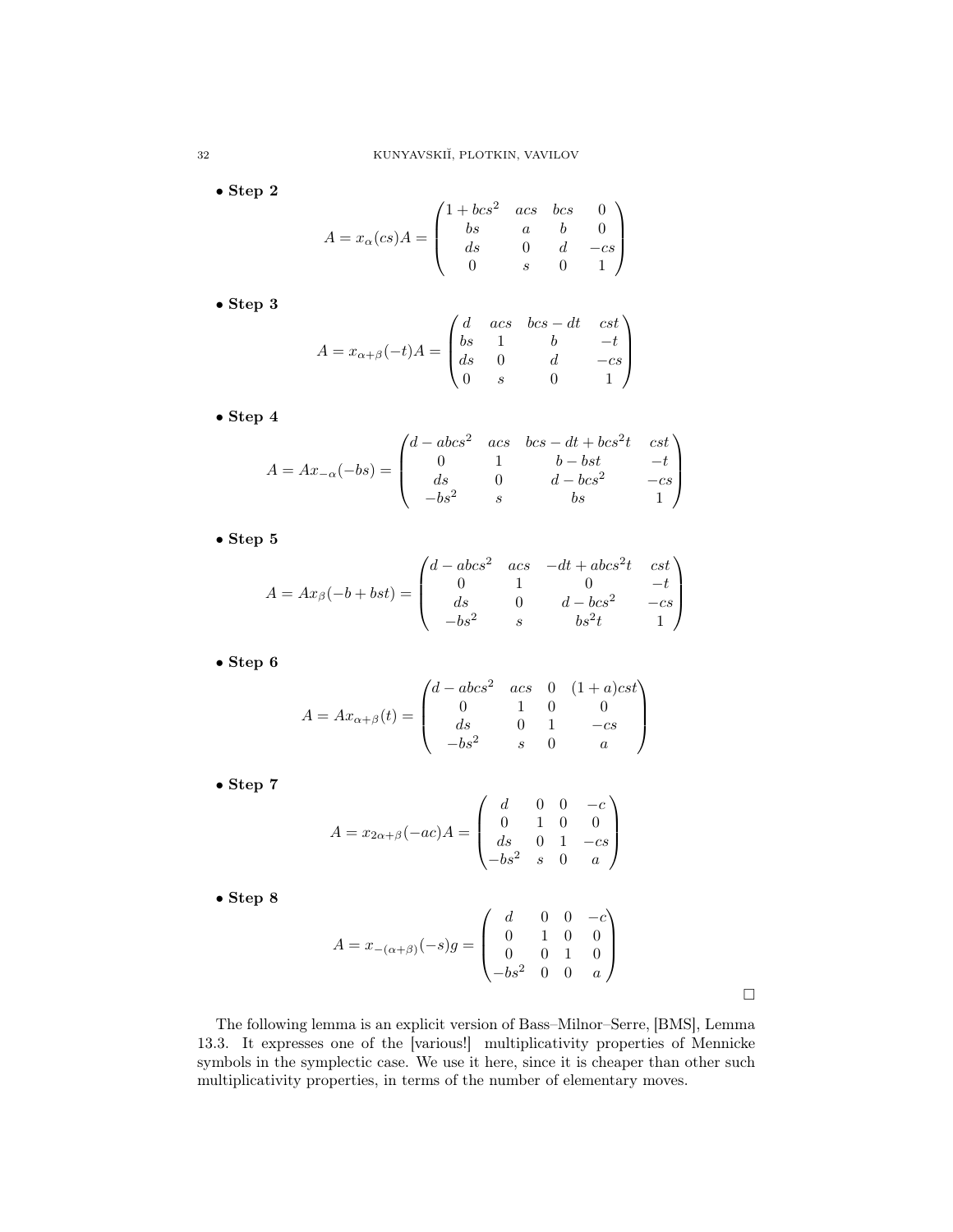Lemma 5.8. Let  $a, b, c, d, x, y, z \in R$ ,  $ad - bc = 1$  and  $az - xy = 1$ . Then

$$
\varphi_{\alpha}\begin{pmatrix} a & b \\ c & d \end{pmatrix} \varphi_{\beta}\begin{pmatrix} a & x \\ y & z \end{pmatrix} = \begin{pmatrix} a & b & 0 & 0 \\ c & d & 0 & 0 \\ 0 & 0 & a & -b \\ 0 & 0 & -c & d \end{pmatrix} \cdot \begin{pmatrix} 1 & 0 & 0 & 0 \\ 0 & a & x & 0 \\ 0 & y & z & 0 \\ 0 & 0 & 0 & 1 \end{pmatrix}
$$

can be moved to

$$
\varphi_{2\alpha+\beta}\begin{pmatrix} a & b^2x \\ c^2y & d(1-bc)+b^2c^2z \end{pmatrix} = \begin{pmatrix} a & 0 & 0 & b^2x \\ 0 & 1 & 0 & 0 \\ 0 & 0 & 1 & 0 \\ c^2y & 0 & 0 & d(1-bc)+b^2c^2z \end{pmatrix}
$$

by 6 elementary transformations.

Proof. The product we start with equals

$$
A = \begin{pmatrix} a & ab & bx & 0 \\ c & ad & dx & 0 \\ 0 & ay & az & -b \\ 0 & -cy & -cz & d \end{pmatrix}
$$

• Step 1

$$
A = Ax_{\alpha}(-b) = \begin{pmatrix} a & 0 & bx & b^2x \\ c & 1 & dx & bdx \\ 0 & ay & 1+xy & bxy \\ 0 & -cy & -cz & d-bcz \end{pmatrix}
$$

• Step 2

$$
A = Ax_{-\alpha}(-c) = \begin{pmatrix} a & 0 & abdx & b^2x \\ 0 & 1 & ad^2x & bdx \\ -acy & ay & 1+adxy & bxy \\ c^2y & -cy & -cdxy & d-bcz \end{pmatrix}
$$

• Step 3

$$
A = Ax_{\beta}(-ad^2x) = \begin{pmatrix} a & 0 & abdx & b^2x \\ 0 & 1 & 0 & bdx \\ -acy & ay & 1 - abcdxy & bxy \\ c^2y & -cy & bc^2dxy & d-bcz \end{pmatrix}
$$

 $\bullet$  Step  $4$ 

$$
A = Ax_{\alpha+\beta}(-bdx) = \begin{pmatrix} a & 0 & 0 & b^2x \\ 0 & 1 & 0 & 0 \\ -acy & ay & 1 & -b^2cxy \\ c^2y & -cy & 0 & d(1-bc) + b^2c^2z \end{pmatrix}
$$

 $\bullet$  Step 5

$$
A = x_{-(\alpha+\beta)}(cy)A = \begin{pmatrix} a & 0 & 0 & b^2x \\ 0 & 1 & 0 & 0 \\ 0 & ay & 1 & 0 \\ c^2y & 0 & 0 & d(1-bc) + b^2c^2z \end{pmatrix}
$$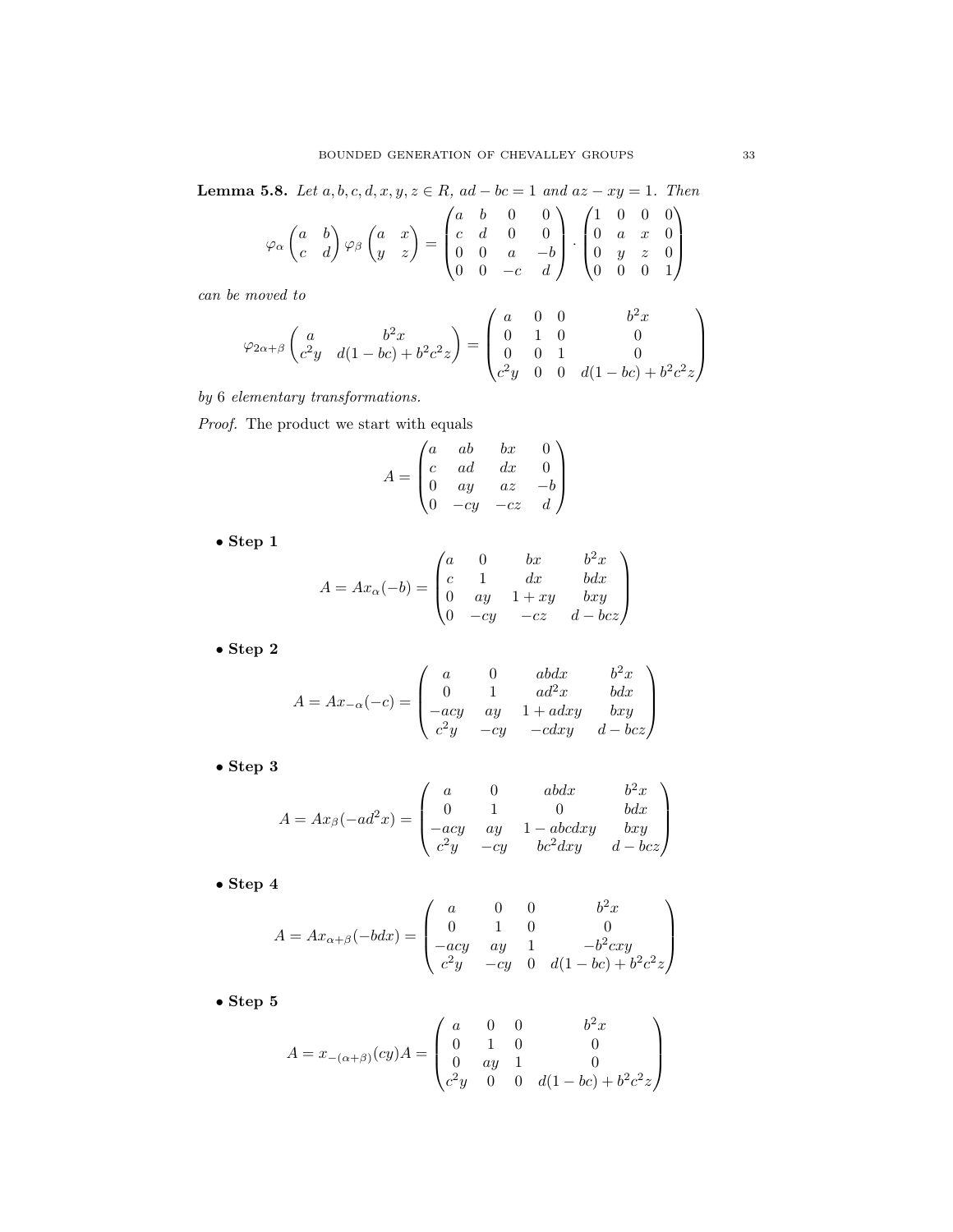• Step 6

$$
A = x_{\beta}(-ay)A = \begin{pmatrix} a & 0 & 0 & b^{2}x \\ 0 & 1 & 0 & 0 \\ 0 & 0 & 1 & 0 \\ c^{2}y & 0 & 0 & d(1 - bc) + b^{2}c^{2}z \end{pmatrix}
$$

Lemma 5.9. Let  $a, b, c, d \in R$ ,  $ad - bc = 1$ . Then

$$
\varphi_{\alpha} \begin{pmatrix} a & b \\ c & d \end{pmatrix} = \begin{pmatrix} a & b & 0 & 0 \\ c & d & 0 & 0 \\ 0 & 0 & a & -b \\ 0 & 0 & -c & d \end{pmatrix}
$$

can be moved to

$$
\varphi_{(2\alpha+\beta)}\begin{pmatrix} a & b^2 \\ -c^2 & d(1-bc) \end{pmatrix} = \begin{pmatrix} a & 0 & 0 & b^2 \\ 0 & 1 & 0 & 0 \\ 0 & 0 & 1 & 0 \\ -c^2 & 0 & 0 & d(1-bc) \end{pmatrix}
$$

by not more than 9 elementary transformations.

Proof. In the previous lemma, take

$$
\begin{pmatrix} a & x \\ y & z \end{pmatrix} = \begin{pmatrix} a & 1 \\ -1 & 0 \end{pmatrix}.
$$

This last matrix is a product of 3 elementary transformations in SL2,

$$
\begin{pmatrix} a & 1 \ -1 & 0 \end{pmatrix} = t_{21}(-1)t_{12}(1)t_{21}(a-1) = t_{12}(1-a)t_{21}(-1)t_{12}(1),
$$
  
summing up to 6 + 3 = 9.

Now, we are all set to derive from Lemmas 5.7 and 5.9 a life-size symplectic analogue of the swindling lemma by Nica [Nic] for short roots.

**Proposition 5.10.** Let  $a, b, c, d, s \in R$ ,  $ad-bcs = 1$  and, moreover,  $a \equiv d \pmod{s}$ . Then  $\overline{a}$ 

$$
\varphi_{\alpha} \begin{pmatrix} a & b \\ cs & d \end{pmatrix}
$$
 can be moved to  $\varphi_{\alpha} \begin{pmatrix} d & c \\ bs & a \end{pmatrix}$ 

by not more than 26 elementary transformations.

Proof. By Lemma 5.9

$$
\varphi_{\alpha} \begin{pmatrix} a & b \\ cs & d \end{pmatrix}
$$
 can be moved to  $\varphi_{2\alpha+\beta} \begin{pmatrix} a & b^2 \\ -c^2s^2 & d(1-bcs) \end{pmatrix}$ 

by not more than 9 elementary operations.

Now we can apply Lemma 5.7 to transform the latter matrix to the matrix of the form  $\varphi_{-\beta}$ 

$$
\varphi_{\beta}\begin{pmatrix}d(1-bcs)&c^2\\-b^2s^2&a\end{pmatrix}=\varphi_{-\beta}\begin{pmatrix}a&b^2s^2\\-c^2&d(1-bcs)\end{pmatrix}
$$

by 8 elementary operations.

Note that switching the first column with the second one is nothing else than replacing  $\beta$  by  $-\beta$ . Inside SL<sub>2</sub>, such a replacement amounts to the conjugation

 $\Box$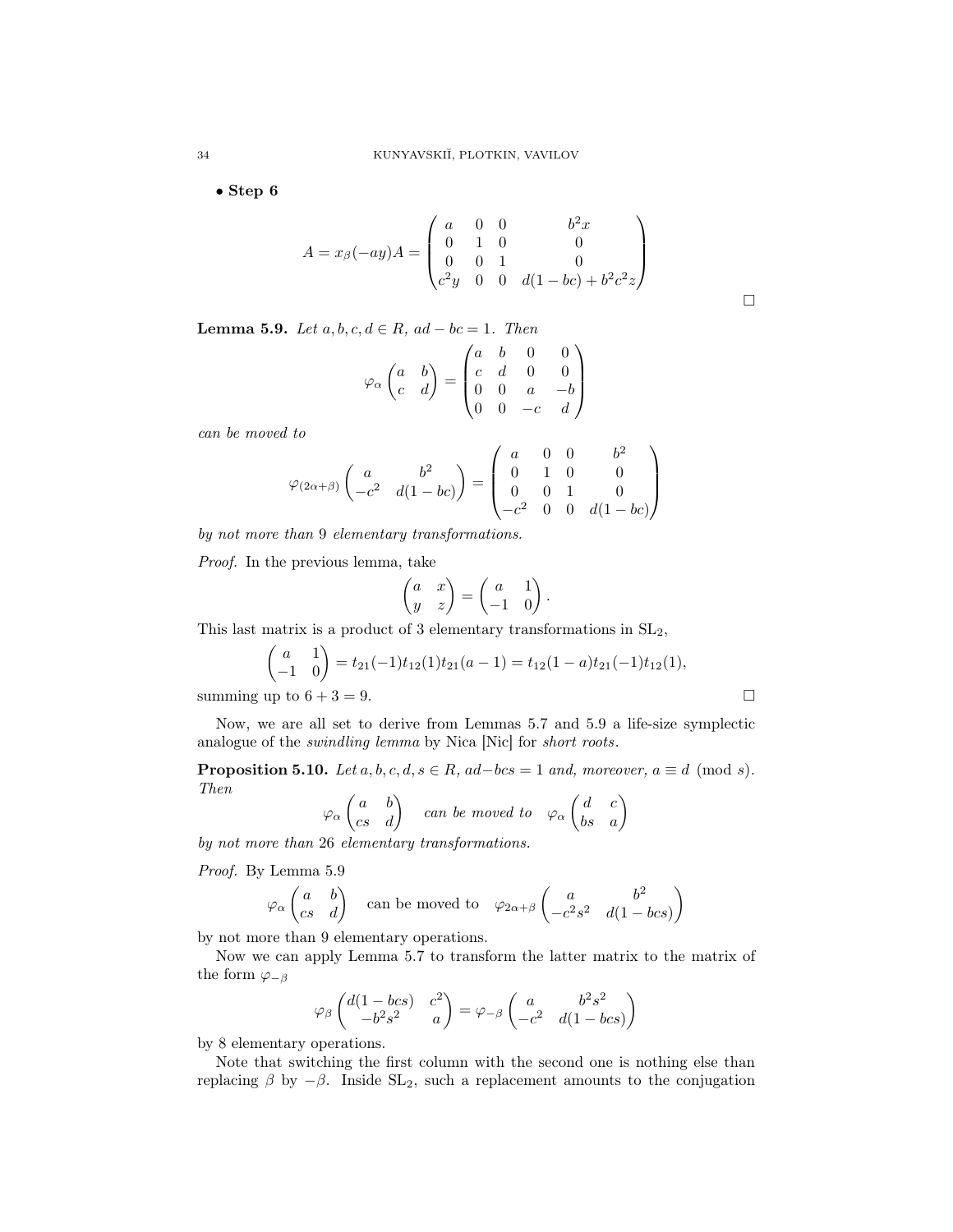by  $w_{\beta}$ . However, with respect to the embedding of  $SL_2$  into  $Sp_4$ , it is just a different parametrisation, which gives *the same* matrix in  $Sp_4$ , so that no additional elementary moves are needed.

The angle between  $\alpha$  and  $2\alpha + \beta$  is the samr as the angle between  $-\beta$  and  $\alpha$ . Thus, we can apply Lemma 5.9 once more, and get the desired matrix by not more than 9 further elementary operations:

$$
\varphi_{-\beta}\begin{pmatrix} a & b^2s^2 \\ -c^2 & d(1-bcs) \end{pmatrix} \longrightarrow \varphi_{\alpha}\begin{pmatrix} d & c \\ bs & a \end{pmatrix}
$$

Altogether, we have expended not more than  $8 + 9 + 9 = 26$  elementary moves.  $\Box$ 

Remark 5.11. The above lemmas allow numerous releases.

• To replace columns by rows, you transpose all factors: the transpose of an elementary move is again an elementary move.

• More interestingly, one can switch  $a$  and  $b$  in, say, Lemma 5.9, thus reducing

$$
\varphi_{\gamma}\begin{pmatrix} a & b \\ c & d \end{pmatrix} \quad \text{to the form} \quad \varphi_{\beta}\begin{pmatrix} a^2 & b \\ c(1+ad) & d^2 \end{pmatrix}.
$$

However, this is not a conjugation. It amounts to a multiplication by a Weyl group element on the left, and by another Weyl group element on the right! Such transformations are still elementary, of course, but they may affect the length.

Remark 5.12. We believe that the estimate in this lemma might be grossly exaggerated. In the above proof we switched between the short root and the long root positions. We would expect that by by implementing swindling in place, the number of elementary operations here could be reduced to something like 7, 8 or 9.

5.4. Bounded elementary generation for  $Sp(4, \mathbb{F}_q[t])$ . We start with a matrix

$$
A=\begin{pmatrix} a&b\\c&d\end{pmatrix}\in \text{SL}(2,R)
$$

embedded into  $Sp(4, R)$  on the *long root* position  $A \in G(A_1 \subset C_2, R)$ , as in Lemma 5.1:

$$
A = \varphi_{\beta} \left( \begin{array}{cc} a & b \\ c & d \end{array} \right) = \left( \begin{array}{cccc} 1 & 0 & 0 & 0 \\ 0 & a & b & 0 \\ 0 & c & d & 0 \\ 0 & 0 & 0 & 1 \end{array} \right),
$$

We agrue as follows. First, we need to get a matrix in  $SL(2, R)$  with a square entry, to be able to move it to a short root position.

Lemma 5.13. Any matrix

$$
A = \left(\begin{array}{cc} a & b \\ c & d \end{array}\right)
$$

from  $SL(2, R)$  can be moved by 3 elementary transformations in  $SL(2, R)$  to a matrix of the form

$$
A = \left(\begin{array}{cc} * & b_1^2 \\ * & * \end{array}\right).
$$

*Proof.* See Lemma 5.4.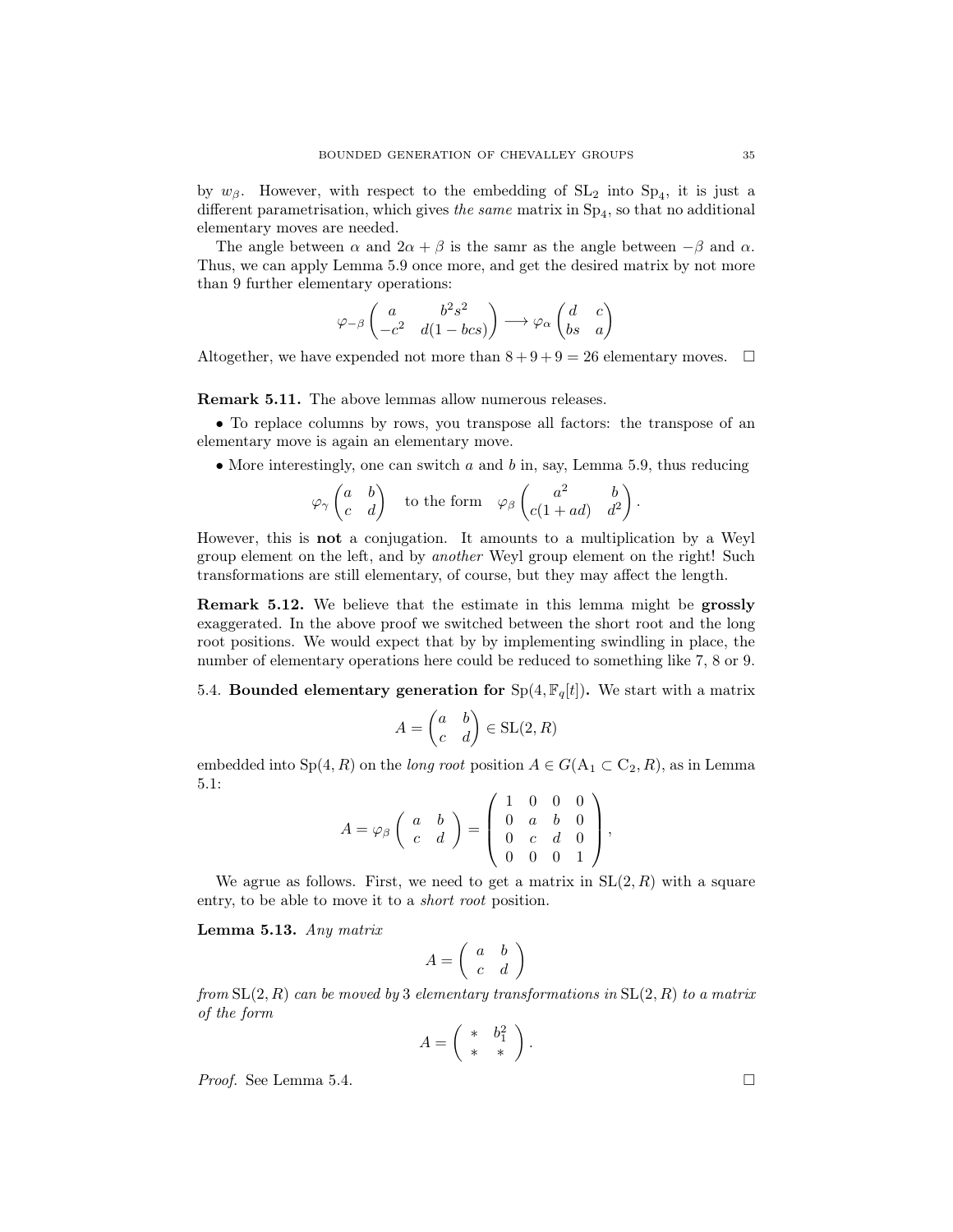**Lemma 5.14.** Let  $A \in SL(2, R)$  be of the form

$$
A = \left( \begin{array}{cc} a & b^2 \\ c' & d' \end{array} \right).
$$

Then it can be transformed to the matrix of the form

$$
A = \left( \begin{array}{cc} a & b^2 \\ -c^2 & d \end{array} \right).
$$

by 1 elementary transformation.

Proof. The argument we produce below is in fact a minor conversion of [BMS], Lemma 5.3. Indeed, let

$$
A = \left( \begin{array}{cc} a & b^2 \\ c' & d' \end{array} \right).
$$

Then  $(a, b^2)$  is unimodular, and there exist  $x, y \in R$  such that  $ax + yb^2 = 1$ . Setting  $c = -b^2y^2$ ,  $d = x(1 + b^2y)$ , we get

$$
ad - b2c = ax + ab2xy + b4y2 = ax + b2y(ax + b2y) = 1.
$$

Consequently,

$$
A_1 = \left(\begin{array}{cc} a & b^2 \\ c & d \end{array}\right) \in \text{SL}(2, R)
$$

and thus

$$
AA_1^{-1} = \begin{pmatrix} a & b^2 \\ c' & d' \end{pmatrix} \begin{pmatrix} d & -b^2 \\ -c & a \end{pmatrix} = \begin{pmatrix} 1 & 0 \\ c'd - d'c & 1 \end{pmatrix}.
$$

Finally,

$$
\begin{pmatrix} 1 & 0 \ -c'd + d'c & 1 \end{pmatrix} \begin{pmatrix} a & b^2 \ c' & d' \end{pmatrix} = \begin{pmatrix} a & b^2 \ c & d \end{pmatrix} = \begin{pmatrix} a & b^2 \ -b^2y^2 & d \end{pmatrix}.
$$

| <b>Lemma 5.15.</b> Any matrix of the form |  |  |  |  |  |  |
|-------------------------------------------|--|--|--|--|--|--|
|-------------------------------------------|--|--|--|--|--|--|

$$
A = \varphi_{\beta} \left( \begin{array}{cc} a & b^2 \\ c & d \end{array} \right) \in \text{Sp}(4, R)
$$

can be moved to a matrix of the form

$$
A_1 = \varphi_\alpha \left( \begin{array}{cc} a & b \\ * & * \end{array} \right).
$$

by not more than 10 elementary transformations in  $Sp(4, R)$ .

Proof. Use Lemma 5.14 to get square in the SW corner of A by 1 elementary move. We get a matrix of the form

$$
A' = \varphi_{\beta} \left( \begin{array}{cc} a & b^2 \\ -c^2 & * \end{array} \right).
$$

Use Lemma 5.9 to transform  $A'$  to

$$
A_1 = \varphi_\alpha \left( \begin{array}{cc} a & b \\ * & * \end{array} \right).
$$

by not more than 9 elementary moves.  $\Box$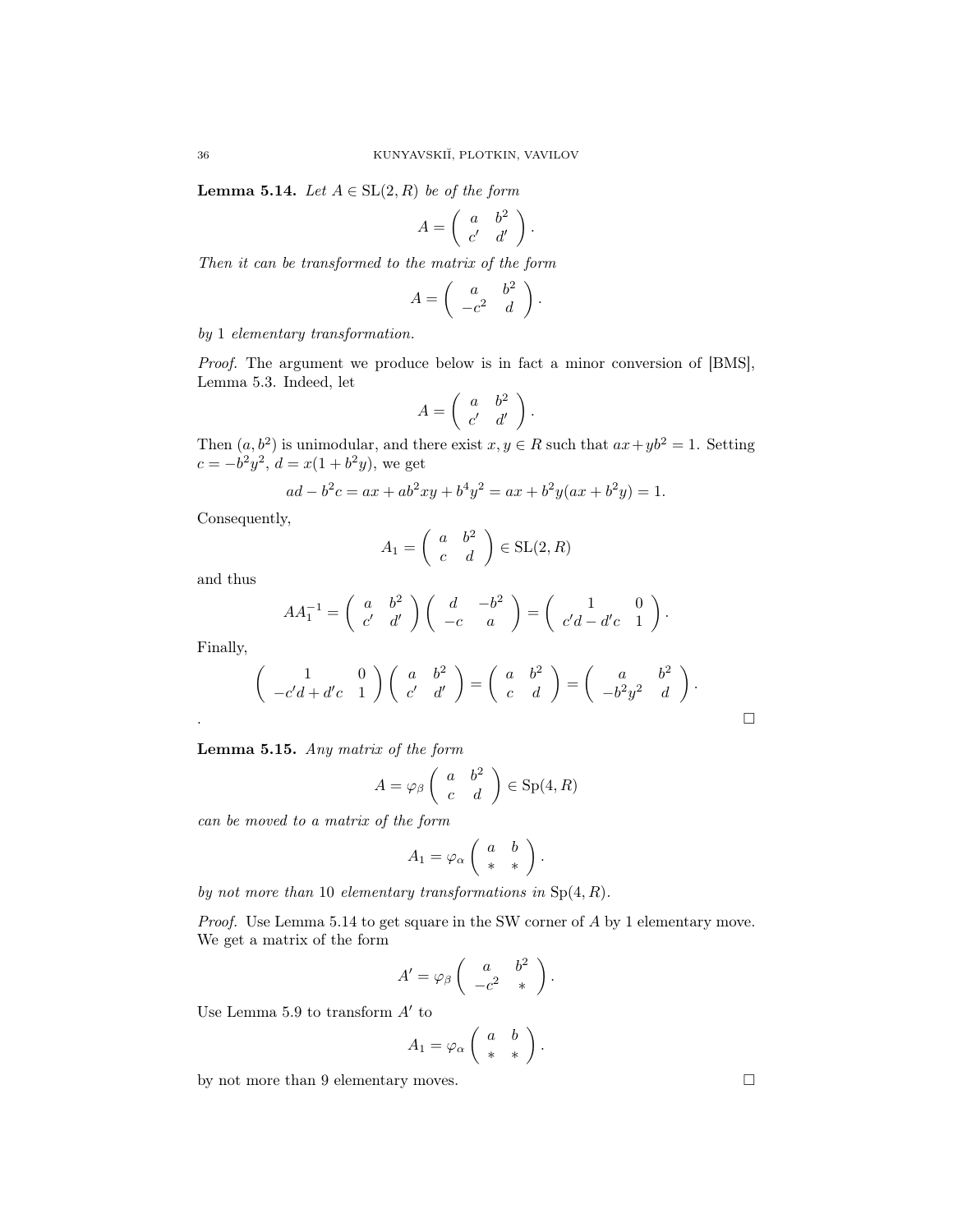Remark 5.16. The above amounts to saying that we need at most 9 elementary transformations to move a fundamental short root SL<sup>2</sup> to a fundamental long root SL2, but we might spend up to 10 elementary transformations to move in the opposite direction.

• Summarising the above, we managed to move the original matrix A to a matrix of the form

$$
\varphi_{\alpha}\left(\begin{array}{cc} * & * \\ * & * \end{array}\right)\in Sp^{\alpha}_{4}(R),
$$

the fundamental  $SL(2, R)$  in the short root embedding. The total number of elementary transformations to that stage is  $3+10=13$ .

The symplectic swindling lemma for the short root embedding  $\tilde{A}_1 \rightarrow C_2$  was established in Proposition 5.10. At this point, we can follow the proof by Nica for the  $SL(3, R)$  case almost verbatim. [Alternatively, we *could* follow Carter–Keller's approach, but Nica's approach furnishes a somewhat better bound.] For the sake of self-completeness, we reproduce all details (see [Nic] for the original exposition).

We start with a matrix

$$
A = \left( \begin{array}{cc} a & b \\ c & d \end{array} \right) \in \text{SL}(2, R).
$$

and proceed as follows.

• Using the Kornblum–Artin version of Dirichlet's theorem (see Theorem 5.3), make b and c in the above matrix irreducible of coprime degrees  $deg(b)$  and  $deg(c)$ . Then

$$
\delta(b) = \frac{q^{\deg(b)} - 1}{q - 1} \quad \text{and} \quad \delta(c) = \frac{q^{\deg(c)} - 1}{q - 1}
$$

are also coprime. In other words, there exist  $u, v \in \mathbb{N}$  such that

$$
u\delta(b) - v\delta(c) = 1.
$$

This requires not more than 2 elementary moves.

• It follows that

$$
\begin{pmatrix} a & b \\ c & d \end{pmatrix} = \begin{pmatrix} a & b \\ c & d \end{pmatrix}^{u\delta(b)} \cdot \begin{pmatrix} a & b \\ c & d \end{pmatrix}^{-v\delta(c)}.
$$

We reduce the factors independently.

• To this end, recall that by the Cayley–Hamilton theorem,  $A^2 = \text{tr}(A)A - I$ and  $A^m = x(\text{tr}(A))I + y(\text{tr}(A))A$ , where I stands for the identity matrix and x, y are polynomials in  $\mathbb{Z}[t]$  (see Remark 5.17 below). For an arbitrary m one has

$$
\begin{pmatrix} a & b \\ c & d \end{pmatrix}^m = x \begin{pmatrix} 1 & 0 \\ 0 & 1 \end{pmatrix} + y \begin{pmatrix} a & b \\ c & d \end{pmatrix} = \begin{pmatrix} x + ya & yb \\ yc & x + yd \end{pmatrix}.
$$

By explicit calculations we get

$$
x + ya \equiv a^m \pmod{b}
$$
 and  $x + ya \equiv a^m \pmod{c}$ .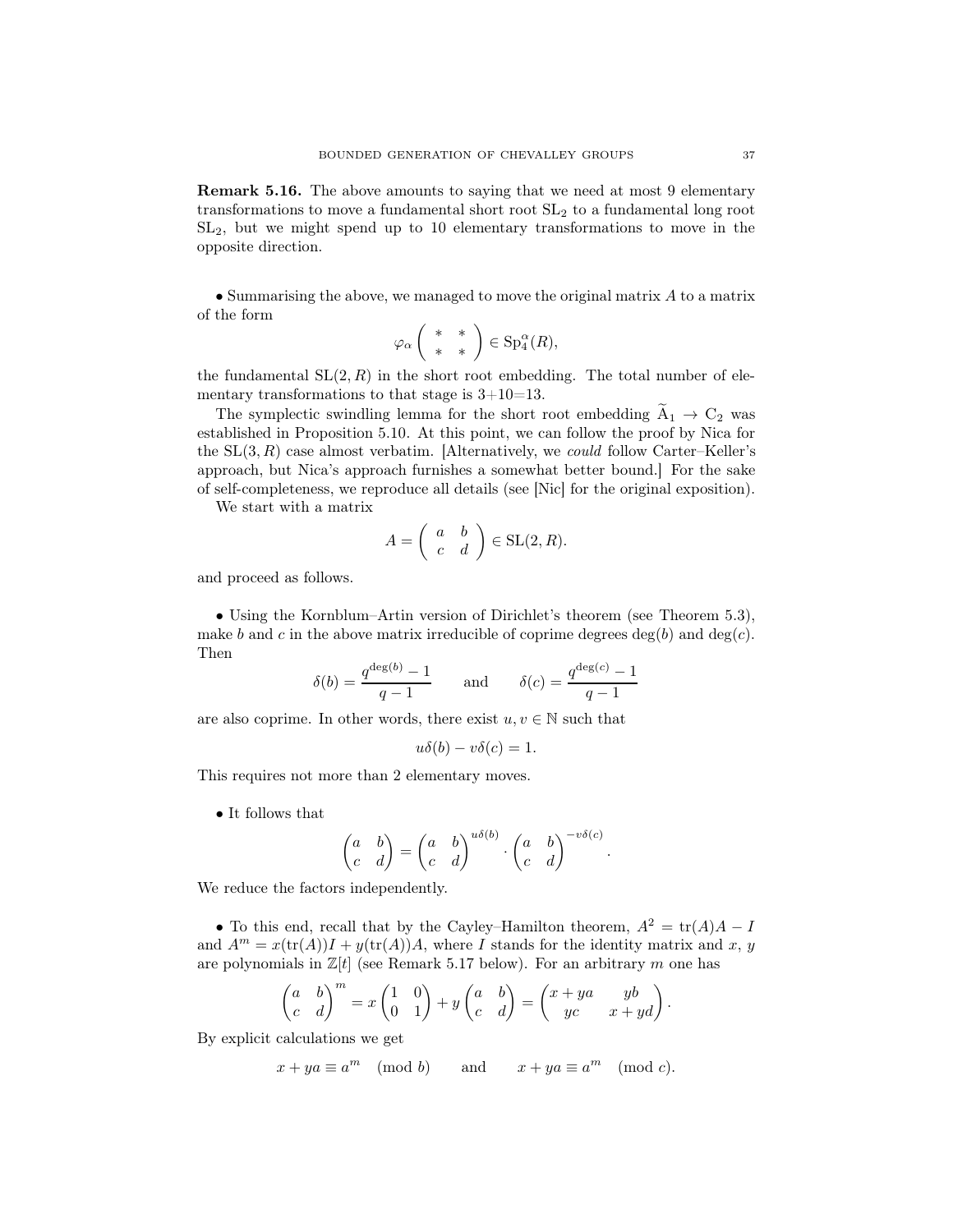**Remark 5.17.** In fact, x and y are explicitly known, morally they are the values of two consecutive Chebyshev polynomials  $U_{m-1}$  and  $U_m$  at  $\text{tr}(A)/2 = (a+d)/2$ , which allows one to argue differently, *without swindling*. But we do not use it here because this approach would require more elementary moves.

• Now, using swindling on short roots embedding provided by Proposition 5.10 we reduce

$$
A = \begin{pmatrix} x + ya & yb \\ yc & x + yd \end{pmatrix}
$$

[in the short root position!] to either

$$
B = \begin{pmatrix} x + ya & y^2b \\ c & x + yd \end{pmatrix}
$$

$$
C = \begin{pmatrix} x + ya & b \\ y^2c & x + yd \end{pmatrix}
$$

or

depending on whether we argue modulo  $c$  or modulo  $b$ .

• Taking  $m = v\delta(c)$ , we see that the first matrix is triangular modulo c and that  $x + ya \mod c \in \mathbb{F}_q^*$ . Since  $x + ya \equiv a^m \pmod{c}$ , for the latter inclusion we shall check that  $z := a^{\delta(c)} \mod c$  lies in  $\mathbb{F}_q^*$ . Denote  $M = \deg c$ . Let  $\mathbb{F}_{q'} = \mathbb{F}_{q^M}$  be the extension of degree M of the field  $\mathbb{F}_q$ , and set  $e := a \mod c \in \mathbb{F}_{q'}$ . We shall prove  $z^q = z$ , i.e.,  $z^{q-1} = 1$ . We have

$$
z^{q-1} = (a^{\delta(c)} \mod c)^{q-1} = ((a \mod c)^{\delta(c)})^{q-1} = (e^{\delta(c)})^{q-1}
$$

$$
= (e^{(q^M - 1)/(q-1)})^{q-1} = e^{q^M - 1} = e^{q'} = 1.
$$

Denote  $u := x + ya = u \mod c \in \mathbb{F}_q^*$ . Applying the same arguments to the matrix  $B^{-1}$ , we conclude that  $x + yd \mod c = u^{-1} \in \mathbb{F}_q^*$ . We have

$$
\begin{pmatrix} x+ya & y^2b \\ c & x+yd \end{pmatrix} = \begin{pmatrix} u+cr & y^2b \\ c & u^{-1}+cq \end{pmatrix} \longrightarrow \begin{pmatrix} u & 0 \\ c & u^{-1} \end{pmatrix} \longrightarrow \begin{pmatrix} u & 0 \\ 0 & u^{-1} \end{pmatrix} = h_2
$$

in  $3=2+1$  elementary moves (the element in the NE corner of the penultimate matrix is automatically zero because the determinant of the matrix is equal to one).

• Similarly, taking  $m = u\delta(b)$ , we see that the second matrix is triangular modulo b, and we have  $v := x + ya \mod b \in \mathbb{F}_q^*, x + yd \mod b = v^{-1} \in \mathbb{F}_q^*.$  Accordingly, it can be reduced the matrix of the form

$$
\left(\begin{array}{cc} v & 0 \\ 0 & v^{-1} \end{array}\right) = h_1
$$

in 3 elementary moves.

• By Corollary 1.2,

$$
\varphi_{\alpha}(h_1)\varphi_{\alpha}(h_2) = \begin{pmatrix} v & 0 & 0 & 0 \\ 0 & v^{-1} & 0 & 0 \\ 0 & 0 & v^{-1} & 0 \\ 0 & 0 & 0 & v \end{pmatrix} \begin{pmatrix} u & 0 & 0 & 0 \\ 0 & u^{-1} & 0 & 0 \\ 0 & 0 & u^{-1} & 0 \\ 0 & 0 & 0 & u \end{pmatrix}
$$

can be reduced to the identity matrix in 4 moves.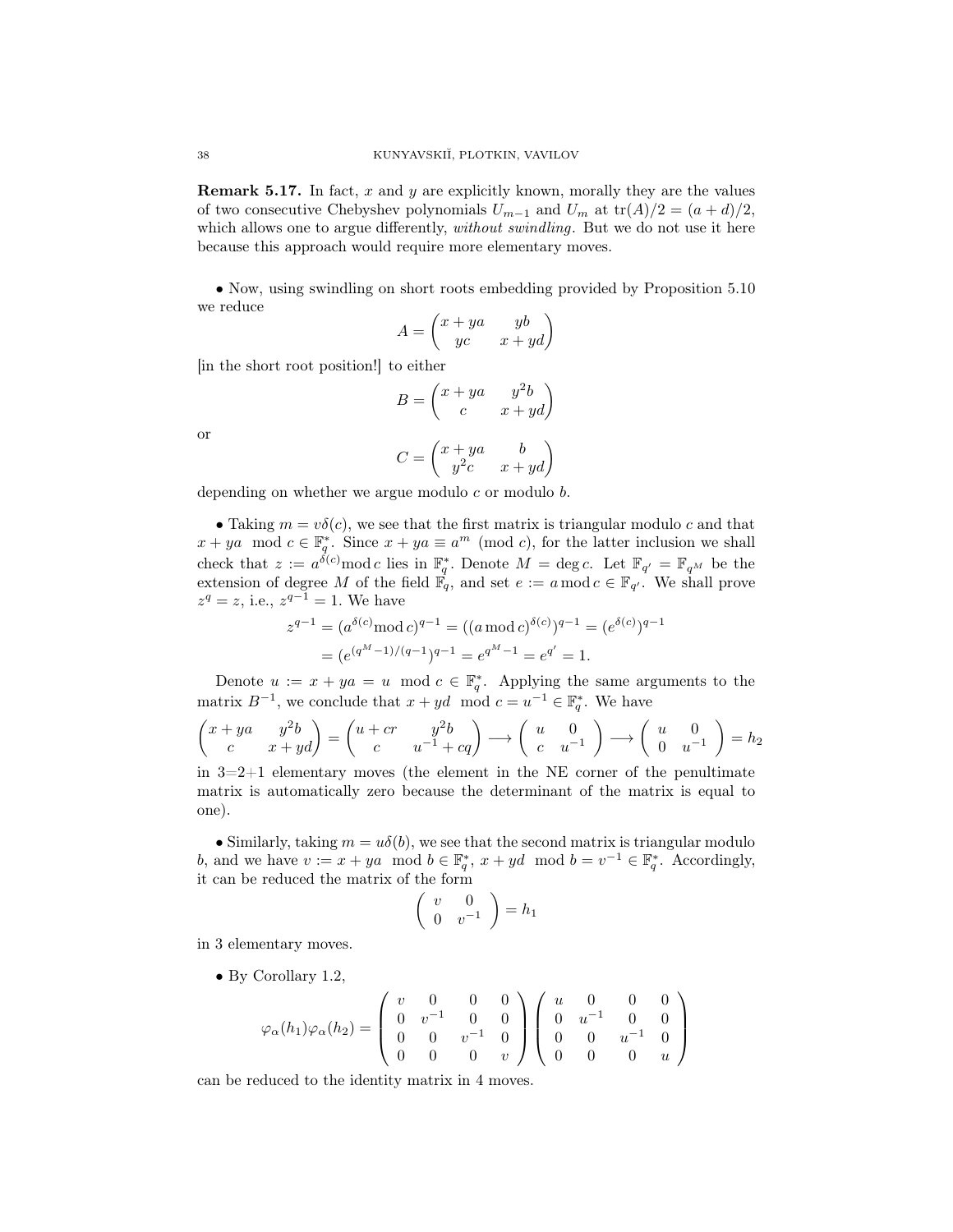Calculating the total number of all elementary transformations used so far one gets the following result.

**Theorem 5.18.** The elementary width of  $Sp(4, \mathbb{F}_q[t])$  is finite and, moreover,

$$
w_E\big(\text{Sp}(4,\mathbb{F}_q[t])\leq 79.
$$

Proof. We have to apply Lemmas 5.1 (10 moves), 5.13 (3 moves), 5.15 (10 moves), Proposition 5.10 (twice)  $(2 \cdot 26 = 52$  moves), and Corollary 1.2 (4 moves), which gives 79 moves, as claimed.  $\square$ 

## 6. Proof of Theorem А via the reduction to rank 3 case

Let  $G(\Phi, R)$  be a Chevalley group of rank  $\geq 3$ . Then by stable calculations we can reduce the question of bounded elementary generation of  $G(\Phi, R)$  to the root systems of rank 3 rather than those of rank 2. This approach allows us to obtain somewhat better estimates for the elementary width of  $G(\Phi, R)$ . With this end we have to consider  $\Phi = C_3$  and  $\Phi = B_3$  separately.

6.1. Proof of Theorem A for  $C_3$  case. Recall that  $G(C_3, R)$  is the symplectic group  $Sp(6, R)$  of  $6 \times 6$ -matrices preserving the form

$$
B(x,y = (x_1y_{-1} - x_{-1}y_1) + (x_2y_{-2} - x_{-2}y_2) + (x_3y_{-3} - x_{-3}y_3).
$$

In this case,

$$
\Pi = \{\alpha = \epsilon_1 - \epsilon_2, \beta = \epsilon_2 - \epsilon_3, \gamma = 2\epsilon_3\}.
$$

We fix a representation with the highest weight  $\mu = \epsilon_1$  – the vector representation. Other weights of the vector representation are

$$
\mu - \alpha = \epsilon_2, \ \mu - (\alpha + \beta) = \epsilon_3, \ \mu - (\alpha + \beta + \gamma) = -\epsilon_3,
$$
  

$$
\mu - (\alpha + 2\beta + \gamma) = -\epsilon_2, \ \mu - (2\alpha + 2\beta + \gamma) = -\epsilon_1.
$$

The corresponding weight diagram looks as follows:

$$
\mu \stackrel{\mathbf{O}}{=} \frac{\alpha}{\epsilon_1} \qquad \begin{matrix} \beta & \gamma & \beta & \gamma \\ \epsilon_2 & \epsilon_3 & -\epsilon_3 & -\epsilon_2 & -\epsilon_1 \end{matrix}
$$

Take an arbitrary matrix

 $\overline{ }$ 

$$
A = \begin{pmatrix} a_{11} & a_{12} & a_{13} & a_{14} & a_{15} & a_{16} \\ a_{21} & a_{22} & a_{23} & a_{24} & a_{25} & a_{26} \\ a_{31} & a_{32} & a_{33} & a_{34} & a_{35} & a_{36} \\ a_{41} & a_{42} & a_{43} & a_{44} & a_{45} & a_{46} \\ a_{51} & a_{52} & a_{53} & a_{54} & a_{55} & a_{56} \\ a_{61} & a_{62} & a_{63} & a_{64} & a_{65} & a_{66} \end{pmatrix} \in Sp(6, R).
$$

 $\lambda$ 

The embedding  $C_2 \subset C_3$  gives rise to

$$
A' = \begin{pmatrix} 1 & 0 & 0 & 0 & 0 & 0 \\ 0 & a_{22} & a_{23} & a_{24} & a_{25} & 0 \\ 0 & a_{32} & a_{33} & a_{34} & a_{35} & 0 \\ 0 & a_{42} & a_{43} & a_{44} & a_{45} & 0 \\ 0 & a_{52} & a_{53} & a_{54} & a_{55} & 0 \\ 0 & 0 & 0 & 0 & 0 & 1 \end{pmatrix} \in G(C_2 \subset C_3).
$$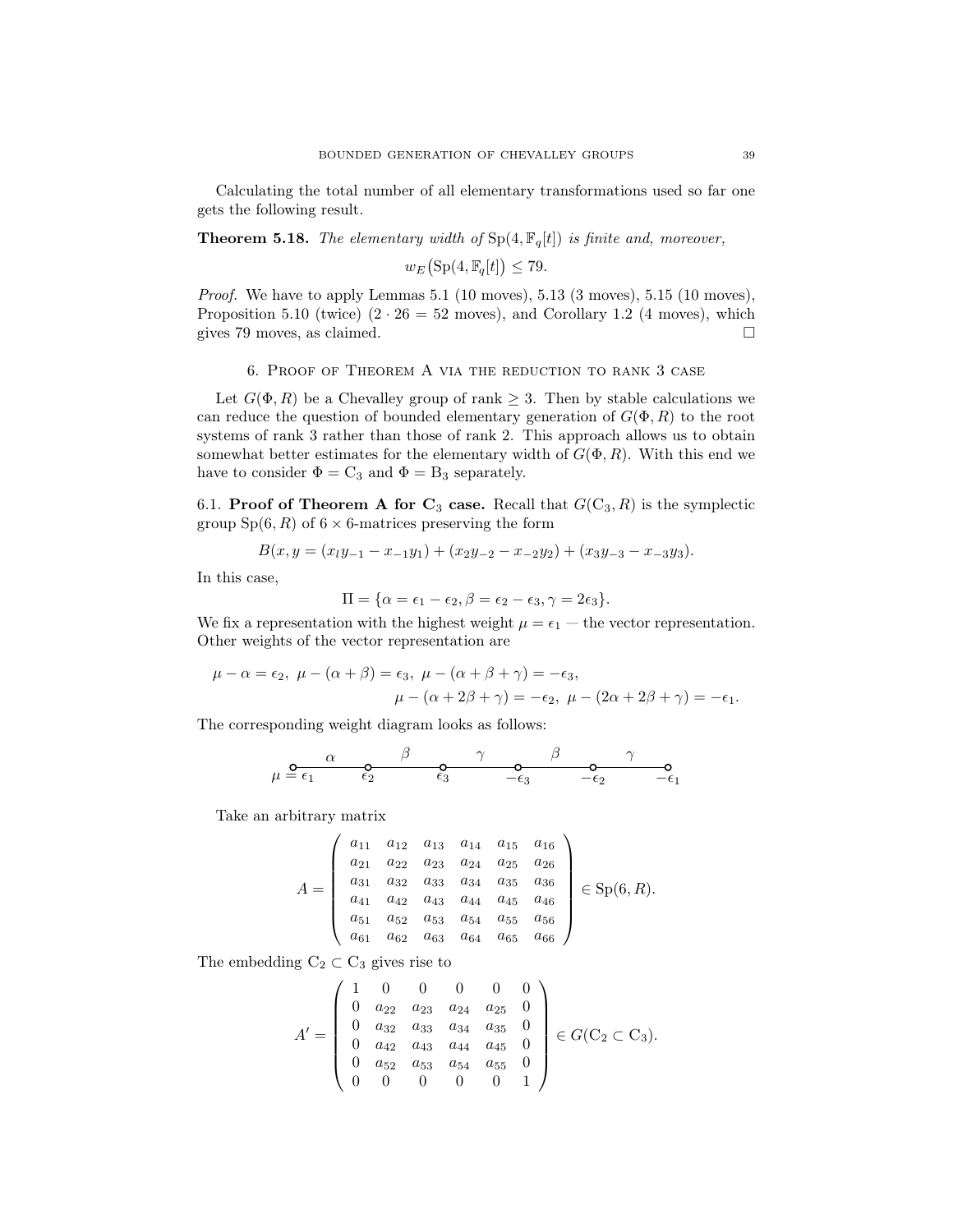**Lemma 6.1.** A matrix A in  $G(C_3, R)$  can be moved to A' in  $G(C_2 \subset C_3, R)$  by  $\leq 16$  elementary transformations.

*Proof.* Let the fundamental roots of C<sub>3</sub> be  $\alpha = \epsilon_1 - \epsilon_2$ ,  $\beta = \epsilon_2 - \epsilon_3$ ,  $\gamma = 2\epsilon_3$ . We fix a representation with the highest weight  $\mu = \epsilon_1$ . The corresponding weight diagram is as follows:

$$
\mu \stackrel{\mathbf{O}}{=} \frac{\alpha}{\epsilon_1} \qquad \begin{matrix} \beta & \gamma & \beta & \gamma \\ \epsilon_2 & \epsilon_3 & -\epsilon_3 & -\epsilon_2 & -\epsilon_1 \end{matrix}
$$

Let x be the first column of  $A \in Sp(6, R)$ ,

$$
x = (x_1, x_2, x_3, x_{-3}, x_{-2}, x_1).
$$

We need to reduce it by elementary transformations to

$$
x = (1, 0, 0, 0, 0, 0).
$$

• Since R is a Dedekind ring, there exists  $t \in R$  such that  $x_{-\alpha}(t)x$  is unimodular, see Lemma 4.2.

• Then there exist  $t_1, t_2, t_3, t_4, t_5 \in R$  such that in

$$
x_{\alpha}(t_1)x_{\alpha+\beta}(t_2)x_{\alpha+\beta+\gamma}(t_3)x_{\alpha+2\beta+\gamma}(t_4)x_{\alpha+2\beta+2\gamma}(t_5)x
$$

we obtain the first column of the form

$$
x = (1, \ast, \ast, \ast, \ast, \ast)
$$

(cf. [Stein2]).

• Having 1 in the NW corner of the matrix, it remains to apply 5 downward elementary moves to get

$$
x = (1, 0, 0, 0, 0, 0).
$$

Other 5 elementary moves allow to make the first row  $x = (1, 0, 0, 0, 0, 0)$  as well.

Summarising the above, we see that at most  $16 = 1 + 5 + 5 + 5$  moves are needed to reduce  $A \in Sp(6, R)$  to  $A'$  in  $G(C_2 \subset C_3, R)$ .

Using Lemma 5.1, the matrix A' can be moved to  $G(A_1 \subset C_2 \subset C_3, R)$  by not more than 10 elementary moves.

Similarly, using Lemma 5.4 + the usual stability for  $SL(3, R)$  the matrix A' can be moved to  $A'' \in G(\tilde{A}_1 \subset C_2 \subset C_3, R)$  by at most 3+9=12 elementary moves.

The matrix  $A''$  is of the form

$$
A'' = \begin{pmatrix} 1 & 0 & 0 & 0 & 0 & 0 \\ 0 & a_{22} & a_{23} & 0 & 0 & 0 \\ 0 & a_{32} & a_{33} & 0 & 0 & 0 \\ 0 & 0 & 0 & a_{44} & a_{45} & 0 \\ 0 & 0 & 0 & a_{54} & a_{55} & 0 \\ 0 & 0 & 0 & 0 & 0 & 1 \end{pmatrix} = \begin{pmatrix} 1 & 0 & 0 & 0 \\ 0 & B & 0 & 0 \\ 0 & 0 & B^{-1} & 0 \\ 0 & 0 & 0 & 1 \end{pmatrix},
$$

where  $B \in SL(2, R)$ .

Now look at the matrix

$$
\left(\begin{array}{ccc} 1 & 0 & 0 \\ 0 & a_{22} & a_{23} \\ 0 & a_{32} & a_{33} \end{array}\right) \in SL(2, R) \le SL(3, R).
$$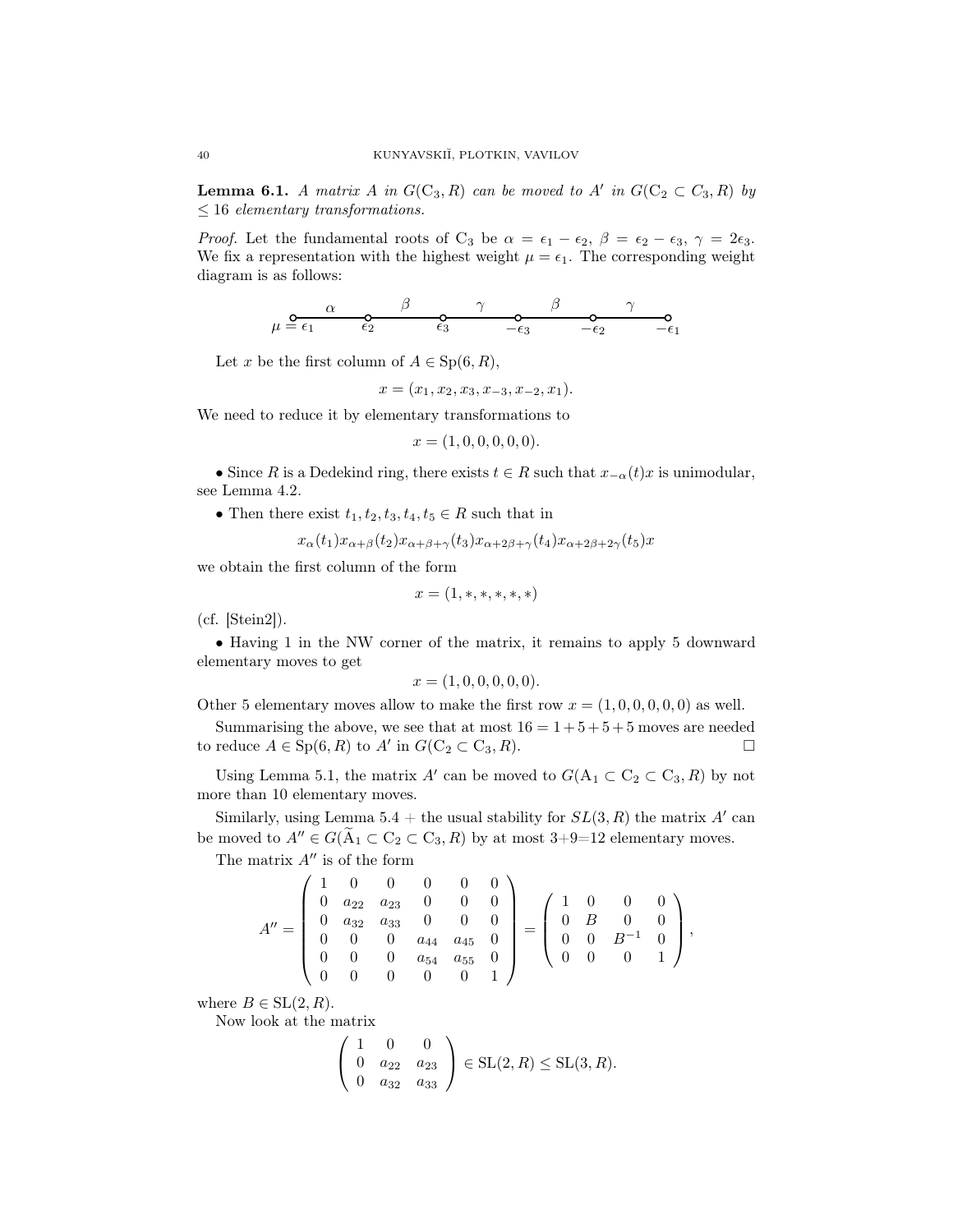According to Nica's Theorem it can be moved to the identity matrix in not more than 34 elementary transformations [Nic].

Summing up all elementary moves above we get

**Theorem 6.2.** The elementary width of  $Sp(6, \mathbb{F}_q[x])$  is finite and, moreover,

$$
w_E\big(\text{Sp}(6, \mathbb{F}_q[t]) \le 72.
$$

*Proof.*  $16+10+12+32=70$ .

6.2. Proof of Theorem A for  $B_3$  case. In this case,

$$
\Pi = \{\alpha = \epsilon_1 - \epsilon_2, \beta = \epsilon_2 - \epsilon_3, \gamma = \epsilon_3\}.
$$

We fix the 7-dimensional orthogonal representation with the highest weight  $\mu = \epsilon_1$ — the vector representation. Other weights of the vector representation are

$$
\mu - \alpha = \epsilon_2, \ \mu - (\alpha + \beta) = \epsilon_3, \ \mu - (\alpha + \beta + \gamma) = 0, \ \mu - (2\alpha + \beta + 2\gamma) = -\epsilon_3,
$$

$$
\mu - (\alpha + 2\beta + 2\gamma) = -\epsilon_2, \ \mu - (2\alpha + 2\beta + 2\gamma) = -\epsilon_1.
$$

Take an arbitrary matrix

$$
A = \begin{pmatrix} a_{11} & a_{12} & a_{13} & a_{14} & a_{15} & a_{16} & a_{17} \\ a_{21} & a_{22} & a_{23} & a_{24} & a_{25} & a_{26} & a_{27} \\ a_{31} & a_{32} & a_{33} & a_{34} & a_{35} & a_{36} & a_{37} \\ a_{41} & a_{42} & a_{43} & a_{44} & a_{45} & a_{46} & a_{47} \\ a_{51} & a_{52} & a_{53} & a_{54} & a_{55} & a_{56} & a_{57} \\ a_{61} & a_{62} & a_{63} & a_{64} & a_{65} & a_{66} & a_{67} \\ a_{71} & a_{72} & a_{73} & a_{74} & a_{75} & a_{76} & a_{77} \end{pmatrix} \in SO(7, R).
$$

The embedding  $B_2 \subset B_3$  gives rise to

$$
A' = \begin{pmatrix} 1 & 0 & 0 & 0 & 0 & 0 & 0 \\ 0 & a_{22} & a_{23} & a_{24} & a_{25} & a_{26} & 0 \\ 0 & a_{32} & a_{33} & a_{34} & a_{35} & a_{36} & 0 \\ 0 & a_{42} & a_{43} & a_{44} & a_{45} & a_{46} & 0 \\ 0 & a_{52} & a_{53} & a_{54} & a_{55} & a_{56} & 0 \\ 0 & a_{62} & a_{63} & a_{64} & a_{65} & a_{66} & 0 \\ 0 & 0 & 0 & 0 & 0 & 0 & 1 \end{pmatrix} \in G(\mathbf{B}_2 \subset \mathbf{B}_3).
$$

**Lemma 6.3.** A matrix A in  $G(B_3, R)$  can be moved to A' in  $G(B_2 \subset B_3, R)$  by  $\leq 21$  elementary transformations.

*Proof.* As usual, we focus on the first column  $A_{\mu}$  of A. The action of elementary unipotents on the first column of A can be viewed via the weight diagram

$$
\mu = \frac{\alpha}{\epsilon_1} \qquad \frac{\beta}{\epsilon_2} \qquad \frac{\gamma}{\epsilon_3} \qquad \frac{-\gamma}{0} \qquad \frac{-\beta}{\epsilon_3} \qquad \frac{-\alpha}{-\epsilon_2} \qquad \frac{-\alpha}{-\epsilon_1}
$$

Denote the first column by

$$
x = (x_1, x_2, x_3, x_0, x_{-3}, x_{-2}, x_{-1}).
$$

We need to get the column

$$
(1,0,0,0,0,0,0)
$$

by elementary transformations. The adapt the proof from [Stein2], Theorem 2.1, with some minor improvements for Dedekind rings.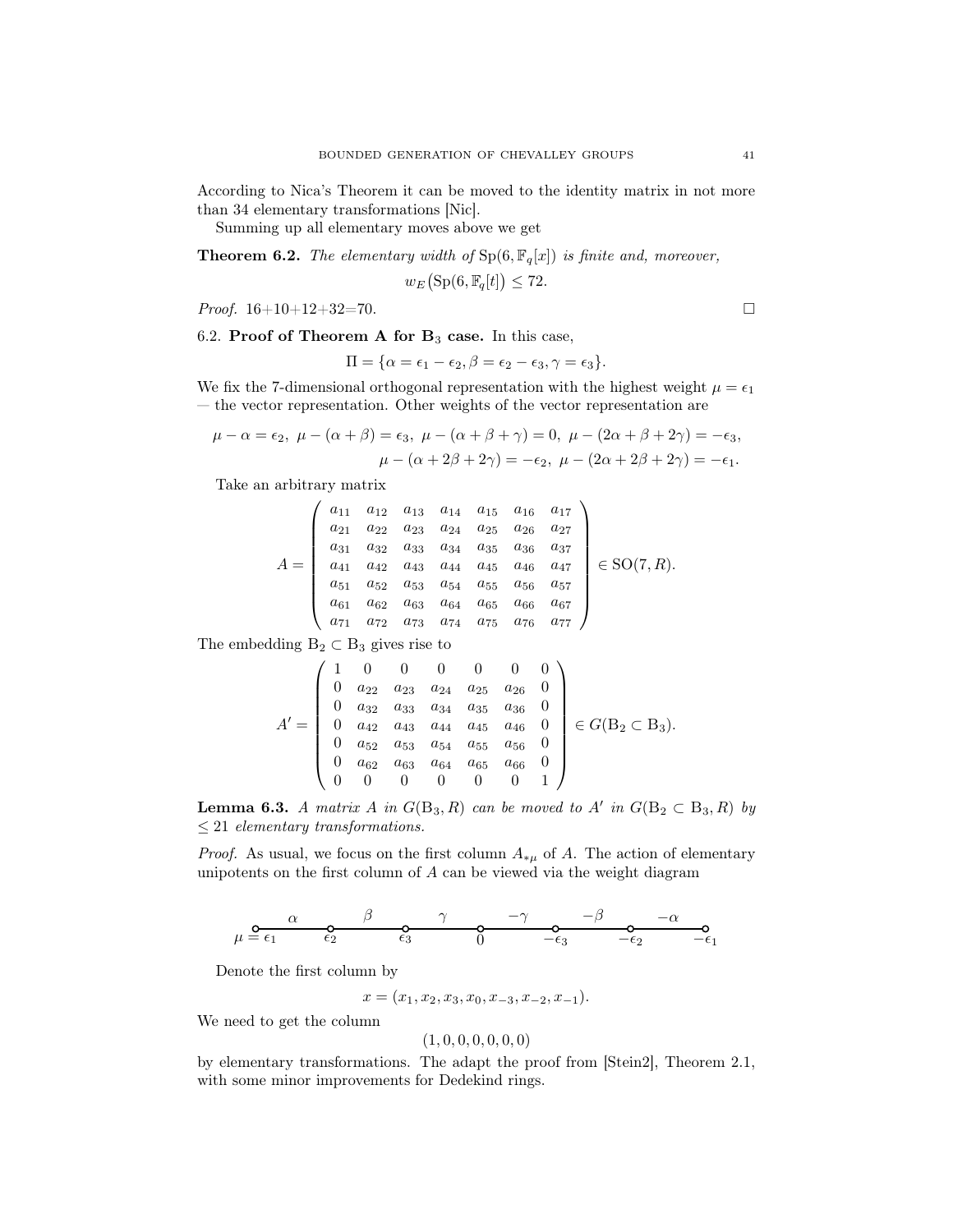• Consider the ideal  $I = \langle x_{-3}, x_{-2}, x_{-1} \rangle$ . Then the column  $(x_1, x_2, x_3, x_0)$  is unimodular in R/I. By Lemma 4.2, there exists  $t_0$  such that in  $x_\gamma(t_0)x$  the column  $(x_1, x_2, x_3)$  is unimodular in  $R/I$ .

• There are  $t_1, t_2, t_3$  such that the first component of  $x_{-\alpha}(t_1)x_{\beta}(t_2)x_{\alpha}(t_3)x$  is a unit in  $R/I$ .

• Then there are  $t_4$ ,  $t_5$  such that in  $x_{-\alpha}(t_4)x_{-\beta}(t_5)x$  we have

$$
x_1 \equiv 1 \pmod{I}, \qquad x_2 \equiv x_3 \equiv 0 \pmod{I}.
$$

Hence the column

$$
(x_1, -, -, -, x_{-3}, x_{-2}, x_{-1})
$$

is unimodular in R.

• Then there exists  $t_6$  (Lemma 4.2) such that in  $x_\alpha(t_6)x$  the column

$$
(x_1, -, -, -, x_{-3}, x_{-2}, -)
$$

is unimodular in R.

• Then there is  $t_7$  such that in either  $x_\beta(t_7)x$  or in  $x_{\alpha+2\beta+2\gamma}(t_7)x$  the column

$$
(x_1, -, -, -, x_{-3}, -, -)
$$

is unimodular.

• Then there exist t<sub>8</sub> and t<sub>9</sub> such that in  $x_{-(\alpha+2\beta+2\gamma)}(t_9)x_{-\beta}(t_8)$ ; we obtain the column

$$
(x_1, -, -, -, x_{-3}, 1, -).
$$

• One more elementary transformation provides the column

$$
(1,-,-,-,-,-,-).
$$

• Finally, we need 5 more unipotents acting downstairs to get the first column

$$
(1,0,0,0,0,0,0).
$$

The total number of elementary unipotents used in the process is 16.

• We need 5 more transformations to bring the first row to the same shape.

Summarising the above, we see that the total number of elementary transformations needed to reduce A in  $G(\text{B}_3, R)$  to A' in  $G(\text{B}_2 \subset \text{B}_3, R)$  is 21.

**Lemma 6.4.** A matrix A' in  $G(B_2 \subset B_3, R)$  can be moved to A'' in  $G(A_1 \subset B_2, R)$  $by \leq 10$  elementary transformations.

*Proof.* Since the groups of types  $B_2$  and  $C_2$  are isomorphic, one can refer to Lemma  $5.1.$ 

Ultimately, reduction of a matrix from  $\mathcal{G}(B_3, R)$  to  $G(A_1, R)$  along the chain of root system embeddings  $A_1 \subset B_2 \subset B_3$  requires  $\leq 31$  elementary transformations.

Since we have a commutative diagram of root embeddings

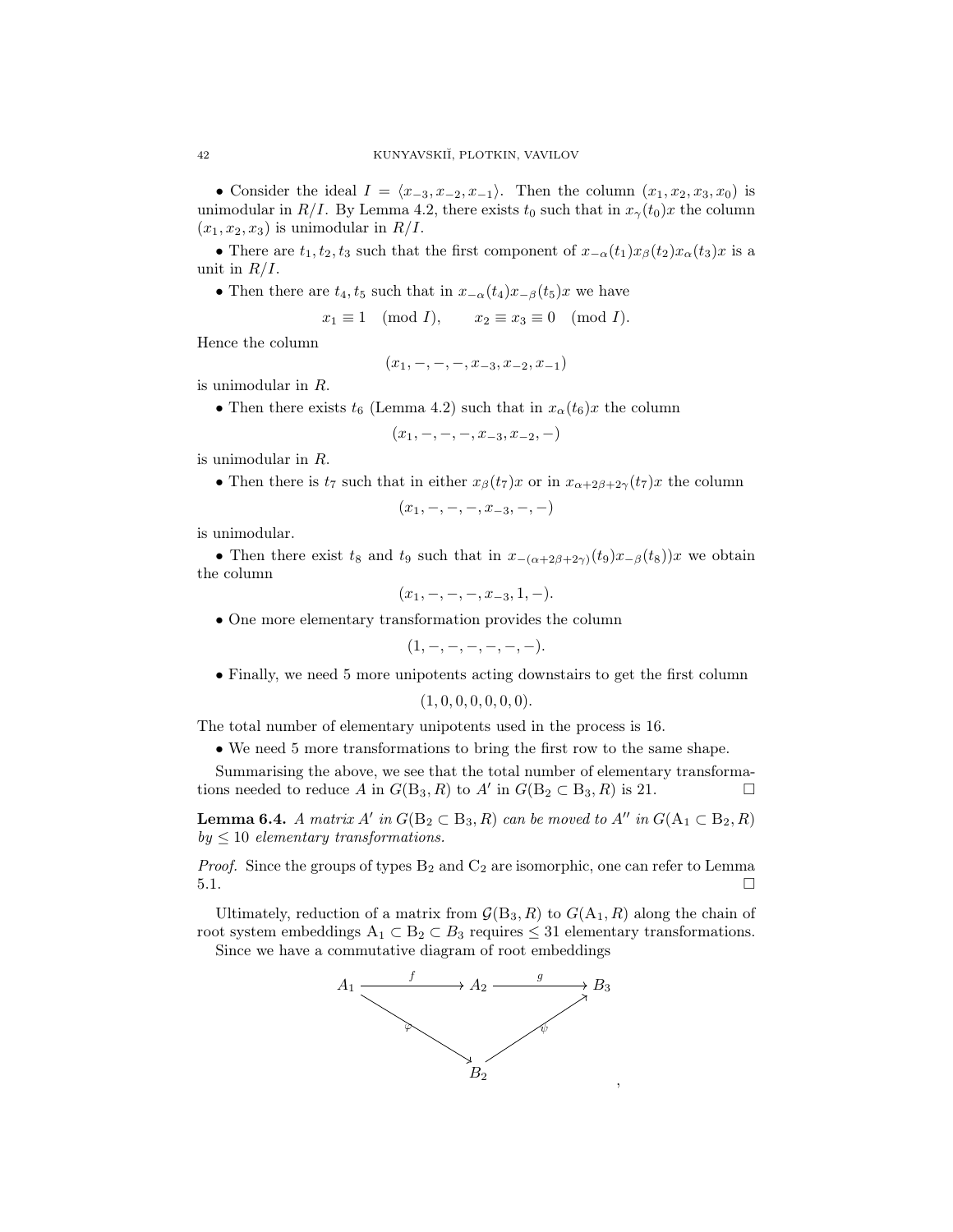we have the corresponding diagram of homomorphisms of  $K_1$ -functors, see [Stein2] or [Pl2], Lemma 3.

Lemmas 6.3 and 6.4 imply that the composition  $\psi \circ \varphi$  is an epimorphism. Hence the homomorphism of  $K_1$ -functors g corresponding to  $A_2 \rightarrow B_3$  is an epimorphism as well. Thus we obtain

$$
G(B_3, R) = G(A_2, R)E^{31}(B_3, R).
$$

Combining this with Nica's theorem, that gives additional  $\leq$  34 elementary transformations, we obtain the following result.

## **Theorem 6.5.** The elementary width of  $SO(7, \mathbb{F}_q[x])$  is finite and, moreover,

$$
w_E\big(\operatorname{SO}(7,\mathbb{F}_q[t])\leq 65.
$$

**Remark 6.6.** In this section we used the adjoint group of type  $B_3$  and not the simply connected one. As noted in the introduction, this does not affect the finiteness of the elementary width of an arbitrary group of this type.

#### 7. Proof of Theorem C

Actually, for applications to Kac–Moody groups, we mostly need results for Chevalley groups not over the polynomial ring  $\mathbb{F}_q[t]$  but rather over the Laurent polynomial rings  $\mathbb{F}_q[t, t^{-1}]$ . The key difference between these cases is that while the above polynomial ring contains finitely many units, the Laurent polynomial ring has infinitely many of them, namely all  $at^m$ , where  $m \in \mathbb{Z}$ ,  $a \in \mathbb{F}_q^*$ .

As we have already mentioned in Section 2, Chevalley groups over rings with finitely many and infinitely many units may behave very differently. This phenomenon is most striking for  $SL(2, R)$ . Recall the typical situation occurring in the number case: the group  $SL(2, \mathbb{Z})$  does not have the property of elementary bounded generation whereas the group  $SL(2, R)$ , where R is the ring of S-integers in a number field which has infinitely many units, does, see, e.g., [MRS] for details.

It seems that elementary bounded generation of  $SL(2, R)$  for rings R of S-integers in a global function field which contain infinitely many units, is in general still open. However, the case  $R = \mathbb{F}_q[t, t^{-1}]$  can be easily deduced, and at that with rather sharp bounds, from the results of Clifford Queen [Qu].

Theorem 3.2 reduces the proof of Theorem C to the case of the group  $SL(2, R)$ . However, a very short elementary expression in  $SL(2, R)$ , for  $R = \mathcal{O}_S$  under some additional assumptions on  $S$ , was established by [Qu]. More precisely, Theorem 2 of the above paper [after correction of a minor inaccuracy] amounts essentially to the following result.

**Proposition 7.1.** Let  $R = \mathcal{O}_S$  be the ring of S-integers of K, a function field of one variable over  $\mathbb{F}_q$  with S containing at least two places. Assume that at least one of the following holds:

- either at least one of these places has degree one,
- or the class number of R, as a Dedekind domain, is prime to  $q-1$ .

Then any matrix  $C \in SL(2, R)$  can be expressed as the product of five elementary transvections.

*Proof.* In follows from Theorem 2 of [Qu] that in this situation any matrix  $g \in$  $SL(2, R)$  can be expressed as the product

$$
g = t_{12}(\zeta_1)t_{21}(\zeta_2)t_{12}(\zeta_3)t_{21}(\zeta_4)h_{12}(\epsilon),
$$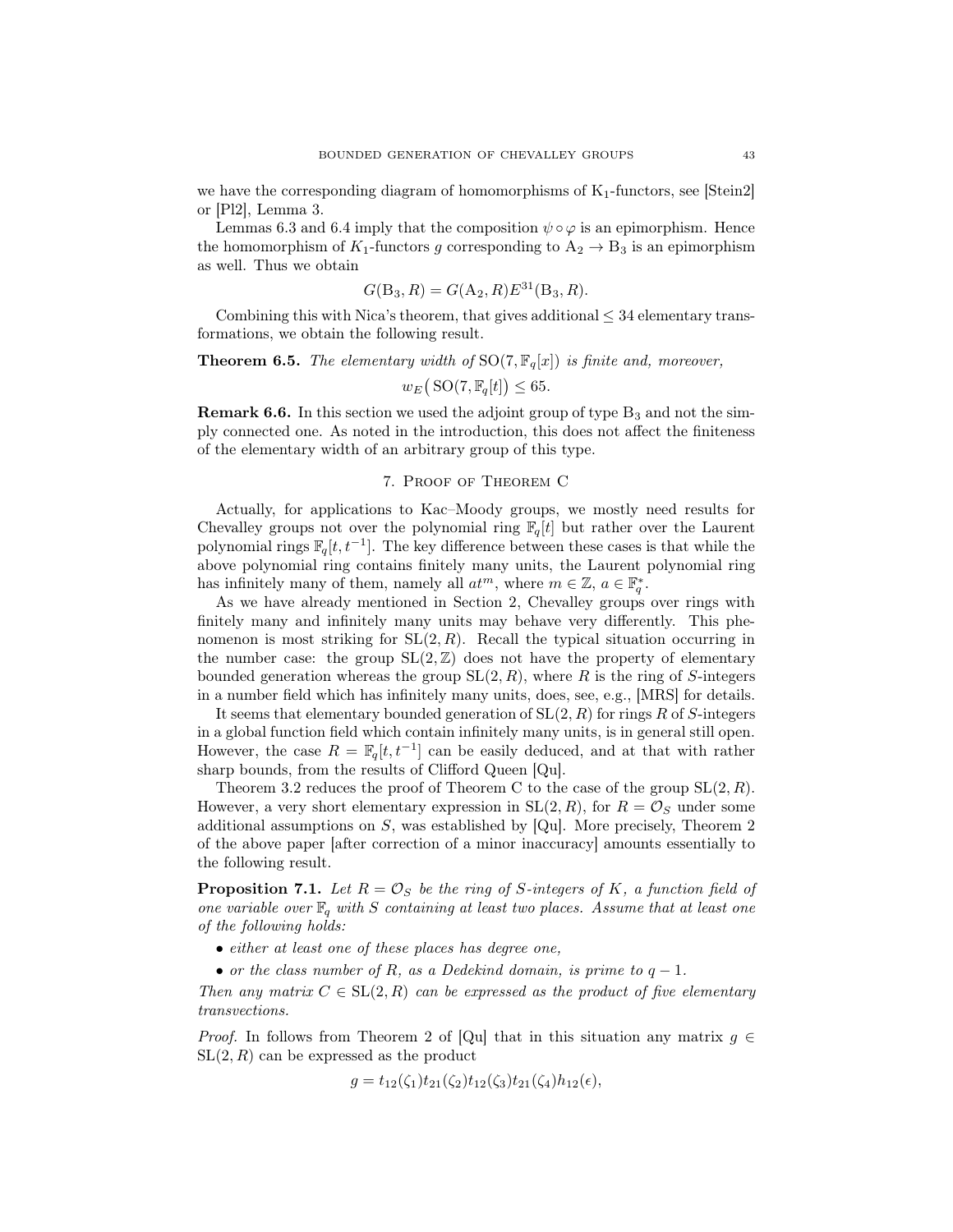for some  $\zeta_1, \zeta_2, \zeta_3 \in R$  and  $\zeta_4, \epsilon \in R^*$ , which immediately gives expression of g as a product of seven elementary transvections.

However, we can refer to Lemma 1.1, asserting that the first or the last factor in the expression of  $h_{12}(\epsilon)$  as a product of elementary transvections can be an arbitrary invertible element of R. Thus, we can start our elementary expression of  $h_{12}(\epsilon)$  with the factor  $t_{21}(-\zeta_4)$ , that cancels with the previous one. After that  $t_{12}(\zeta_3)$  can be subsumed into the second factor of the elementary expression of  $h_{12}(\epsilon)$ , giving us an expression of g as a product of five factors of the form  $UU^-UU^-U$ .

Implementing the same reduction procedure as in the proof of [Qu, Theorem 2] for the second column of  $g$  instead of the first one, we get a similar expression of  $g$ of the form  $U^-UU^-UU^-$ .

Remark 7.2. Queen's proof is mainly based on the principles proposed in the seminal paper of Cooke and Weinberger [CW] in the number field set-up. Namely, it uses subtle analytic ingredients, such as a function field analogue of Artin's primitive root conjecture, in order to obtain short division chains. In contrast to the number field case where the validity of Artin's conjecture is only known conditionally on the Generalized Riemann Hypothesis (GRH), its function field analogue, developed by Bilharz in the 1930's, became an unconditional theorem after Weil's work. See the paper of Lenstra [Le] for more details, as well for some strengthening of Queen's theorem.

In [Qu] this result is *stated* correctly, in the form to which we referred in our proof, but if you look inside the proof on p. 56, it is claimed there that by three multiplications by elementary matrices one can reduce the first column of  $q$  to the form  $(1,0)^t$ . This is not the case, from Lemma 5 it only follows that it can be reduced to the form  $(\epsilon, 0)^t$ . Thus, there is no way to express a matrix g as a product of four elementary transvections, as would result from the text of the proof of Theorem 2.

One can correct this either as we do above, or, alternatively, by reducing the first column of g to the form  $(1, \epsilon)^t$ , with  $\epsilon \in \mathbb{R}^*$ , by three elementary operations. After that, one needs two more, to remove  $\epsilon$ , and another one to remove the non-diagonal element in the first row. This gives the same five elementary factors.

It follows from [VSS] that this result is the best possible. The decomposition  $E(2, R) = UU^-UU^- - \text{or, in fact, any such decomposition of length 4 for any }$ Chevalley group — is equivalent to  $sr(R) = 1$ . Thus, five elementary factors is the best bound one can expect in the number case.

Now, precisely the same argument as the proof of Theorem 1 in the work of Smolensky [Sm] gives us the following estimate of the commutator width.

**Corollary 7.3.** Let  $R$  be as in Theorem 7.1. Then the commutator width of the simply connected Chevalley group  $G = G(\Phi, R)$  is  $\leq L$ , where

•  $L = 3$  for  $\Phi = A_l, F_4;$ 

•  $L = 4$  for  $\Phi = B_l, C_l, D_l$ , for  $l \geq 3$  or  $\Phi = E_7, E_8$ , or, finally,  $\Phi = C_2, G_2$ under the additional assumption that 1 is the sum of two units in  $R$  (which is automatically the case, provided  $q \neq 2$ );

•  $L = 5$  for  $\Phi =$   $E_6$ .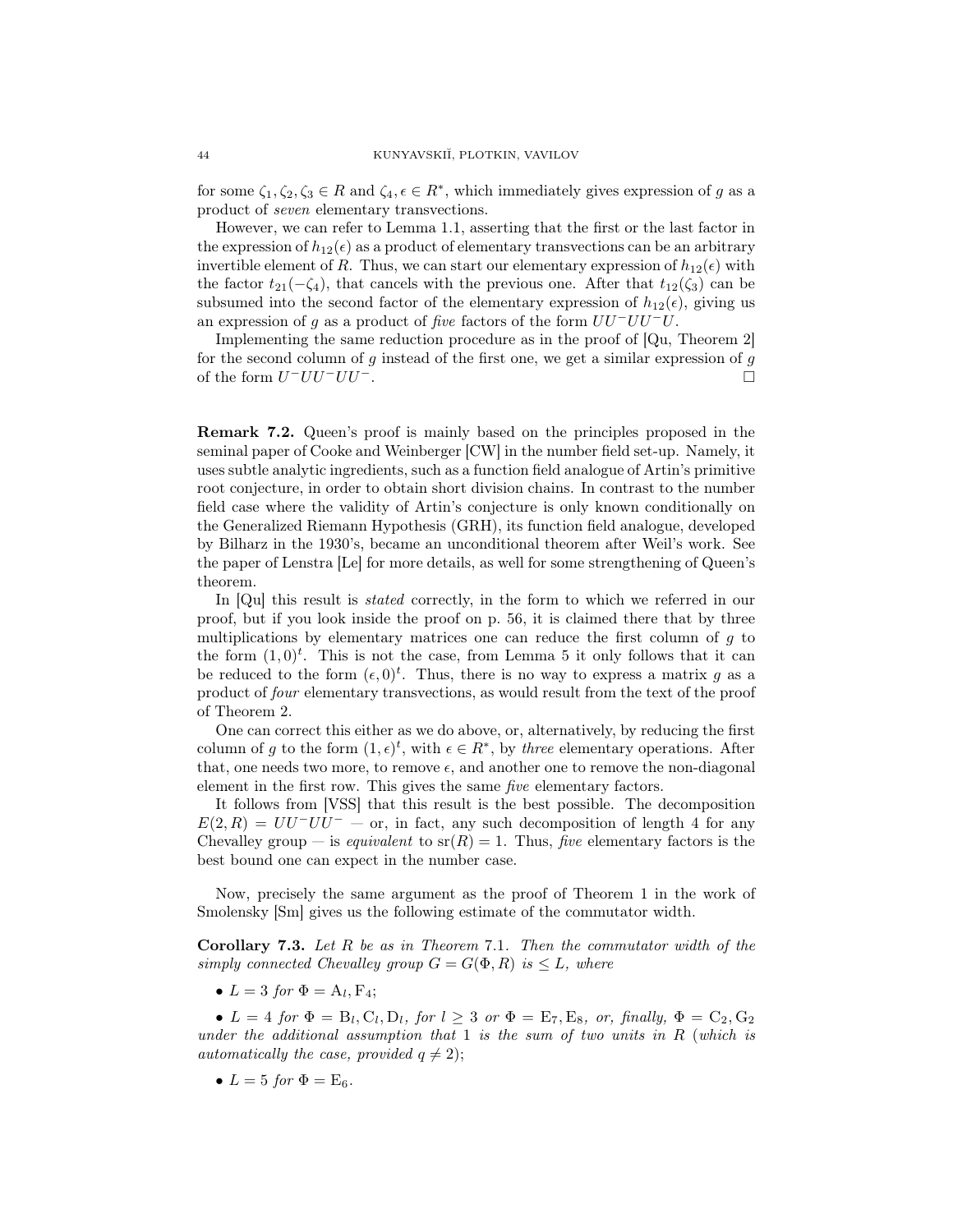Proof. In fact, Smolensky proves these bounds for Chevalley groups over rings with  $sr(R) = 1$ . The only property of such a ring R that is used in the proof, is the presence of a unitriangular factorisation of length four,  $E(\Phi, R) = UU^-UU^-$ .

However, since the set of commutators is closed under conjugation, the proof in [Sm] works if not necessarily the matrix  $g \in G(\Phi, R)$  itself, but some of its conjugates admits a unitriangular factorisation of length four. However, in our situation this immediately follows from Theorem C, which establishes the unitriangular factorisation of length five,  $E(\Phi, R) = UU^-UU^-U$ . Up to conjugacy the last factor can be carried in front, and subsumed by the first factor.

#### Remark 7.4.

(i) We believe that for  $\Phi = \mathbb{E}_6$  one could also take  $L = 4$ , but could not prove this.

(ii) We do not know whether one can improve the estimates for non simply connected groups.

On the other hand, the precise bound on the number of elementary generators is somewhat more delicate. Of course, Theorem C immediately implies the following obvious estimate of the elementary width.

**Corollary 7.5.** Let  $R$  be as in Theorem C. Then the width of the Chevalley group  $G(\Phi, R)$  with respect to the elementary unipotents is  $\leq 5N$ , where  $N = |\Phi^+|$  is the number of positive roots.

This bound is quite reasonable, but still not the best possible one. Using the bounded reduction under stability conditions we can get very sharp estimates for the number of elementary factors in other Chevalley groups. For  $SL(n, R)$  such a reduction with the sharpest possible bound is very classical and is implemented already in Carter—Keller [CaKe1]. By the same token, from the above proposition we get

**Corollary 7.6.** Let R be as in Theorem C. Then any  $g \in SL(n, R)$  can be expressed as a product of  $\leq \frac{1}{2}(3n^2 - n)$  elementary transvections.

Proof. Immediately follows from the proposition, via improvement of bounded reduction for Dedekind rings. By the contents of Section 4.4, reduction of  $SL(n+1, R)$ to  $SL(n, R)$  requires  $\leq 3n + 1$  elementary operations.

## 8. Applications

In this section we briefly discuss two immediate applications of our results. First of all, they imply that Kac—Moody groups of affine type over a finite field have finite commutator width. This problem served as one of the major initial motivations of the present work. As another application we state several results on bi-interpretability in model theory.

8.1. Applications to Kac—Moody groups. Here we discuss finite commutator width, where there is an especially straightfoward connection between the results for the usual Chevalley group  $G(\Phi, \mathbb{F}_q[t, t^{-1}])$  over the Laurent polynomial ring, and the corresponding affine Kac—Moody group  $\tilde{G}(A, \mathbb{F}_q)$  over the finite field itself.

Let A be an  $n \times n$  indecomposable generalized Cartan matrix of (untwisted) affine type. By an affine Kac-Moody  $\tilde{G}_{sc}(A, K)$  group we mean the value of the simply connected Tits functor [Tits], cf.[1], corresponding to the Cartan matrix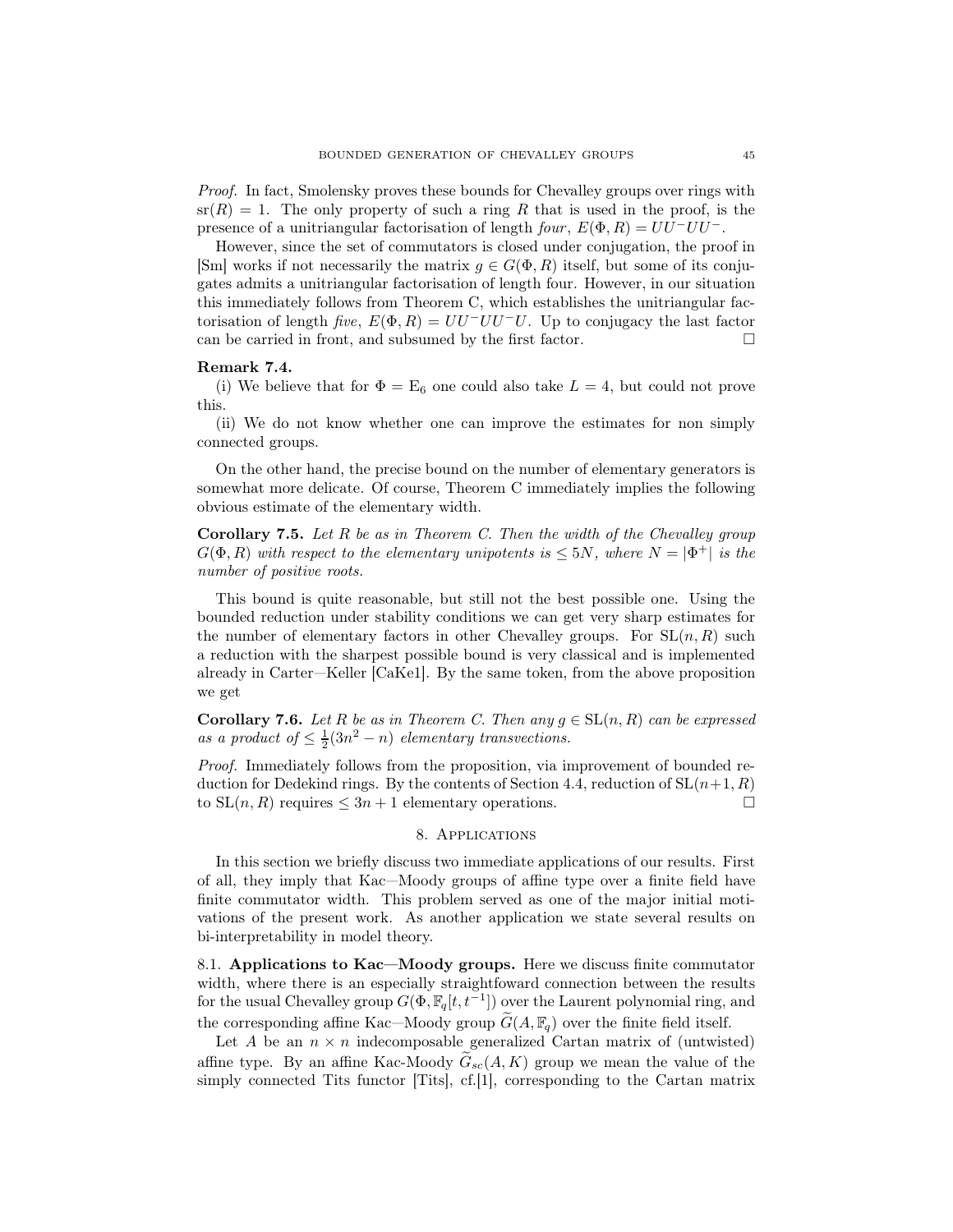A. Here K is a field. Denote by  $E_{sc}(A, K)$  its elementary subgroup. The centers  $Z(\widetilde{G}_{sc}(A, K))$  and  $Z(\widetilde{E}_{sc}(A, K))$  are equal. Assuming  $|K| \geq 4$ ,

$$
[\widetilde{G}_{sc}(A,K), \widetilde{G}_{sc}(A,K)] = \widetilde{E}_{sc}(A,K).
$$

We have

$$
1 \to Z(\widetilde{E}_{sc}(A,K)) \to \widetilde{E}_{sc}(A,K) \to G_{ad}(\Phi, R) \to 1.
$$

Then,

$$
E_{sc}(A, K)/Z(E_{sc}(A, K)) \simeq G_{ad}(\Phi, R) \simeq E_{ad}(\Phi, R).
$$

The group  $G_{ad}(\Phi, R) \simeq E_{ad}(\Phi, R) = E_{ad}(\Phi, K[t, t^{-1}])$  is used to call loop group. [Garland]. So, the elementary affine Kac-Moody group is just a central extension of the loop group. Now we are in a position to prove Theorem D. Recall that it states the following

**Theorem D.** Let  $\widetilde{E}(A, \mathbb{F}_q)$  be an affine elementary untwisted Kac–Moody group over a finite field  $\mathbb{F}_q$ . Then the commutator width of  $E(A, \mathbb{F}_q)$  is  $\leq L$ , where

•  $L = 5$  for  $\Phi = F_4$  and  $\Phi = A_l$ ,  $l = 2k + 1$ ,  $k = 0, 1, ...;$ 

•  $L = 6$  for  $\Phi = A_l$ ,  $l = 2k$ ,  $k = 1, 2..., \Phi = B_l, C_l, D_l$ , for  $l \geq 3$  or  $\Phi = E_7, E_8$ , or, finally,  $\Phi = C_2, G_2$  under the additional assumption that 1 is the sum of two units in R (which is automatically the case, provided  $q \neq 2$ );

•  $L = 7$  for  $\Phi = \mathrm{E}_6$ .

*Proof.* Take the loop group  $\widetilde{E}_{sc}(A, K)/Z(\widetilde{E}_{sc}(A, K)) \simeq G_{ad}(\Phi, \mathbb{F}_q[t, t^{-1}])$ . Then one can apply the estimates for L given in Corollary 7.3 to any  $g \in \widehat{G}_{ad}(\Phi, \mathbb{F}_q[t, t^{-1}])$ .

Let us take  $g \in G_{ad}(\Phi, \mathbb{F}_q[t, t^{-1}])$  and consider its lifting  $\bar{g} = gh$ , where  $h \in$  $Z(\widetilde{E}_{sc}(A, K))$ . Denote by  $\Pi = {\alpha_1, \ldots, \alpha_l}$  the set of fundamental roots of  $\Phi$ . Then A is determined by the affine root system  $\overline{\Phi}$  with fundamental roots  $\Pi$  =  $\{\alpha_0, \alpha_1, \ldots, \alpha_l\}$ , see, for example [Ka], [CC]. Correspondingly, h can be written  $h = h_{\alpha_0}(\lambda_0)h_{\alpha_1}(\lambda_1)\cdots h_{\alpha_l}(\lambda_l)$ , cf., [CC]. Each  $h_{\alpha_i}$  lives in  $SL(2, \mathbb{F}_q)$  and has a finite commutator width. Hence the commutator width of  $\bar{g}$  is finite. More precisely, let  $\Phi \neq A_l$ . Then we can represent h as  $h_1 h_2$ , where  $h_1 = h_{\alpha_{i_1}} \cdots h_{\alpha_{i_k}}$ ,  $h_2 =$  $h_{\beta_{j_1}}\cdots h_{\beta_{j_s}}$  such that all the roots  $\alpha_{i_n}$  and  $\alpha_{i_m}$ ,  $n \neq m$  as well as  $\beta_p$  and  $\beta_i$ ,  $p \neq t$ are orthogonal. Every  $h_{\alpha_{i_n}}, 1 \leq n \leq k$  and  $h_{\beta_{j_m}}, 1 \leq m \leq s$  lies in  $SL(2, \mathbb{F}_q)$ and, thus, is a single commutator, see [Thomp]. Hence  $h_1$ ,  $h_2$  belong to direct products of  $SL(2, \mathbb{F}_q)$  and thus they are commutators. Finally, h is a product of two commutators.

The affine Dynkin diagram of type  $A_l$ ,  $l \geq 2$  is a loop. Suppose that  $\Phi = A_l$ ,  $l = 2k + 1$ ,  $k = 0, 1, ...$  Then still  $h = h_{\alpha_0} h_{\alpha_1}$  and we need two commutators for h. If  $\Phi = A_l, l = 2k, k = 1, ...,$  then, there exists the presentation  $h = h_1 h_2 h_3$  with the properties above. Hence  $h$  is a product of three commutators.

It remains to combine estimates for  $g$  from Corollary 7.3 with estimates for  $h$  to get the values of L for any  $\bar{g}$ .

 $\Box$ 

Remark 8.1. We do not attempt to state similar results for the bounded elementary generation, in view of the ambiguity of this notion. In fact, elementary generators of  $G(\Phi, \mathbb{F}_q[t, t^{-1}])$  correspond to the *spherical roots* of  $\Phi$  and themselves do not have bounded width with respect to the elementary generators of the affine Kac—Moody group  $G(\Phi, \mathbb{F}_q)$ , parametrised in terms of *affine roots*.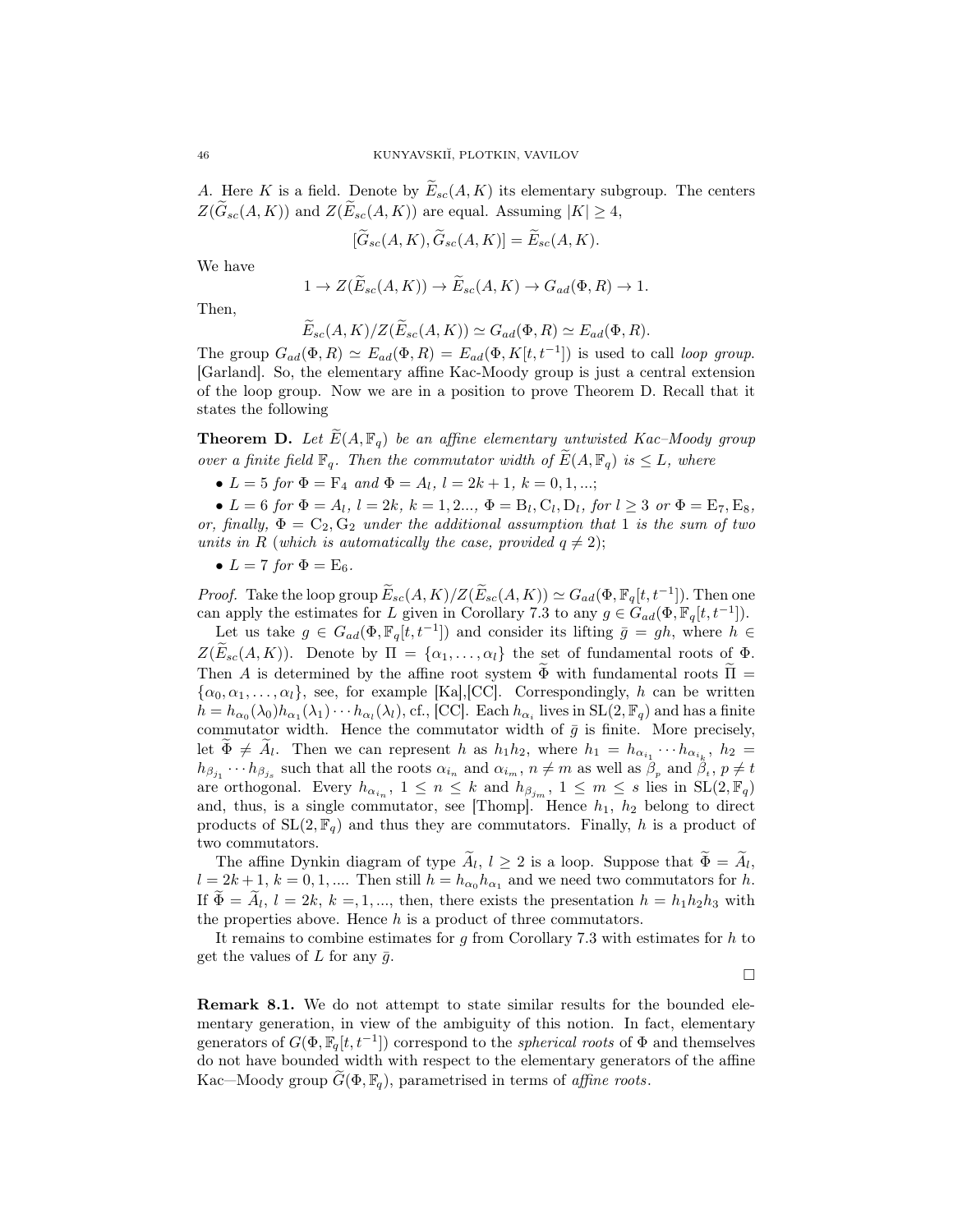**Remark 8.2.** Let  $\overline{G}(A, K)$  be a complete affine Kac–Moody group over a field K. Then  $\overline{G}(A, K)$  is isomorphic to the Chevalley group of the form  $G(\Phi, K((t)))$  where  $K((t))$  is the field of formal Laurent series over K. This field is not algebraically closed and the commutator width of  $G(\Phi, K((t)))$  is unknown. It is definitely less than 4 due to [HLS].

Remark 8.3. It was noticed by Inna Capdeboscq (private correspondence), that the finiteness of the commutator width for Kac-Moody groups can be deduced directly from the polynomial case via Theorem A, using the affine Bruhat decomposition. However this approach yields much worse estimates than the ones from Theorem D.

8.2. Logical applications. Here we state several corollaries of Theorem A related to model theory. The notion of bi-interpretability which plays a crucial role in model-theoretic applications can be found in many sources. We refer the reader to [KMS].

The first important tool is the following Theorem 3.1 of [AKNS]:

Theorem 8.4 ([AKNS]). Every infinite finitely generated integral domain is biinterpretable with Z.

The next lemma can be, in fact, extracted from [KM]. Independently, it immediately follows from Theorem 8.4.

**Lemma 8.5.**  $\mathbb{F}_q[t]$  and  $\mathbb{F}_q[t, t^{-1}]$  are bi-interpretable.

Proof. By Theorem 8.4 both rings are bi-interpretable with Z. So they are biinterpretable with each other.

Corollary 8.6. The groups  $G(\Phi, \mathbb{F}_q[t])$  and  $G(\Phi, \mathbb{F}_q[t, t^{-1}])$ ,  $\text{rk}(\Phi) > 1$ , are biinterpretable with each other and with the rings  $\mathbb{F}_q[t]$  and  $\mathbb{F}_q[t, t^{-1}]$ .

*Proof.* Follows immediately from Theorem 1.1 of [ST], which states that if  $G(\Phi, R)$ ,  $rk(\Phi) > 1$ , R is an integral domain, has finite elementary width, then R and  $G(\Phi, R)$ are bi-interpretable (assuming that for  $\Phi = \mathbb{E}_6$ ,  $\mathbb{E}_7$ ,  $\mathbb{E}_8$ ,  $\mathbb{F}_4$  the order of  $R^*$  is at least 2). We use also that  $\mathbb{F}_q[t]$  and  $\mathbb{F}_q[t, t^{-1}]$  are bi-interpretable in view of Lemma  $8.5.$ 

Recall that given a class of groups C, a group  $G \in \mathcal{C}$  is first order rigid if every group  $H \in \mathcal{C}$  which is elementarily equivalent to G is isomorphic to G. We take C to be the class of finitely generated groups. A group  $G \in \mathcal{C}$  is called *finitely axiomatizable* in C if the elementary theory  $Th(G)$  is determined by a single formula  $\varphi$ , that is every group  $H \in \mathcal{C}$  which satisfies  $\varphi$  is isomorphic to G. If  $\mathcal{C}$  is the class of finitely generated groups, then the property above is used to be called quasi-finite axiomatizability, or QFA-property [Nie], [OS].

Corollary 8.7. The groups  $G(\Phi, \mathbb{F}_q[t])$  and  $G(\Phi, \mathbb{F}_q[t, t^{-1}])$ ,  $\text{rk}(\Phi) > 1$ , are first order rigid and quasi-finitely axiomatizable.

*Proof.* Follows from Corollary 1.2 from [ST].  $\Box$ 

For the following definitions and facts see [KMS] and [ChKa]. A model M of the theory  $T$  is called a *prime model* of  $T$  if it elementarily embeds in any model of  $T$ . A model M of T is atomic if every type realized in M is principal. A model M is homogeneous if for every two tuples  $\bar{a} = (a_1, \ldots, a_n)$ ,  $\bar{b} = (b_1, \ldots, b_n)$  in  $M^n$  that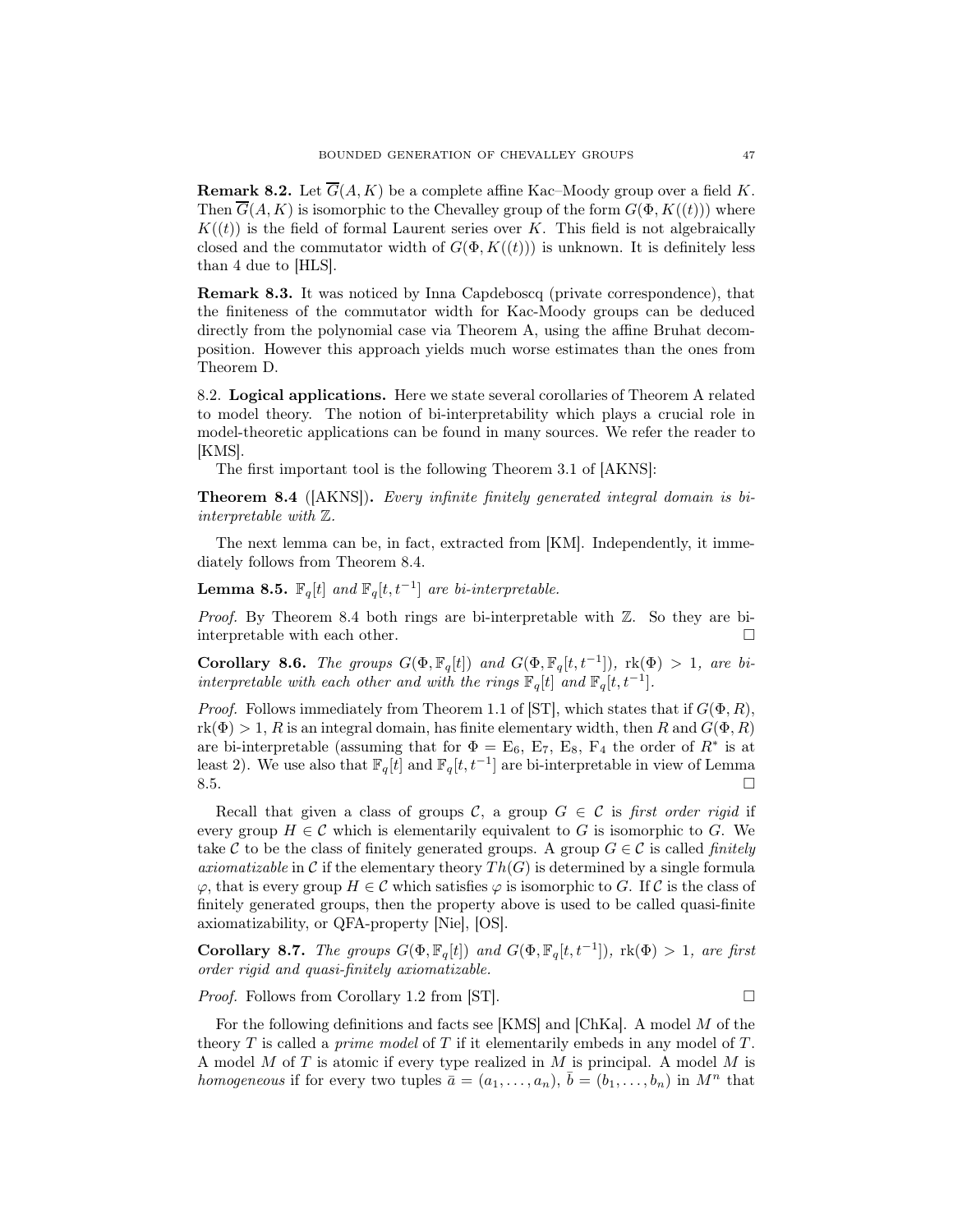realize the same types in M there is an automorphism of M that takes  $\bar{a}$  to  $\bar{b}$ . It is known that a model  $M$  of  $T$  is prime if and only if it is countable and atomic. Furthermore, if M is atomic then it is homogeneous.

The next applications are the consequence of the philosophy of rich groups, i.e., groups where the first-order logic has the same power as the weak second-order logic. This powerful theory is developed by Kharlampovich–Myasnikov–Sohrabi [KMS]. The crucial observation regarding rich systems is the following

## Theorem 8.8 ([KMS]).

- Any structure bi-interpretable with a rich structure is rich.
- The structures  $\mathbb N$  and  $\mathbb Z$  are rich.

The proof is contained in Theorem 4.7 and Lemma 4.14 of [KMS].

**Theorem 8.9.** Let  $G(\Phi, R)$  be a simply connected Chevalley group,  $\text{rk } \Phi > 1$ , and let R be an infinite finitely generated integral domain. Assume that  $G(\Phi, R)$  is boundedly elementary generated. Assume also that for  $\Phi = \mathrm{E}_6$ ,  $\mathrm{E}_7$ ,  $\mathrm{E}_8$ ,  $\mathrm{F}_4$  the order of  $R^*$  is at least 2. Then  $G(\Phi, R)$  is a rich group.

*Proof.* By Theorem 1.1 of [ST], the ring R and the group  $G(\Phi, R)$  are bi-interpretable. By Theorem 8.4, R and  $\mathbb Z$  are bi-interpretable. By Theorem 8.8,  $\mathbb Z$  is rich. Hence  $G(\Phi, R)$  is also rich by Theorem 8.8.

**Corollary 8.10.** Let  $G(\Phi, R)$  be a simply connected Chevalley group. Assume the conditions of Theorem 8.9 are fulfilled. Then

- (1) The group  $G(\Phi, R)$  is quasi-finite axiomatizable.
- (2) The group  $G(\Phi, R)$  is first order rigid.
- (3) The group  $G(\Phi, R)$  is prime.
- (4) The group  $G(\Phi, R)$  is atomic.
- (5) The group  $G(\Phi, R)$  is homogeneous.
- (6) Every finitely generated subgroup of  $G(\Phi, R)$  is definable.

#### Proof.

- (1) Corollary 1.3 of [ST], see also [KMS], Section 4.5.2.
- (2) Corollary 1.3 of [ST], see also [Nie].
- (3) This is a property of rich groups, see Lemma 4.16 in [KMS].
- (4) Follows from the previous item, see [Ho], [KMS], Section 4.5.1.
- (5) See [KMS], Section 4.5.1.
- (6) See [KMS], Theorem 4.11.

 $\Box$ 

Remark 8.11. Theorem 4.11 of [KMS] states that all finitely generated subgroups of  $G(\Phi, R)$  are even uniformly definable, see Definition 4.7 of [KMS].

All above evidently implies

Corollary 8.12. The groups  $G = G(\Phi, \mathbb{F}_q[t])$ ,  $\text{rk}(\Phi) > 2$ , and  $G = G(\Phi, \mathbb{F}_q[t, t^{-1}])$ ,  $r(k(\Phi) > 1$ , are QFA, first order rigid, prime, atomic, homogeneous. All their finitely generated subgroups are definable.

Remark 8.13. Many facts from Corollary 8.12 are known for Chevalley groups  $G(\Phi, \mathcal{O})$  over different number rings and for various kinds of arithmetic lattices, see [ALM],[AM], [KMS], [SM], [ST].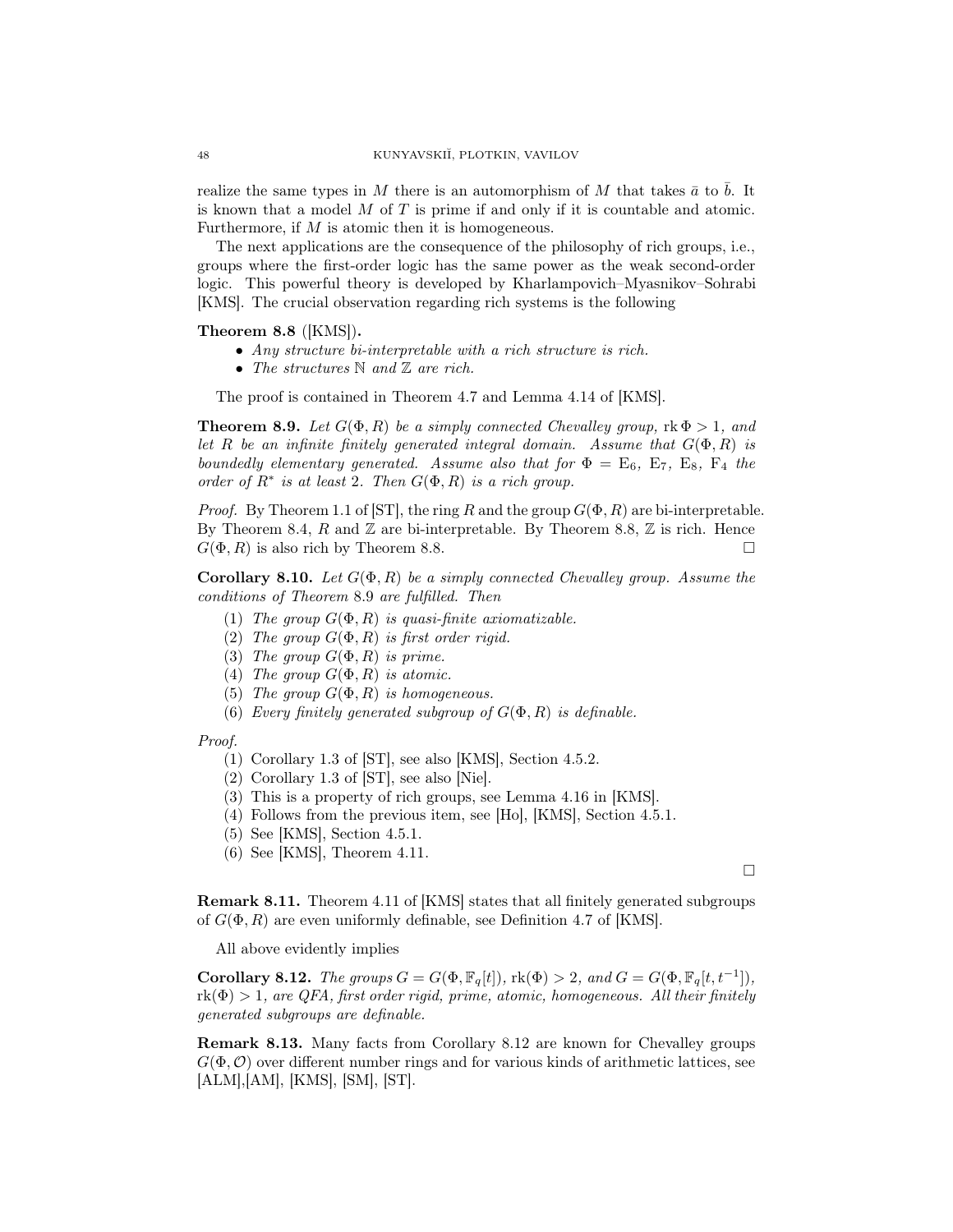Remark 8.14. For the sake of completeness, we give a straightforward proof of definability of finitely generated subgroups of  $G(\Phi, \mathbb{F}_q[t])$  and  $G(\Phi, \mathbb{F}_q[t, t^{-1}])$ ,  $rk(\Phi) > 1$ , which is parallel to the one of [AM].

**Theorem 8.15.** All finitely generated subgroups of  $G(\Phi, \mathbb{F}_q[t])$  and  $G(\Phi, \mathbb{F}_q[t, t^{-1}])$ ,  $rk(\Phi) > 1$ , are definable.

Proof. Every finitely generated group is recursively enumerable. So we are interested in recursively enumerable sets over  $\mathbb{F}_q[t]$ . But every recursively enumerable relation over  $\mathbb{F}_q[t]$  is Diophantine over  $\mathbb{F}_q[t]$ , see [De]. Hence every finitely generated subgroup H of  $G(\Phi, \mathbb{F}_q[t])$  is definable. Since  $\mathbb{F}_q[t]$  and  $\mathbb{F}_q[t, t^{-1}]$  are bi-interpretable [KMS], every finitely generated subgroup of  $G(\Phi, \mathbb{F}_q[t, t^{-1}])$  is definable.

## 9. Final remarks

As mentioned in Section 2.9, there are many fascinating topics related to bounded generation, some of them well beyond the theory of algebraic groups. We are not going to discuss them here, referring the interested reader to the introductory parts of [MRS] and [CRRZ] .

Instead, we mention some [almost] immediate eventual generalisations of the results of the present paper, to which we plan to return in its [expected] sequel.

• Firstly, it is a very challenging problem to perform scrupulous analysis of the proofs in Sections 4–6 with an aim to reduce the number of elementary moves. We are pretty sure that the obtained bounds are far from being optimal. Even without attempting to get sharp bounds, we believe that we could improve the bounds in the present paper, and other related results.

• Secondly, we plan to produce all details for the stability reduction for the exceptional cases  $F_4$ ,  $E_6$ ,  $E_7$ ,  $E_8$  in the same spirit as we have done here for  $G_2$ and  $B_l$ . The goal is obtain new explicit bounds for the elementary width in these cases, which are better than the known ones even in the number case.

Let us mention also several broader projects on which we are presently working.

• One should be able to extend our results to the cases of twisted Chevalley groups and quasi-split groups, as in [Ta]. The case of isotropic groups, in the spirit of [ErRa], and of generalised unitary groups, also seem tractable.

It is worth noting here that further generalisations in this direction might be problematic. Namely, the recent results of Pietro Corvaja, Andrei Rapinchuk, Jinbo Ren, and Umberto Zannier [CRRZ] show that infinite S-arithmetic subgroups of absolutely almost simple anisotropic algebraic groups over number fields are never boundedly generated. The reason is that anisotropic groups do not contain unipotent elements, and a linear group which is not virtually solvable does not contain enough semisimple elements to guarantee bounded generation (some quantitative properties which describe the extent of the absence of bounded generation by semisimple elements were announced in the subsequent note of the same authors, joint with Julian Demeio [CDRRZ]).

• There remains a tempting problem of extending the results of the present paper, in particular Theorems A and C, to Chevalley groups over rings of integers in more general (or even arbitrary) global function fields (of course, for rank one groups one has to assume that the group of units of the ring is infinite). It looks like the most challenging part of such an extension is to generalise the relevant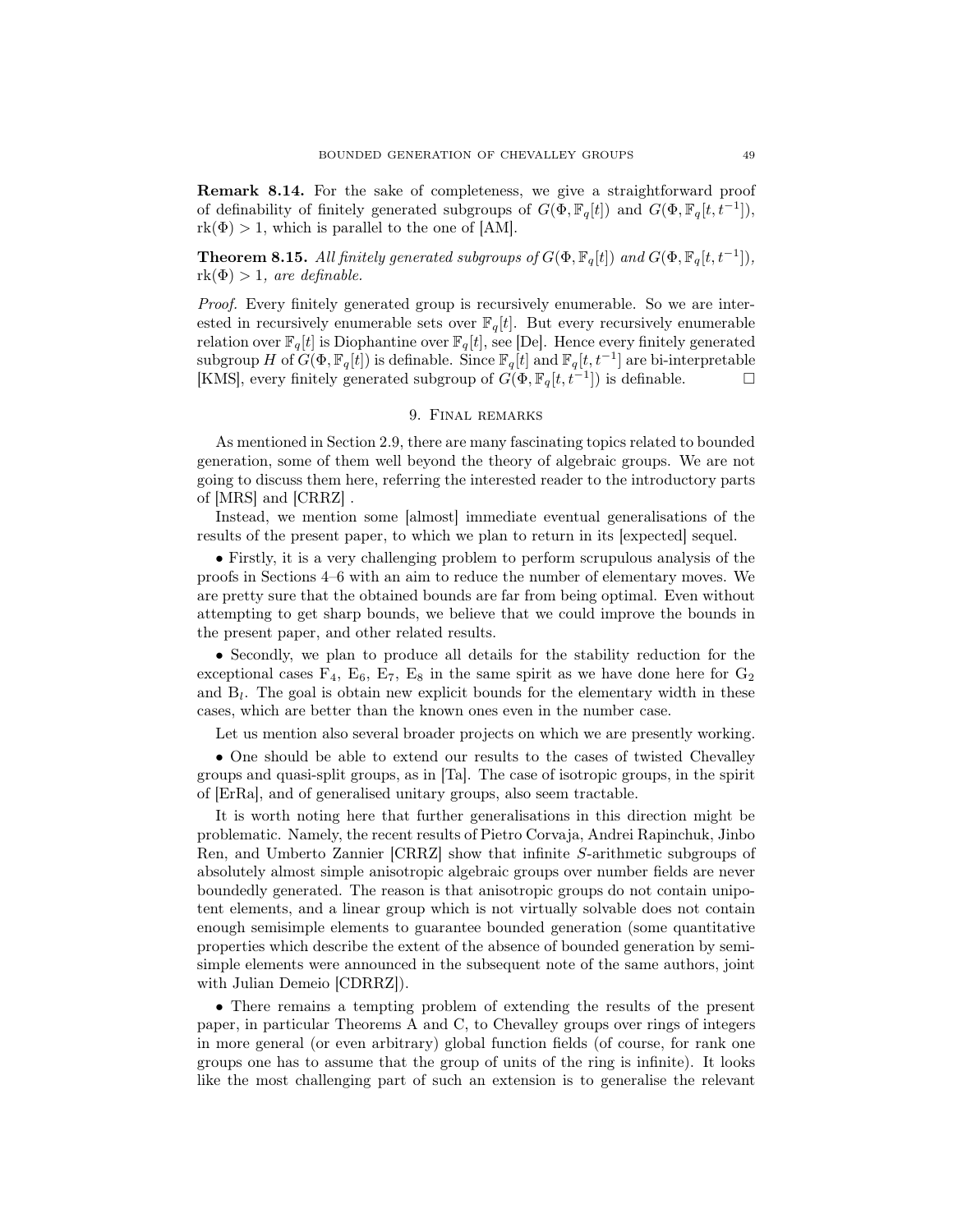arithmetic ingredients of the proof. Generalised versions of Dirichlet's theorem are readily available (see, e.g., [BMS, A.12]) but this might not suffice for transferring the whole argument to a broader set-up. Say, Trost's theorem [Tr] on bounded elementary generation of Chevalley groups of rank at least 2 in the function field case required an analogue of one of arithmetic statements of [Mor, Section 3]. In a similar vein, an eventual generalisation for groups of rank 1 would perhaps require a function field counterpart of a subtle fact from additive combinatorics of integers used in Section 5 of [Mor]. An attempt to get an explicit estimate by generalising Queen's approach in [Qu] looks even more problematic. However, we are moderately optimistic regarding the treatability of these problems taking into account substantial progress in analytic arithmetic of global function fields that can be observed over the past decades.

• Most of the results so far pertain to the *absolute* case alone. However, it makes sense to ask similar questions for the relative case, in other words for the congruence subgroups  $G(\Phi, R, I)$ , and the elementary subgroups  $E(\Phi, R, I)$  of level  $I \triangleleft R$ . The expectation is to get similar uniform bounds in terms of the elementary conjugates  $x_{-\mathfrak{a}}(\eta)x_{\mathfrak{a}}(\xi)x_{-\mathfrak{a}}(-\eta), \mathfrak{a} \in \Phi, \xi \in I, \eta \in R$ . Some results in this direction are contained in the paper by Sinchuk and Smolensky [SiSm]. As a more remote goal one could think of generalisations to birelative subgroups, see [HSVZ].

• Finally, there is a broader area of *partial* bounded generation, bounded generation in terms of other sets of generators, etc. When bounded generation in terms of  $X$  does not hold for the group  $G$  itself, one could ask, whether the width

$$
w_X(Y) = \sup l_X(g), \qquad g \in Y,
$$

is bounded, for certain subsets  $Y \subseteq G$ . For instance, the results by Stepanov and others that we mentioned in 2.9, imply that  $w_E(C)$  is [uniformly] bounded for the set C of commutators in any Chevalley group of rank  $\geq$  over an arbitrary commutative ring. Recently, the third author and Raimund Preusser established partial results in the same spirit for the set of  $m$ -th powers. It is natural to expect that some form of this claim holds for arbitrary words, which would (in particular!) infer a negative answer to the problem of finite verbal width.

Acknowledgements. Very special thanks go to Inna Capdeboscq. This paper started jointly with her as a discussion of the bounded commutator width of various classes of Kac—Moody groups over finite fields, and for a long time it was supposed to be a work of four authors. Our sincere thanks go to Olga Kharlampovich, Jun Morita, Alexei Myasnikov, Denis Osipov, and Igor Zhukov for useful discussions regarding various aspects of this work.

#### **REFERENCES**

- [ALP] M. Ab´ert, A. Lubotzky, L. Pyber, *Bounded generation and linear groups*, Intern. J. Algebra Comput. 13 (2003), 401–413.
- [AM] S. Adian, J. Mennicke, *Bounded generation of* SL(n, Z), Intern. J. Algebra Comput. 2 (1992), 357–365.
- [AVY] F. A. Arlinghaus, L. N. Vaserstein, H. You, *Commutators in pseudo-orthogonal groups*, J. Austral. Math. Soc., Ser. A 59 (1995), 353–365.
- [AKNS] M. Aschenbrenner, A. Khélif, E. Naziazeno, T. Scanlon, *The logical complexity of finitely generated commutative rings*, Intern. Math. Res. Notices 2020, no. 1, 112–166.
- [ALM] N. Avni, A. Lubotzky, C. Meiri, *First order rigidity of non-uniform higher rank arithmetic groups*, Invent. Math. 217 (2019), 219–240.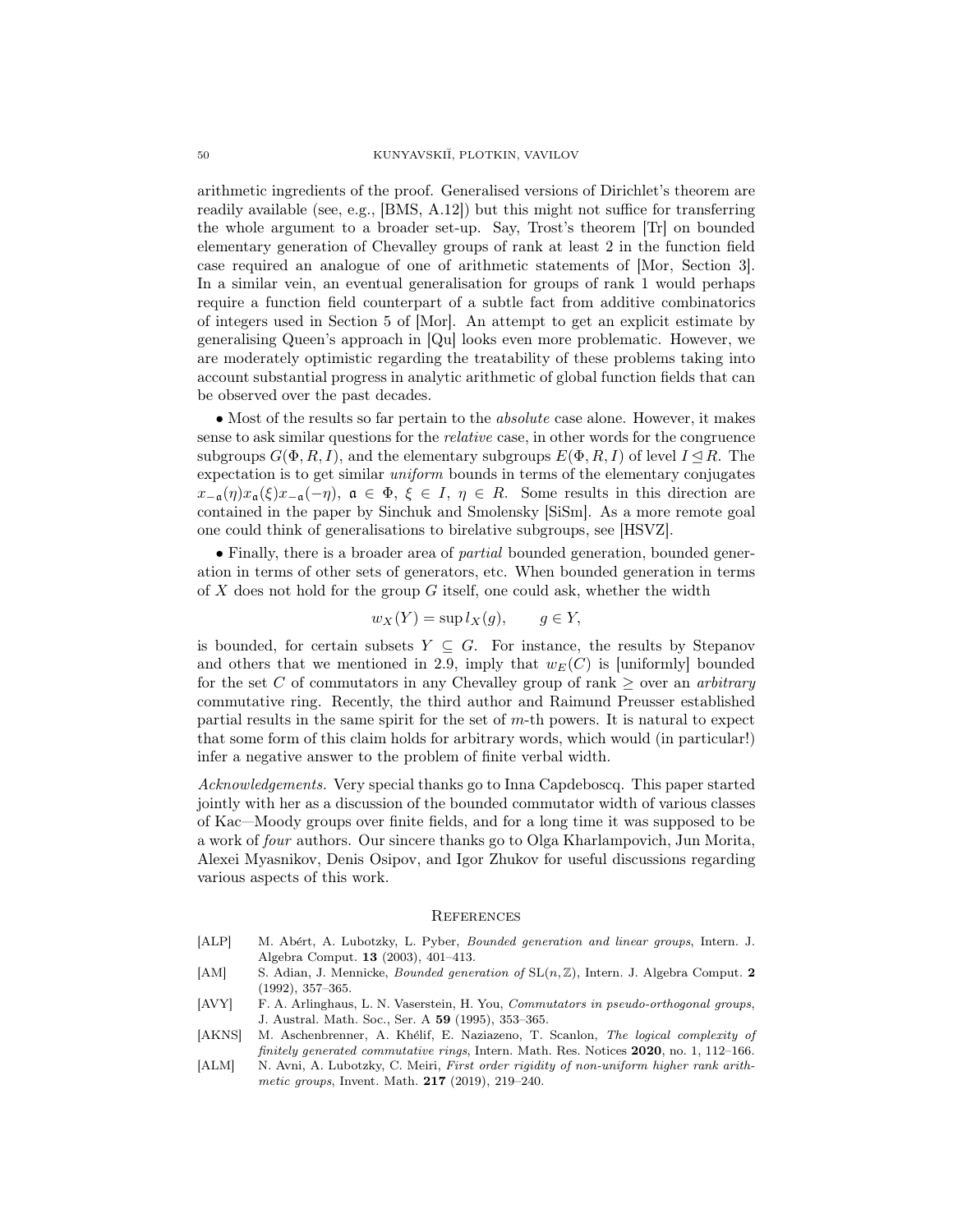- [BMS] H. Bass, J. Milnor, J-P. Serre, *Solution of the congruence subgroup problem for*  $SL_n(n \geq 1)$ 3) *and*  $Sp_{2n}(n \geq 2)$ , Inst. Hautes Études Sci. Publ. Math. **33** (1967), 59–137.
- [CC] R. Carter, Y. Chen, *Aurtomorphisms of Kac–Moody groups and the releated Chevalley groups over rings*, J.of Algebra, 155, (1003), 44–94.
- [CR] P.-E. Caprace, B. R´emy, *Simplicity and superrigidity of twin building lattices*, Invent. Math. **176** (2009), 169-221.
- [CG] L. Carbone, H. Garland, *Existence of lattices in Kac–Moody groups over finite fields*, Commun. Contemp. Math. 5 (2003), 813–867.
- [CaKe1] D. Carter, G. Keller, *Bounded elementary generation of* SLn(O), Amer. J. Math. 105 (1983), 673–687.
- [CaKe2] D. Carter, G. E. Keller, *Elementary expressions for unimodular matrices*, Commun. Algebra 12 (1984), 379–389.
- [CaKe3] D. Carter, G. E. Keller, *Bounded elementary expressions in* SL(2, O), preprint Univ. Virginia, 1985, 1–11.
- [CKP] D. Carter, G. E. Keller, E. Paige, *Bounded expressions in* SL(2, O), preprint Univ. Virginia, 1985, 1–21.
- [Ca] R. W. Carter, *Simple groups of Lie type*. Wiley, London et al., 1972.
- [ChKa] C. C. Chang, H. J. Keisler, Model Theory, North Holland, Amsterdam, 1977.
- [Cohn] P. M. Cohn, *On the structure of the* GL<sub>2</sub> *of a ring*, Inst. Hautes Études Sci. Publ. Math. 30 (1966), 5–53.
- [Cooke] G. E. Cooke, *A weakening of the Euclidean property for integral domains and applications to algebraic number theory.* I; II., J. reine angew. Math. 282 (1976), 133–156; 283/284 (1976), 71–85.
- [CW] G. Cooke, P. J. Weinberger, *On the construction of division chains in algebraic number rings, with applications to* SL2, Commun. Algebra 3 (1975), 481–524.
- [CDRRZ] P. Corvaja, J. Demeio, A. Rapinchuk, J. Ren, U. Zannier, *Bounded Generation by semi-simple elements: quantitative results*, arXiv:2203.00755.
- [CRRZ] P. Corvaja, A. S. Rapinchuk, J. Ren, U. M. Zannier, *Non-virtually abelian anisotropic linear groups are not boundedly generated*, Invent. Math. 227 (2022), 1–26.
- [De] J. Demeyer, *Recursively enumerable sets of polynomials over a finite field are Diophantine*, Invent. Math. 170 (2007), 655–670.
- [DV1] R. K. Dennis, L. N. Vaserstein, *On a question of M. Newman on the number of commutators*, J. Algebra 118 (1988), 150–161.
- [DV2] R. K. Dennis, L. N. Vaserstein, *Commutators in linear groups*, K-Theory 2 (1989), 761–767.
- [EG] E. W. Ellers, N. Gordeev, *On the conjectures of J. Thompson and O. Ore*, Trans. Amer. Math. Soc. 350 (1998), 3657–3671.
- $[Er]$  I. V. Erovenko,  $SL_n(F[x])$  *is not boundedly generated by elementary matrices: explicit proof*, Electron. J. Linear Algebra 11 (2004), 162–167.
- [ErRa] I. V. Erovenko, A. S. Rapinchuk, *Bounded generation of* S*-arithmetic subgroups of isotropic orthogonal groups over number fields*, J. Number Theory 119 (2008), 28–48.
- [EJZK] M. Ershov, A. Jaikin-Zapirain, M. Kassabov, *Property (T) for groups graded by root systems*, Mem. Amer. Math. Soc. 249 (2017), no. 1186, 135 pp.
- [EO] D. Estes, J. Ohm, *Stable range in commutative rings*, J. Algebra 7 (1967), 343–362.
- [Garland] H. Garland, *The arithmetic theory of loop groups*, Publications Math´ematiques de l'IHES, Tome 52 (1980) , 5–136. ´
- [Gv1] P. B. Gvozdevsky, *Improved K*1*-stability for the embedding* D5 *into* E6, Commun. Algebra 48 (2020), 4922–4931.
- [Gv2] P. Gvozdevsky, *Bounded reduction of orthogonal matrices over polynomial rings*, arXiv:2106.12697.
- [HSVZ] R. Hazrat, A. Stepanov, N. Vavilov, Z. Zhang, *Commutator width in Chevalley groups*, Note Mat. 33 (2013), 139–170.
- [Ho] W. Hodges, Model Theory, Cambridge Univ. Press, Cambridge, 1993.
- [HLS] C. Y. Hui, M. Larsen, A. Shalev, *The Waring problem for Lie groups and Chevalley groups*, Israel J. Math. 210, (2015), 81–100.
- [JZ1] B. W. Jordan, Y. Zaytman, *On the bounded generation of arithmetic* SL2, Proc. Natl. Acad. Sci. USA 116 (2019), 18880–18882.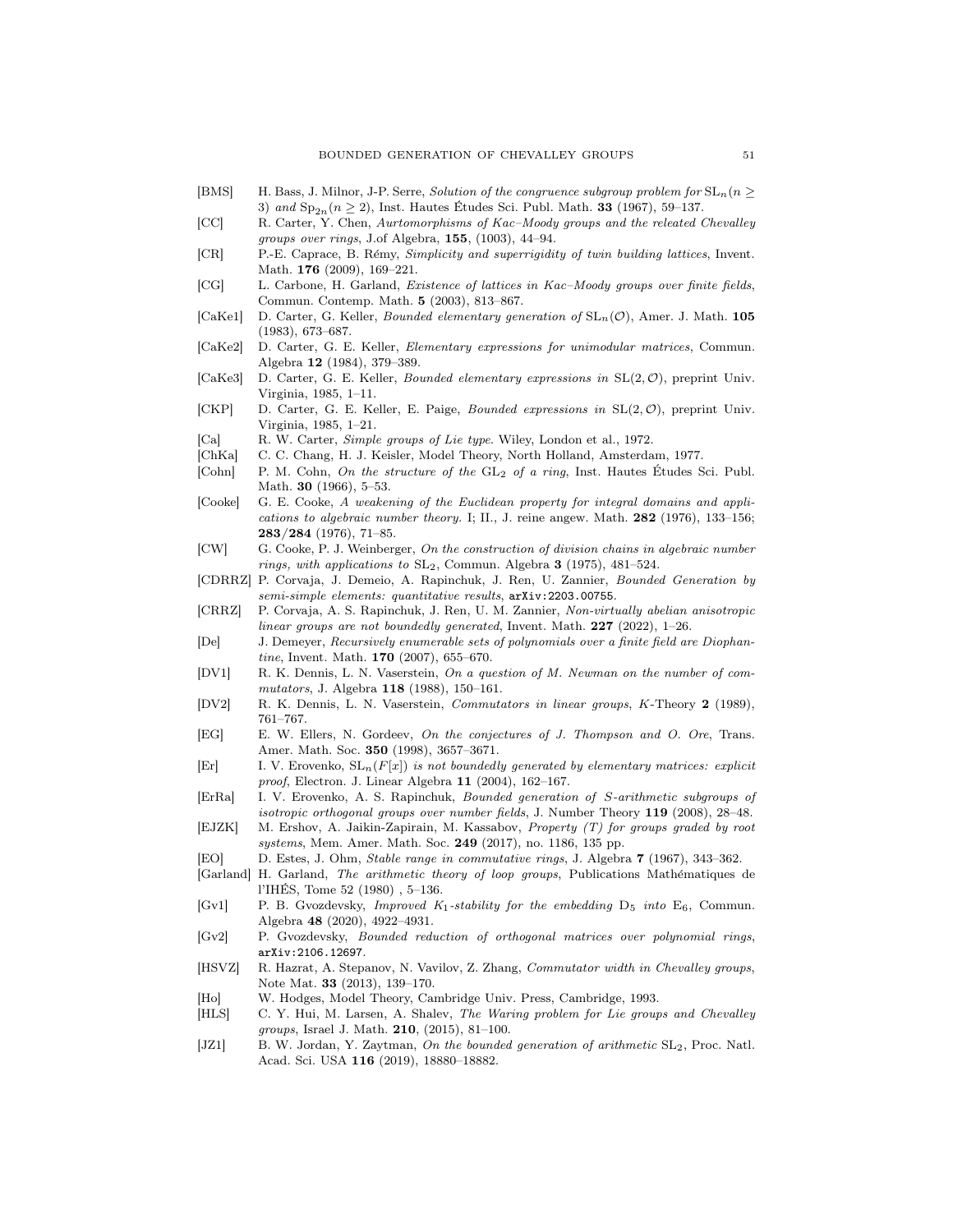- [JZ2] B. W. Jordan, Y. Zaytman, *Integral points on varieties defined by matrix factorization into elementary matrices*, J. Number Theory 217 (2020), 340–352.
- [Ka] V. G. Kac, Infinite-dimensional Lie Algebras, 3rd ed., Cambridge Univ. Press, Cambridge, 1990.
- [vdK] W. van der Kallen, SL3(C[X]) *does not have bounded word length*, in 'Algebraic Ktheory, Part I (Oberwolfach 1980)', Lecture Notes Math., vol. 966, Springer, 1982, pp. 357–361.
- [KM] O. Kharlampovich, A. Myasnikov, *What does a group algebra "know"about a free group*, Ann. Pure Appl. Logic 169 (2018), 523–547.
- [KMS] O. Kharlampovich, A. Myasnikov, M. Sohrabi, *Rich groups, weak second-order logic, and applications*, in: 'Groups and Model Theory', de Gruyter, 2021, pp. 127–193.
- [Le] H. W. Lenstra, *On Artin's conjecture and Euclid's algorithm in global fields*, Invent. Math. 42 (1977), 201–224.
- [LOST1] M. W. Liebeck, E. A. O'Brien, A. Shalev, P. H. Tiep, *The Ore conjecture*, J. Europ. Math. Soc. 12 (2010), 939–1008.
- [LOST2] M. W. Liebeck, E. A. O′Brien, A. Shalev, P. H. Tiep, *Commutators in finite quasisimple groups*, Bull. Lond. Math. Soc. 43 (2011), 1079–1092.
- [Li] B. Liehl, *On the group* SL2 *over orders of arithmetic type,* J. reine angew. Math. 323 (1981), 153–171.
- [LoMu] D. Loukanidis, V. K. Murty, *Bounded generation for*  $SL_n$  ( $n \geq 2$ ) *and*  $Sp_n$  ( $n \geq 1$ ), preprint, 1994.
- [Mag] B. Magurn, Algebraic Introduction to K-Theory, Cambridge Univ. Press, Cambridege, 2002.
- [Math] O. Mathieu, *Construction d'un groupe de Kac–Moody et applications*, Compos. Math. 69 (1989), 37–60.
- [Mats] H. Matsumoto, *Sur les sous-groupes arithmétiques des groupes semi-simples déployés*, Ann. Sci. Ec. Norm. Sup. 2 (1969), 1–62.
- [Mi] J. Milnor, Introduction to Algebraic K-Theory, Ann. Math. Stud., no. 72, Princeton Univ. Press, Princeton, NJ; Univ. of Tokyo Press, Tokyo, 1971.
- [Moo] R. V. Moody, *A new class of Lie algebras*, J. Algebra 10 (1968), 211–230.
- [MRS] A. V. Morgan, A. S. Rapinchuk, B. Sury, *Bounded generation of* SL2 *over rings of* S*-integers with infinitely many units*, Algebra Number Theory 12 (2018), 1949–1974.
- [MoRe] J. Morita, B. Rémy, *Simplicity of some twin tree automorphism groups with trivial commutation relations*, Canad. Math. Bull. 57 (2014), 390–400.
- [Mor] D. Morris, *Bounded generation of* SL(n, A) (*after D. Carter, G. Keller, and E. Paige*), New York J. Math. 13 (2007), 383–421.
- [Mu] V. K. Murty, *Bounded and finite generation of arithmetic groups*, in: 'Number Theory (Halifax, NS, 1994)', CMS Conf. Proc., vol. 15, Amer. Math. Soc., Providence, RI, 1995, 249–261.
- [Nic] B. Nica, *On bounded elementary generation for* SLn *over polynomial rings*, Israel J. Math. 225 (2018), 403–410.
- [Nie] A. Nies, *Separating classes of groups by first-order formulas*, Intern. J. Algebra Computation 13 (2003), 287–302.
- [OS] F. Oger, G. Sabbagh, *Quasi-finitely axiomatizable nilpotent groups*, J. Group Theory 9 (2006), 95–106.
- [OM] J. T. O'Meara, *On the finite generation of linear groups over Hasse domains*, J. reine angew. Math. 217 (1965), 79–108.
- [1] D. Peterson, V. Kac, *Infinite flag varieties and conjugacy theorems*, Proc. Nat. Acad. Sci. USA 80, (1983), 1779–1782.
- [PR] V. P. Platonov, A. S. Rapinchuk, *Abstract properties of* S*-arithmetic groups and the congruence problem*, Izv. Ross. Akad. Nauk Ser. Mat. 56 (1992), no. 3, 483–508; English transl. in Russian Acad. Sci. Izv. Math. 40 (1993), 455–476.
- [Pl1] E. B. Plotkin, *Surjective stabilization for* K1*-functor for some exceptional Chevalley groups*, Zap. Nauch. Sem. LOMI 198 (1991), 65–88; English transl. in J. Soviet Math. 64 (1993), 751–767.
- [Pl2] E. Plotkin, *On the stability of the* K1*-functor for Chevalley groups of type* E7, J. Algebra 210 (1998), 67–85.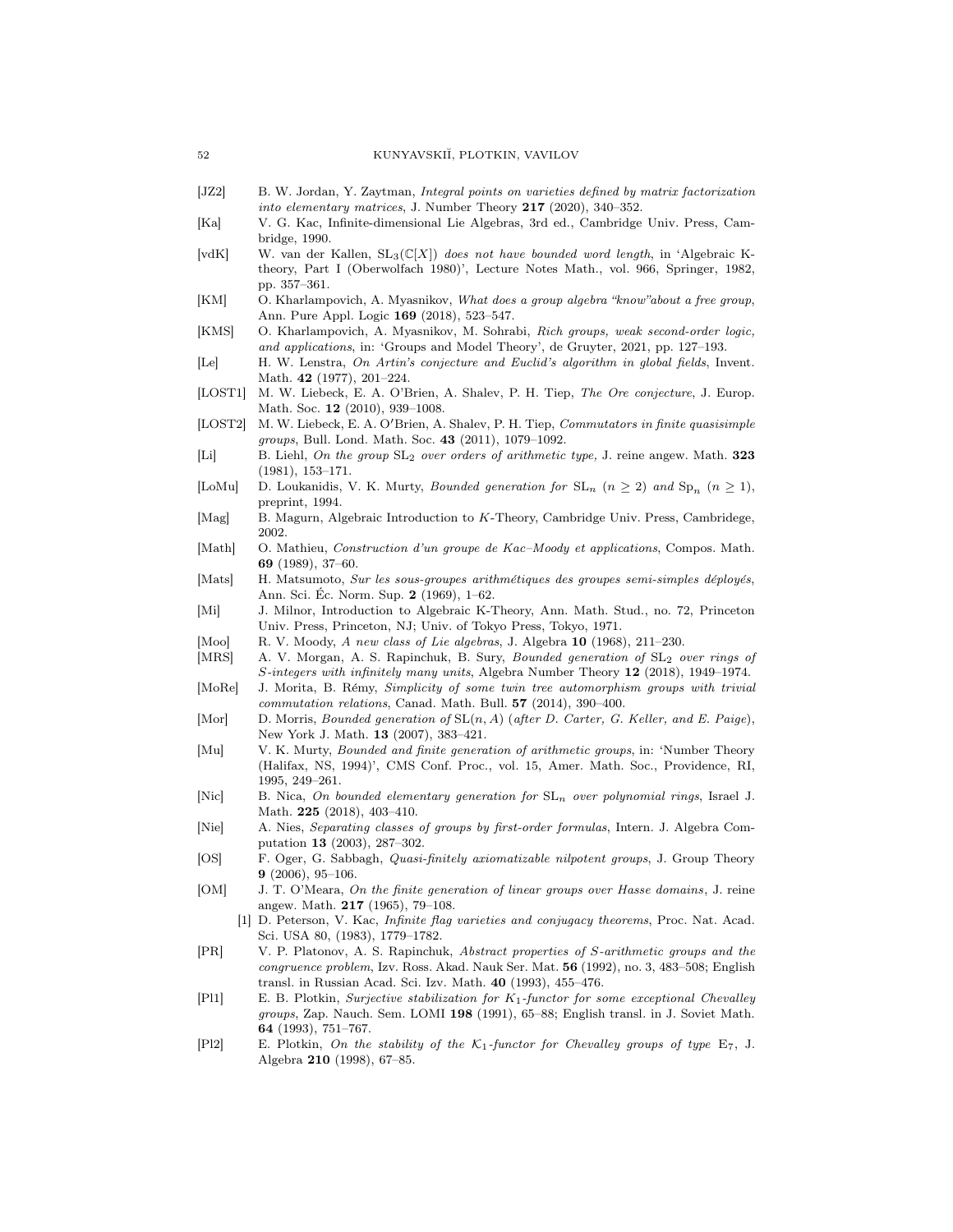- [Qu] C. Queen, *Some arithmetic properties of subrings of function fields over finite fields*, Arch. Math. 36 (1975), 51–56.
- [Ra1] A. S. Rapinchuk, *The congruence subgroup problem for arithmetic groups of finite width*, Dokl. Akad. Nauk SSSR 314 (1990), 1327–1331; English transl. in Soviet Math. Dokl. 42 (1991), 664–668.
- [Ra2] A. S. Rapinchuk, *Representations of groups of finite width*, Dokl. Akad. Nauk SSSR 315 (1990), no. 3, 536–540; English transl. in Soviet Math. Dokl. 42 (1991), 816–820.
- [ReRo] B. Rémy, M. Ronan, *Topological groups of Kac–Moody type, right-angled twinnings and their lattices*, Comment. Math. Helv. 81 (2006), 191–219.
- [Roq] P. Roquette, *Class field theory in characteristic* p*, its origin and development*, in: 'Class Field Theory—its Centenary and Prospect (Tokyo, 1998)', Adv. Stud. Pure Math., vol. 30, Math. Soc. Japan, Tokyo, 2001, pp. 549–631.
- [Ros] M. Rosen, Number Theory in Function Fields, Grad. Texts Math., vol. 210. Springer-Verlag, New York, 2002.
- [ST] D. Segal, K. Tent, *Defining* R *and* G(R), arXiv:2004.13407, to appear in J. Europ. Math. Soc.
- [SiSm] S. Sinchuk, A. Smolensky, *Decompositions of congruence subgroups of Chevalley groups*. Int. J. Algebra Comput. 28 (2018), no. 6, 935–958.
- [SiSt] A. Sivatski, A. Stepanov, *On the word length of commutators in*  $GL_n(R)$ , K-Theory 17 (1999), 295–302.
- [Sm] A. Smolensky, *Commutator width of Chevalley groups over rings of stable rank* 1, J. Group Theory 22 (2019), 83–101.
- [SSV] A. Smolensky, B. Sury, N. Vavilov, *Gauss decomposition for Chevalley groups, revisited*, Intern. J. Group Theory 1 (2011), 3–16.
- [SM] M. Sohrabi, A. Myasnikov, *Bi-interpretability with* Z *and models of the complete elementary theories of*  $SL_n(\mathcal{O})$ *,*  $T_n(\mathcal{O})$  *and*  $GL_n(\mathcal{O})$ *,*  $n \geq 3$ *,* arXiv:2004.03585.
- [SE] StackExchange discussion, https://math.stackexchange.com/questions/2690954/ laurent-series-of-root-of-polynomials.
- [Stein1] M. R. Stein, *Surjective stability in dimension 0 for*  $K_2$  *and related functors*, Trans. Amer. Math. Soc. 178 (1973), 165–191.
- [Stein2] M. R. Stein, *Stability theorems for* K1*,* K2 *and related functors modeled on Chevalley groups*, Japan J. Math. 4 (1978), 77–108.
- [St] R. Steinberg, Lectures on Chevalley Groups, University Lecture Series, vol. 66, Amer. Math. Soc., Providence, RI, 2016.
- [Step] A. Stepanov, *Structure of Chevalley groups over rings via universal localization*, J. Algebra 450 (2016), 522–548.
- [SV1] A. Stepanov, N. Vavilov, *Decomposition of transvections: a theme with variations*, K-Theory 19 (2000), 109–153.
- [SV2] A. Stepanov, N. Vavilov, *On the length of commutators in Chevalley groups*, Israel J. Math. 185 (2011), 253–276.
- [Ta] O. Tavgen, *Bounded generation of Chevalley groups over rings of algebraic S-integers* Izv. Akad. Nauk SSSR Ser. Mat. 54 (1990), no. 1, 97-–122; English transl. in Math. USSR-Izv. 36 (1991), 101–128.
- [Thomp] R.C. Thompson, *Commutators in special and general linear groups*, Transactions of AMS 101, No.1, (1961), 16–33.
- [Tits] J. Tits, *Uniqueness and presentation of Kac–Moody groups over fields*, J. Algebra 105 (1987), 542–573.
- [Tr] A. A. Trost, *Bounded generation by root elements for Chevalley groups defined over rings of integers of function fields with an application in strong boundedness*. arXiv:2108.12254.
- [Vas1] L. N. Vaserstein, *Bounded reduction of invertible matrices over polynomial rings by addition operations*, preprint Penn. State Univ., 2006, http://www.personal.psu.edu/ lxv1/pm2.pdf.
- [Vas2] L. N. Vaserstein, *Polynomial parametrization for the solution of Diophantine equations and arithmetic groups*, Ann. Math. 171 (2010), 979–1009.
- [VW] L. N. Vaserstein, E. Wheland, *Commutators and companion matrices over rings of stable rank* 1, Linear Algebra Appl. 142 (1990), 263–277.